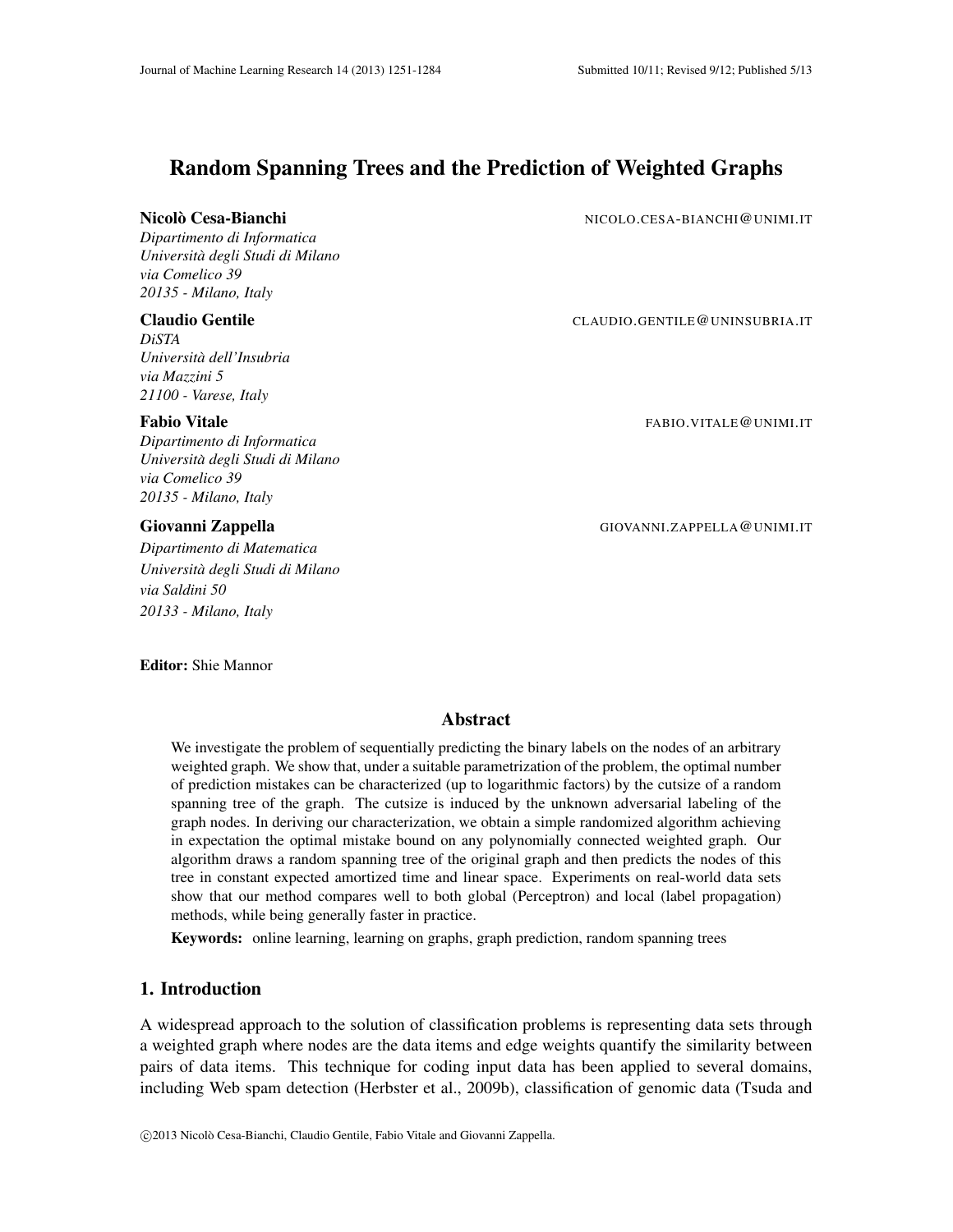Schölkopf, 2009), face recognition (Chang and Yeung, 2006), and text categorization (Goldberg and Zhu, 2004). In many applications, edge weights are computed through a complex data-modeling process and typically convey information that is relevant to the task of classifying the nodes.

In the sequential version of this problem, nodes are presented in an arbitrary (possibly adversarial) order, and the learner must predict the binary label of each node before observing its true value. Since real-world applications typically involve large data sets (i.e., large graphs), online learning methods play an important role because of their good scaling properties. An interesting special case of the online problem is the so-called transductive setting, where the entire graph structure (including edge weights) is known in advance. The transductive setting is interesting in that the learner has the chance of reconfiguring the graph before learning starts, so as to make the problem look easier. This data preprocessing can be viewed as a kind of regularization in the context of graph prediction.

When the graph is unweighted (i.e., when all edges have the same common weight), it was found in previous works (Herbster et al., 2005; Herbster and Pontil, 2007; Herbster, 2008; Herbster and Lever, 2009) that a key parameter to control the number of online prediction mistakes is the size of the cut induced by the unknown adversarial labeling of the nodes, that is, the number of edges in the graph whose endpoints are assigned disagreeing labels. However, while the number of mistakes is obviously bounded by the number of nodes, the cutsize scales with the number of edges. This naturally led to the idea of solving the prediction problem on a spanning tree of the graph (Cesa-Bianchi et al., 2009; Herbster et al., 2009a,b), whose number of edges is exactly equal to the number of nodes minus one. Now, since the cutsize of the spanning tree is smaller than that of the original graph, the number of mistakes in predicting the nodes is more tightly controlled. In light of the previous discussion, we can also view the spanning tree as a "maximally regularized" version of the original graph.

Since a graph has up to exponentially many spanning trees, which one should be used to maximize the predictive performance? This question can be answered by recalling the adversarial nature of the online setting, where the presentation of nodes and the assignment of labels to them are both arbitrary. This suggests to pick a tree at random among all spanning trees of the graph so as to prevent the adversary from concentrating the cutsize on the chosen tree (Cesa-Bianchi et al., 2009). Kirchoff's equivalence between the effective resistance of an edge and its probability of being included in a random spanning tree allows to express the expected cutsize of a random spanning tree in a simple form. Namely, as the sum of resistances over all edges in the cut of *G* induced by the adversarial label assignment.

Although the results of Cesa-Bianchi et al. (2009) yield a mistake bound for arbitrary unweighted graphs in terms of the cutsize of a random spanning tree, no general lower bounds are known for online unweighted graph prediction. The scenario gets even more uncertain in the case of weighted graphs, where the only previous papers we are aware of Herbster and Pontil (2007), Herbster (2008), and Herbster and Lever (2009) essentially contain only upper bounds. In this paper we fill this gap, and show that the expected cutsize of a random spanning tree of the graph delivers a convenient parametrization<sup>1</sup> that captures the hardness of the graph learning problem in the general weighted case. Given any weighted graph, we prove that any online prediction algorithm must err on a number of nodes which is at least as big as the expected cutsize of the graph's random spanning tree (which is defined in terms of the graph weights). Moreover, we exhibit a simple randomized algorithm achieving in expectation the optimal mistake bound to within logarithmic

<sup>1.</sup> Different parametrizations of the node prediction problem exist that lead to bounds which are incomparable to ours see Section 2.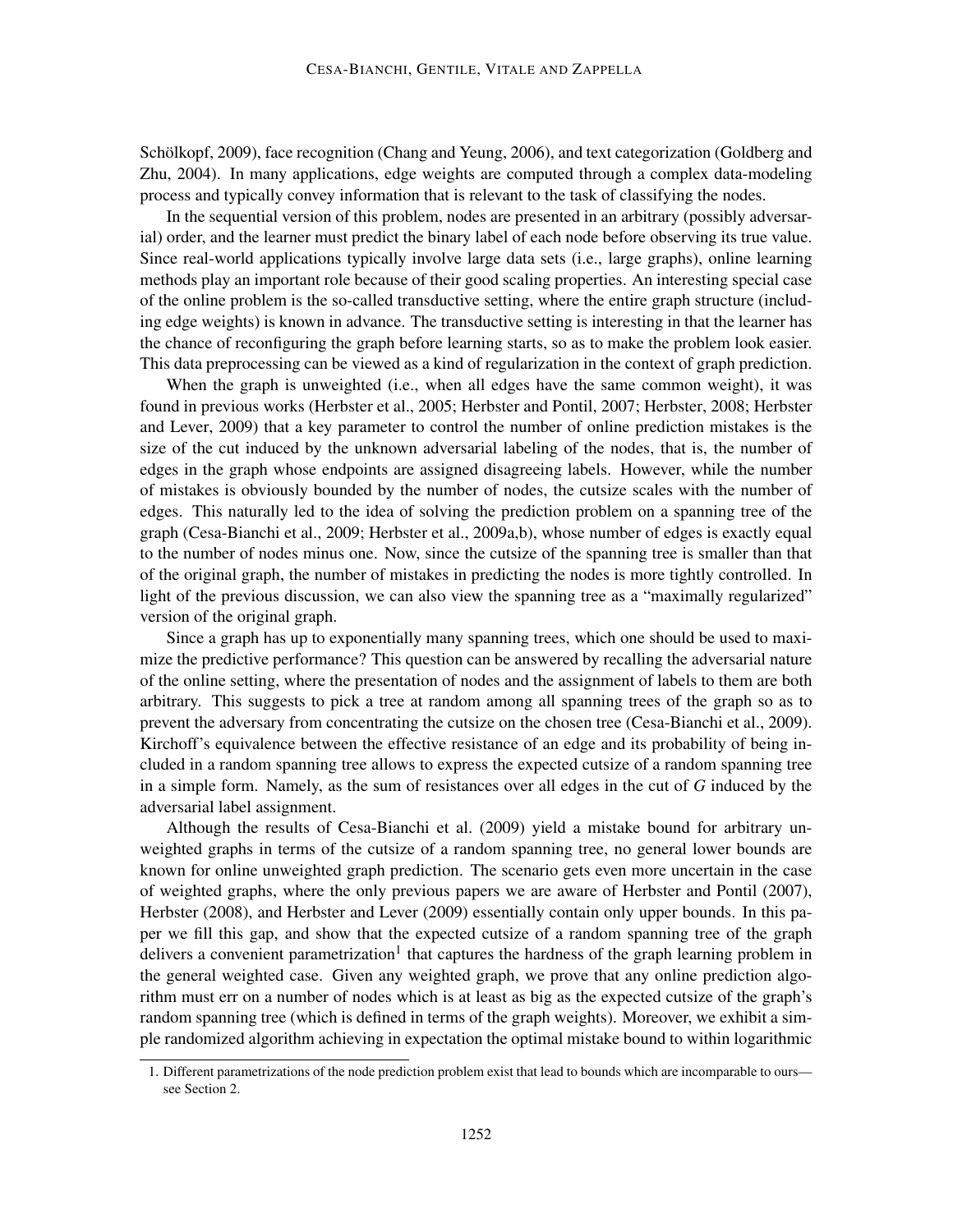factors. This bound applies to any sufficiently connected weighted graph whose weighted cutsize is not an overwhelming fraction of the total weight.

Following the ideas of Cesa-Bianchi et al. (2009), our algorithm first extracts a random spanning tree of the original graph. Then, it predicts all nodes of this tree using a generalization of the method proposed by Herbster et al. (2009a). Our tree prediction procedure is extremely efficient: it only requires constant amortized time per prediction and space linear in the number of nodes. Again, we would like to stress that computational efficiency is a central issue in practical applications where the involved data sets can be very large. In such contexts, learning algorithms whose computation time scales quadratically, or slower, in the number of data points should be considered impractical.

As in the work by Herbster et al. (2009a), our algorithm first linearizes the tree, and then operates on the resulting line graph via a nearest neighbor rule. We show that, besides running time, this linearization step brings further benefits to the overall prediction process. In particular, similar to Herbster and Pontil (2007, Theorem 4.2), the algorithm turns out to be resilient to perturbations of the labeling, a clearly desirable feature from a practical standpoint.

In order to provide convincing empirical evidence, we also present an experimental evaluation of our method compared to other algorithms recently proposed in the literature on graph prediction. In particular, we test our algorithm against the Perceptron algorithm with Laplacian kernel by Herbster and Pontil (2007); Herbster et al. (2009b), and against a version of the label propagation algorithm by Zhu et al. (2003). These two baselines can viewed as representatives of global (Perceptron) and local (label propagation) learning methods on graphs. The experiments have been carried out on five medium-sized real-world data sets. The two tree-based algorithms (ours and the Perceptron algorithm) have been tested using spanning trees generated in various ways, including committees of spanning trees aggregated by majority votes. In a nutshell, our experimental comparison shows that predictors based on our online algorithm compare well to all baselines while being very efficient in most cases.

The paper is organized as follows. Next, we recall preliminaries and introduce our basic notation. Section 2 surveys related work in the literature. In Section 3 we prove the general lower bound relating the mistakes of any prediction algorithm to the expected cutsize of a random spanning tree of the weighted graph. In the subsequent section, we present our prediction algorithm WTA (Weighted Tree Algorithm), along with a detailed mistake bound analysis restricted to weighted trees. This analysis is extended to weighted graphs in Section 5, where we provide an upper bound matching the lower bound up to log factors on any sufficiently connected graph. In Section 6, we quantify the robustness of our algorithm to label perturbation. In Section 7, we provide the constant amortized time implementation of WTA. Based on this implementation, in Section 8 we present the experimental results. Section 9 is devoted to conclusive remarks.

## 1.1 Preliminaries and Basic Notation

Let  $G = (V, E, W)$  be an undirected, connected, and weighted graph with *n* nodes and positive edge weights  $w_{i,j} > 0$  for  $(i, j) \in E$ . A labeling of *G* is any assignment  $y = (y_1, \ldots, y_n) \in \{-1, +1\}^n$  of binary labels to its nodes. We use  $(G, y)$  to denote the resulting labeled weighted graph.

The online learning protocol for predicting  $(G, y)$  can be defined as the following game between a (possibly randomized) learner and an adversary. The game is parameterized by the graph  $G = (V, E, W)$ . Preliminarily, and hidden to the learner, the adversary chooses a labeling *y* of *G*. Then the nodes of *G* are presented to the learner one by one, according to a permutation of *V*, which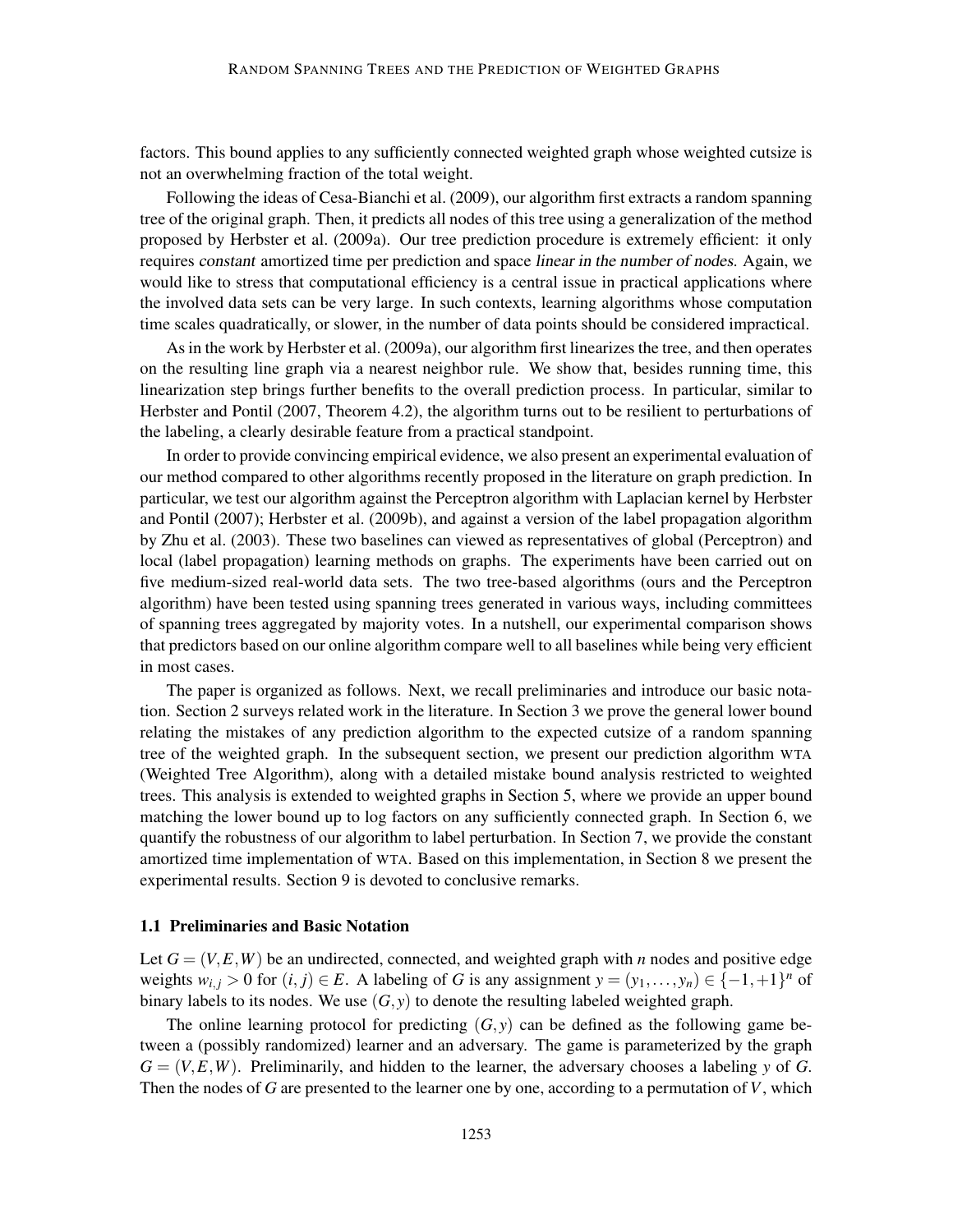is adaptively selected by the adversary. More precisely, at each time step  $t = 1, \ldots, n$  the adversary chooses the next node  $i_t$  in the permutation of  $V$ , and presents it to the learner for the prediction of the associated label  $y_{i_t}$ . Then  $y_{i_t}$  is revealed, disclosing whether a mistake occurred. The learner's goal is to minimize the total number of prediction mistakes. Note that while the adversarial choice of the permutation can depend on the algorithm's randomization, the choice of the labeling is oblivious to it. In other words, the learner uses randomization to fend off the adversarial choice of labels, whereas it is fully deterministic against the adversarial choice of the permutation. The requirement that the adversary is fully oblivious when choosing labels is then dictated by the fact that the randomized learners considered in this paper make all their random choices at the beginning of the prediction process (i.e., before seeing the labels).

Now, it is reasonable to expect that prediction performance degrades with the increase of "randomness" in the labeling. For this reason, our analysis of graph prediction algorithms bounds from above the number of prediction mistakes in terms of appropriate notions of graph label *regularity*. A standard notion of label regularity is the cutsize of a labeled graph, defined as follows. A φ-edge of a labeled graph  $(G, y)$  is any edge  $(i, j)$  such that  $y_i \neq y_j$ . Similarly, an edge  $(i, j)$  is  $\phi$ -free if  $y_i = y_j$ . Let  $E^{\phi} \subseteq E$  be the set of  $\phi$ -edges in  $(G, y)$ . The quantity  $\Phi_G(y) = |E^{\phi}|$  is the *cutsize* of  $(G, y)$ , that is, the number of  $\phi$ -edges in  $E^{\phi}$  (independent of the edge weights). The *weighted cutsize* of  $(G, y)$ is defined by

$$
\Phi_G^W(y) = \sum_{(i,j)\in E^\phi} w_{i,j} .
$$

For a fixed  $(G, y)$ , we denote by  $r_{i,j}^W$  the effective resistance between nodes *i* and *j* of *G*. In the interpretation of the graph as an electric network, where the weights  $w_{i,j}$  are the edge conductances, the effective resistance  $r_{i,j}^W$  is the voltage between *i* and *j* when a unit current flow is maintained through them. For  $(i, j) \in E$ , let also  $p_{i,j} = w_{i,j} r_{i,j}^W$  be the probability that  $(i, j)$  belongs to a random spanning tree *T*—see, for example, the monograph of Lyons and Peres (2009). Then we have

$$
\mathbb{E}\,\Phi_T(y) = \sum_{(i,j)\in E^{\phi}} p_{i,j} = \sum_{(i,j)\in E^{\phi}} w_{i,j} r_{i,j}^W,
$$
\n(1)

where the expectation  $E$  is over the random choice of spanning tree  $T$ . Observe the natural weightscale independence properties of (1). A uniform rescaling of the edge weights  $w_{i,j}$  cannot have an influence on the probabilities  $p_{i,j}$ , thereby making each product  $w_{i,j}r_{i,j}^W$  scale independent. In addition, since  $\sum_{(i,j)\in E} p_{i,j}$  is equal to  $n-1$ , irrespective of the edge weighting, we have  $0 \leq \mathbb{E} \Phi_T(y) \leq n-1$ . Hence the ratio  $\frac{1}{n-1} \mathbb{E} \Phi_T(y) \in [0, 1]$  provides a density-independent measure of the cutsize in *G*, and even allows to compare labelings on different graphs.

Now contrast  $\mathbb{E} \Phi_T(y)$  to the more standard weighted cutsize measure  $\Phi_G^W(y)$ . First,  $\Phi_G^W(y)$  is clearly weight-scale dependent. Second, it can be much larger than *n* on dense graphs, even in the unweighted  $w_{i,j} = 1$  case. Third, it strongly depends on the density of *G*, which is generally related to  $\sum_{(i,j)\in E} w_{i,j}$ . In fact,  $\mathbb{E} \Phi_T(y)$  can be much smaller than  $\Phi_G^W(y)$  when there are strongly connected regions in *G* contributing prominently to the weighted cutsize. To see this, consider the following scenario: If  $(i, j) \in E^{\phi}$  and  $w_{i,j}$  is large, then  $(i, j)$  gives a big contribution to  $\Phi_{G}^{W}(y)$  (it is easy to see that in such cases  $\Phi_G^W(y)$  can be much larger than *n*). However, this does not necessarily happen with  $\mathbb{E}\Phi_T(y)$ . In fact, if *i* and *j* are strongly connected (i.e., if there are many disjoint paths connecting them), then  $r_{i,j}^W$  is very small and so are the terms  $w_{i,j}r_{i,j}^W$  in (1). Therefore, the effect of the large weight  $w_{i,j}$  may often be compensated by the small probability of including  $(i, j)$  in the random spanning tree. See Figure 1 for an example.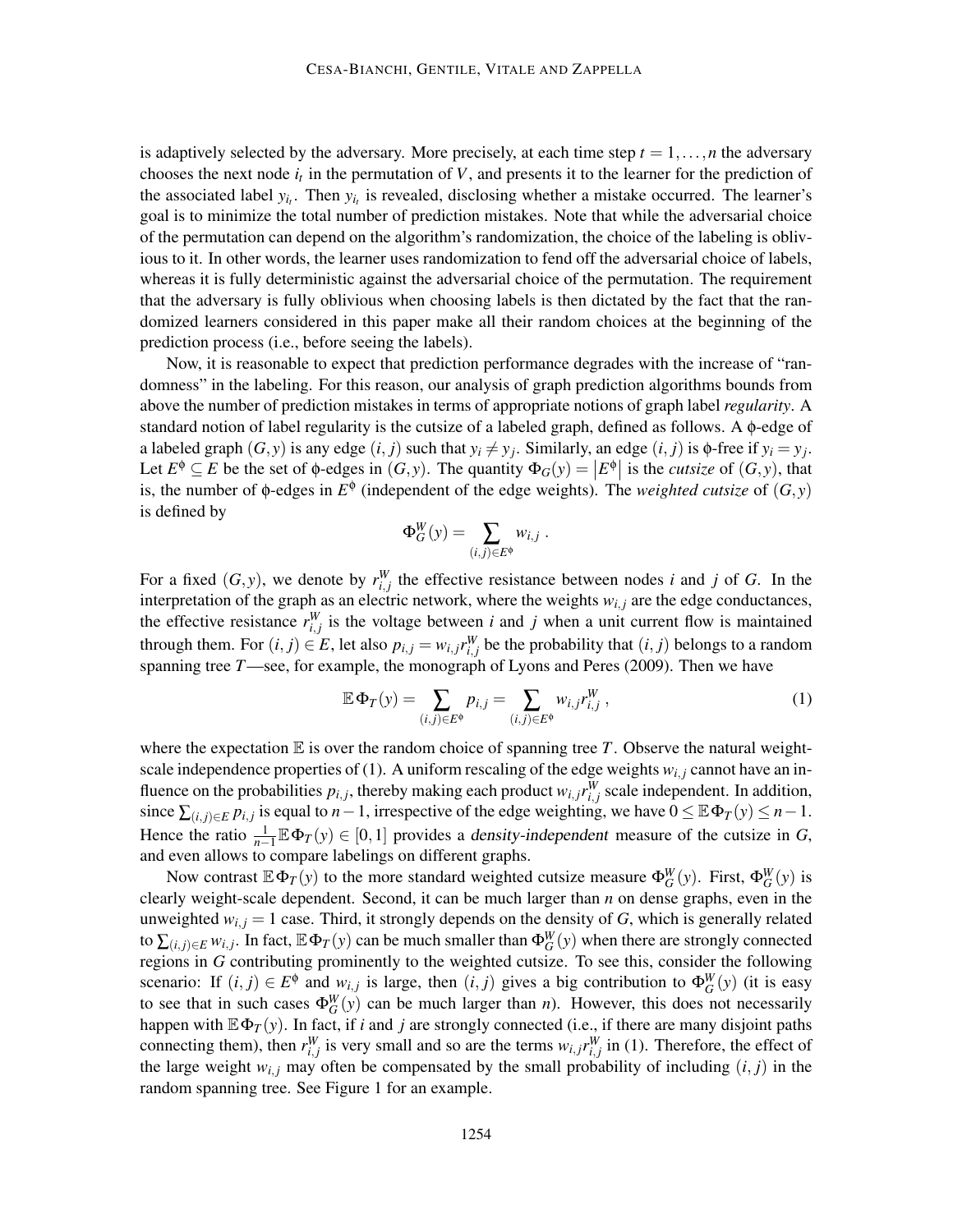A different way of taking into account graph connectivity is provided by the covering ball approach taken by Herbster (2008) and Herbster and Lever (2009)—see the next section.



Figure 1: A barbell graph. The weight of the two thick black edges is equal to  $\sqrt{V}$ , all the other edges have unit weight. If the two labels  $y_1$  and  $y_2$  are such that  $y_1 \neq y_2$ , then the contribution of the edges on the left clique  $C_1$  to the cutsizes  $\Phi_G(y)$  and  $\Phi_G^W(y)$  must be large. However, since the probability of including each edge of  $C_1$  in a random spanning tree *T* is  $O(1/|V|)$ ,  $C_1$ 's contribution to  $\mathbb{E} \Phi_T(y)$  is |*V*| times smaller than  $\Phi_{C_1}(y) = \Phi_{C_1}^W(y)$ . If  $y_3 \neq y_4$ , then the contribution of edge (3,4) to  $\Phi_G^W(y)$  is large. Because this edge is a bridge, the probability of including it in  $T$  is one, independent of  $w_{3,4}$ . Indeed, we have  $p_{3,4} = w_{3,4} r_{3,4}^W = w_{3,4}/w_{3,4} = 1$ . If  $y_5 \neq y_6$ , then the contribution of the right clique  $C_2$  to  $\Phi_G^W(y)$  is large. On the other hand, the probability of including edge (5,6) in *T* is equal to  $p_{5,6} = w_{5,6} r_{5,6}^W = O(1/\sqrt{|V|})$ . Hence, the contribution of (5,6) to  $\mathbb{E} \Phi_T(y)$ is small because the large weight of  $(5,6)$  is offset by the fact that nodes 5 and 6 are strongly connected (i.e., there are many different paths among them). Finally, note that  $p_{i,j} = O(1/|V|)$  holds for all edges  $(i, j)$  in  $C_2$ , implying (similar to clique  $C_1$ ) that  $C_2$ 's contribution to  $\mathbb{E} \Phi_T(y)$  is |*V*| times smaller than  $\Phi_{C_2}^W(y)$ .

### 2. Related Work

With the above notation and preliminaries in hand, we now briefly survey the results in the existing literature which are most closely related to this paper. Further comments are made at the end of Section 5.

Standard online linear learners, such as the Perceptron algorithm, are applied to the general (weighted) graph prediction problem by embedding the *n* vertices of the graph in  $\mathbb{R}^n$  through a map  $i \mapsto K^{-1/2}e_i$ , where  $e_i \in \mathbb{R}^n$  is the *i*-th vector in the canonical basis of  $\mathbb{R}^n$ , and *K* is a positive definite  $n \times n$  matrix. The graph Perceptron algorithm (Herbster et al., 2005; Herbster and Pontil, 2007) uses  $K = L_G + 11^\top$ , where  $L_G$  is the (weighted) Laplacian of *G* and  $1 = (1, \ldots, 1)$ . The resulting mistake bound is of the form  $\Phi_G^W(y)D_G^W$ , where  $D_G^W = \max_{i,j} r_{i,j}^W$  is the resistance diameter of *G*. As expected, this bound is weight-scale independent, but the interplay between the two factors in it may lead to a vacuous result. At a given scale for the weights  $w_{i,j}$ , if G is dense, then we may have  $D_G^W = O(1)$  while  $\Phi_G^W(y)$  is of the order of  $n^2$ . If G is sparse, then  $\Phi_G^W(y) = O(n)$  but then  $D_G^W$  may become as large as *n*.

The idea of using a spanning tree to reduce the cutsize of *G* has been investigated by Herbster et al. (2009b), where the graph Perceptron algorithm is applied to a spanning tree *T* of *G*. The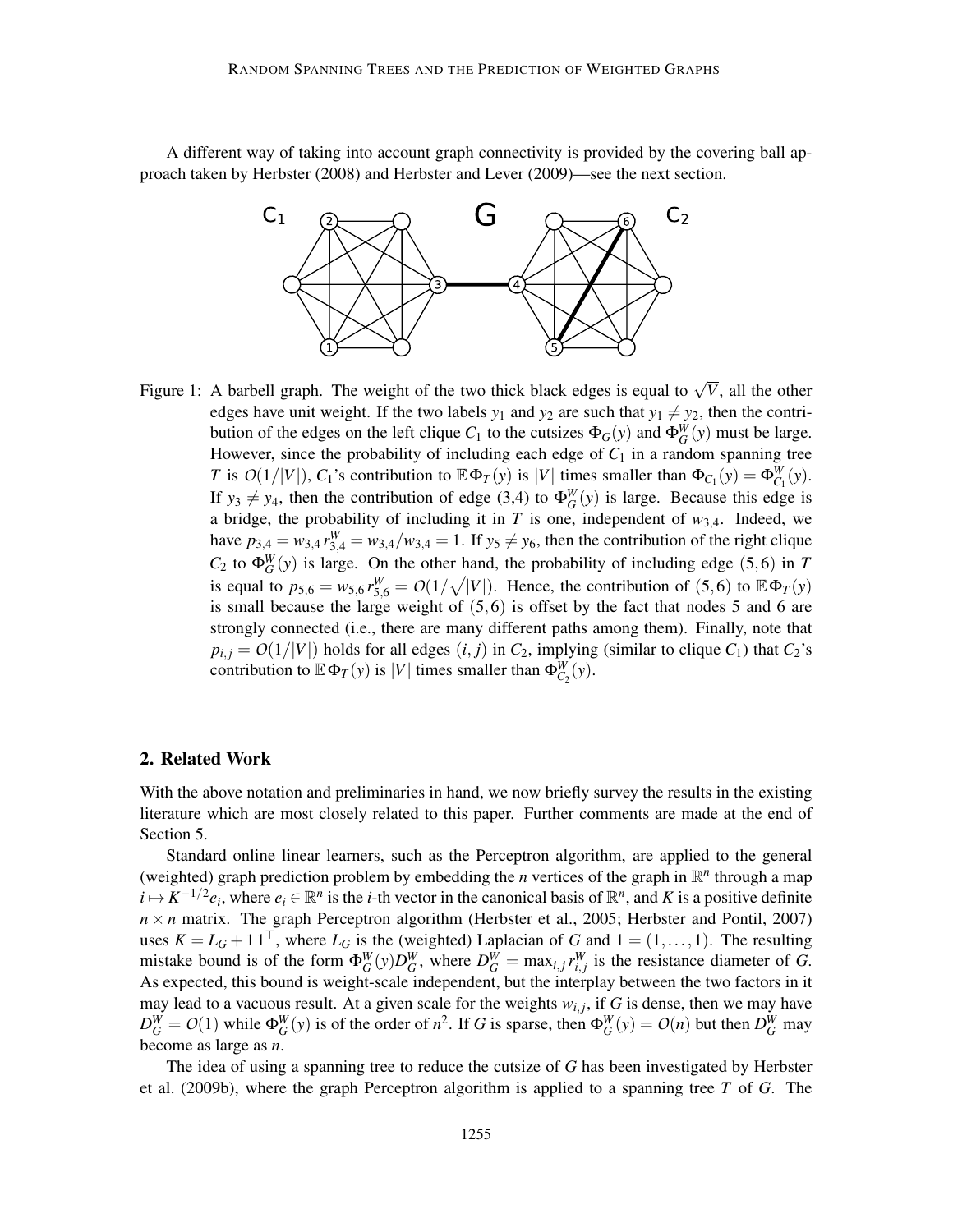resulting mistake bound is of the form  $\Phi_T^W(y)D_T^W$ , that is, the graph Perceptron bound applied to tree *T*. Since  $\Phi_T^W(y) \le \Phi_G^W(y)$  this bound has a smaller cutsize than the previous one. On the other hand,  $D_T^W$  can be much larger than  $D_G^W$  because removing edges may increase the resistance. Hence the two bounds are generally incomparable.

Herbster et al. (2009b) suggest to apply the graph Perceptron algorithm to the spanning tree *T* with smallest geodesic diameter. The geodesic diameter of a weighted graph *G* is defined by

$$
\Delta_G^W = \max_{i,j} \min_{\Pi_{i,j}} \sum_{(r,s)\in \Pi_{i,j}} \frac{1}{w_{i,j}} ,
$$

where the minimum is over all paths  $\Pi_{i,j}$  between *i* and *j*. The reason behind this choice of *T* is that, for the spanning tree *T* with smallest geodesic diameter, it holds that  $D_T^W \le 2\Delta_G^W$ . However, *G* one the one hand  $D_G^W \leq \Delta_G^W$ , so there is no guarantee that  $D_T^W = O(D_G^W)$ , and on the other hand the adversary may still concentrate all φ-edges on the chosen tree *T*, so there is no guarantee that  $\Phi_T^W(y)$ remains small either.

Herbster et al. (2009a) introduce a different technique showing its application to the case of unweighted graphs. After reducing the graph to a spanning tree  $T$ , the tree is linearized via a depthfirst visit. This gives a line graph *S* (the so-called spine of *G*) such that  $\Phi_S(y) \leq 2\Phi_T(y)$ . By running a Nearest Neighbor (NN) predictor on *S*, Herbster et al. (2009a) prove a mistake bound of the form  $\Phi_S(y) \log(n/\Phi_S(y)) + \Phi_S(y)$ . As observed by Fakcharoenphol and Kijsirikul (2008), similar techniques have been developed to solve low-congestion routing problems.

Another natural parametrization for the labels of a weighted graph that takes the graph structure into account is *clusterability*, that is, the extent to which the graph nodes can be covered by a few balls of small resistance diameter. With this inductive bias in mind, Herbster (2008) developed the Pounce algorithm, which can be seen as a combination of graph Perceptron and NN prediction. The number of mistakes has a bound of the form

$$
\min_{\rho>0} \left( \mathcal{N}(G,\rho) + \Phi_G^W(y)\rho \right) ,\tag{2}
$$

where  $\mathcal{N}(G,\rho)$  is the smallest number of balls of resistance diameter  $\rho$  it takes to cover the nodes of *G*. Note that the graph Perceptron bound is recovered when  $\rho = D_G^W$ . Moreover, observe that, unlike graph Perceptron's, bound (2) is never vacuous, as it holds uniformly for all covers of *G* (even the one made up of singletons, corresponding to  $\rho \rightarrow 0$ ). A further trick for the unweighted case proposed by Herbster et al. (2009a) is to take advantage of both previous approaches (graph Perceptron and NN on line graphs) by building a binary tree on *G*. This "support tree" helps in keeping the diameter of *G* as small as possible, for example, logarithmic in the number of nodes *n*. The resulting prediction algorithm is again a combination of a Perceptron-like algorithm and NN, and the corresponding number of mistakes is the minimum over two earlier bounds: a NN-based bound of the form  $\Phi_G(y) (\log n)^2$  and an unweighted version of bound (2).

Generally speaking, clusterability and resistance-weighted cutsize  $\mathbb{E}\Phi_T(y)$  exploit the graph structure in different ways. Consider, for instance, a barbell graph made up of two *m*-cliques joined by *k* unweighted  $\phi$ -edges with no endpoints in common (hence  $k \le m$ ). This is one of the examples considered by Herbster and Lever (2009). If *m* is much larger than *k*, then bound (2) scales linearly with *k* (the two balls in the cover correspond to the two *m*-cliques). On the other hand,  $\mathbb{E}\Phi_T(y)$ tends to be constant: Because *m* is much larger than *k*, the probability of including any φ-edge in *T* tends to 1/*k*, as *m* increases and *k* stays constant. On the other hand, if *k* gets close to *m* the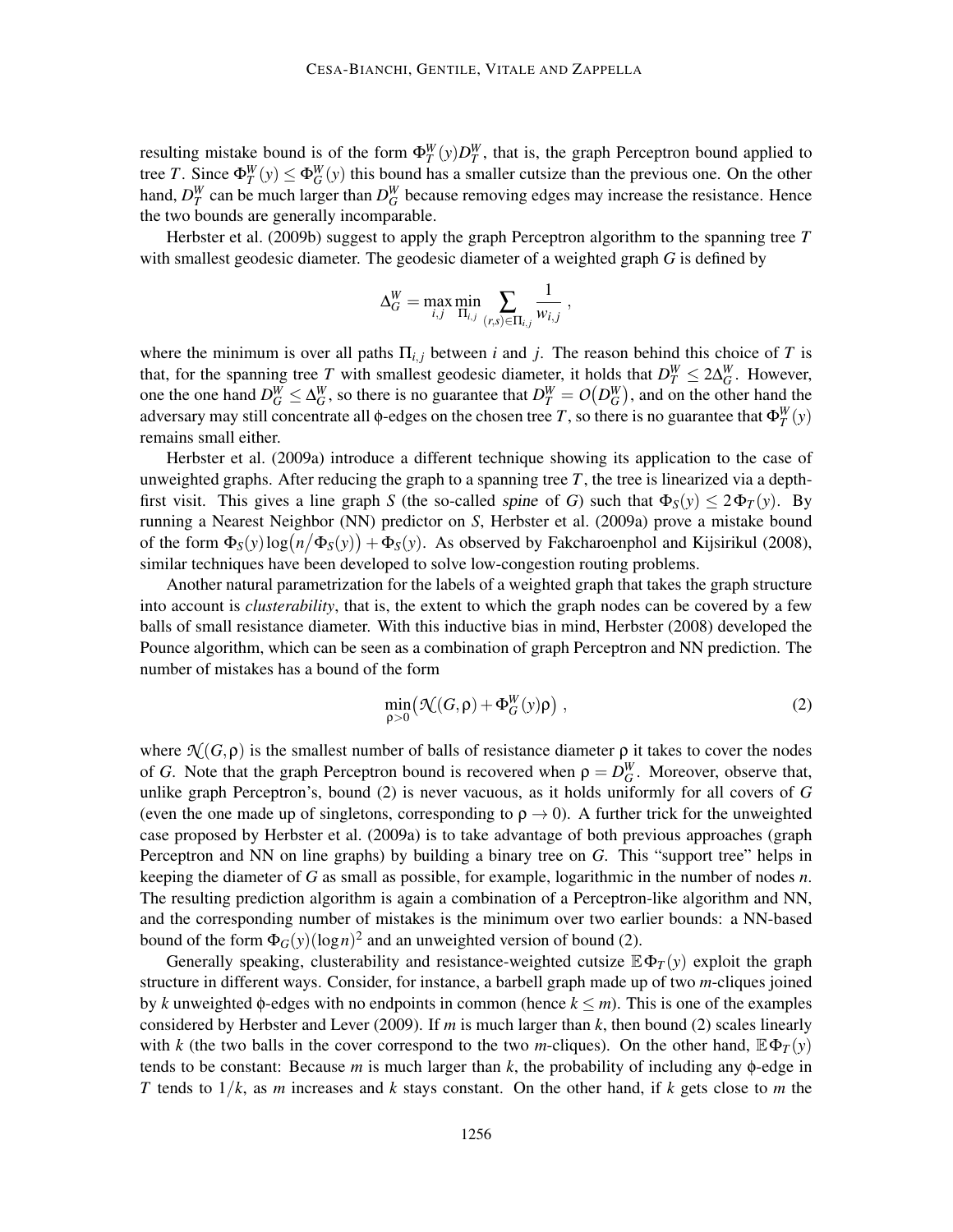resistance diameter of the graph decreases, and (2) becomes a constant. In fact, one can show that when  $k = m$  even  $\mathbb{E} \Phi_T(y)$  is a constant, independent of *m*. In particular, the probability that a  $\phi$ edge is included in the random spanning tree *T* is upper bounded by  $\frac{3m-1}{m(m+1)}$ , that is,  $\mathbb{E}\Phi_T(y) \to 3$ when *m* grows large. This can be shown by computing the effective resistance of  $\phi$ -edge  $(i, j)$  as the minimum, over all unit-strength flow functions with *i* as source and *j* as sink, of the squared flow values summed over all edges, see, for example, Lyons and Peres (2009).

When the graph at hand has a large diameter, for example, an *m*-line graph connected to an *m*-clique (this is sometimes called a "lollipop" graph) the gap between the covering-based bound (2) and  $\mathbb{E}\Phi_T(y)$  is magnified. Yet, it is fair to say that the bounds we are about to prove for our algorithm have an extra factor, beyond  $\mathbb{E}\Phi_T(y)$ , which is logarithmic in *m*. A similar logarithmic factor is achieved by the combined algorithm proposed by Herbster et al. (2009a).

An even more refined way of exploiting cluster structure and connectivity in graphs is contained in the paper of Herbster and Lever (2009), where the authors provide a comprehensive study of the application of dual-norm techniques to the prediction of weighted graphs, again with the goal of obtaining logarithmic performance guarantees on large diameter graphs. In order to trade-off the contribution of cutsize  $\Phi_G^W$  and resistance diameter  $D_G^W$ , the authors develop a notion of *p*-norm resistance. The obtained bounds are dual norm versions of the covering ball bound (2). Roughly speaking, one can select the dual norm parameter of the algorithm to obtain a logarithmic contribution from the resistance diameter at the cost of squaring the contribution due to the cutsize. This quadratic term can be further reduced if the graph is well connected. For instance, in the unweighted barbell graph mentioned above, selecting the norm appropriately leads to a bound which is constant even when  $k \ll m$ .

Further comments on the comparison between the results presented by Herbster and Lever (2009) and the ones in our paper are postponed to the end of Section 5.

Departing from the online learning scenario, it is worth mentioning the significantly large literature on the general problem of learning the nodes of a graph in the train/test transductive setting: Many algorithms have been proposed, including the label-consistent mincut approach of Blum and Chawla (2001), Blum et al. (2004) and a number of other "energy minimization" methods—for example, the ones by Zhu et al. (2003) and Belkin et al. (2004) of which label propagation is an instance. See the work of Bengio et al. (2006) for a relatively recent survey on this subject.

Our graph prediction algorithm is based on a random spanning tree of the original graph. The problem of drawing a random spanning tree of an arbitrary graph has a long history—see, for example, the monograph by Lyons and Peres (2009). In the unweighted case, a random spanning tree can be sampled with a random walk in expected time  $O(n \ln n)$  for "most" graphs, as shown by Broder (1989). Using the beautiful algorithm of Wilson (1996), the expected time reduces to  $O(n)$  see also the work of Alon et al. (2008). However, all known techniques take expected time  $\Theta(n^3)$ on certain pathological graphs. In the weighted case, the above methods can take longer due to the hardness of reaching, via a random walk, portions of the graph which are connected only via lightweighted edges. To sidestep this issue, in our experiments we tested a viable fast approximation where weights are disregarded when building the spanning tree, and only used at prediction time. Finally, the space complexity for generating a random spanning tree is always linear in the graph size.

To conclude this section, it is worth mentioning that, although we exploit random spanning trees to reduce the cutsize, similar approaches can also be used to approximate the cutsize of a weighted graph by sparsification—see, for example, the work of Spielman and Srivastava (2008). However,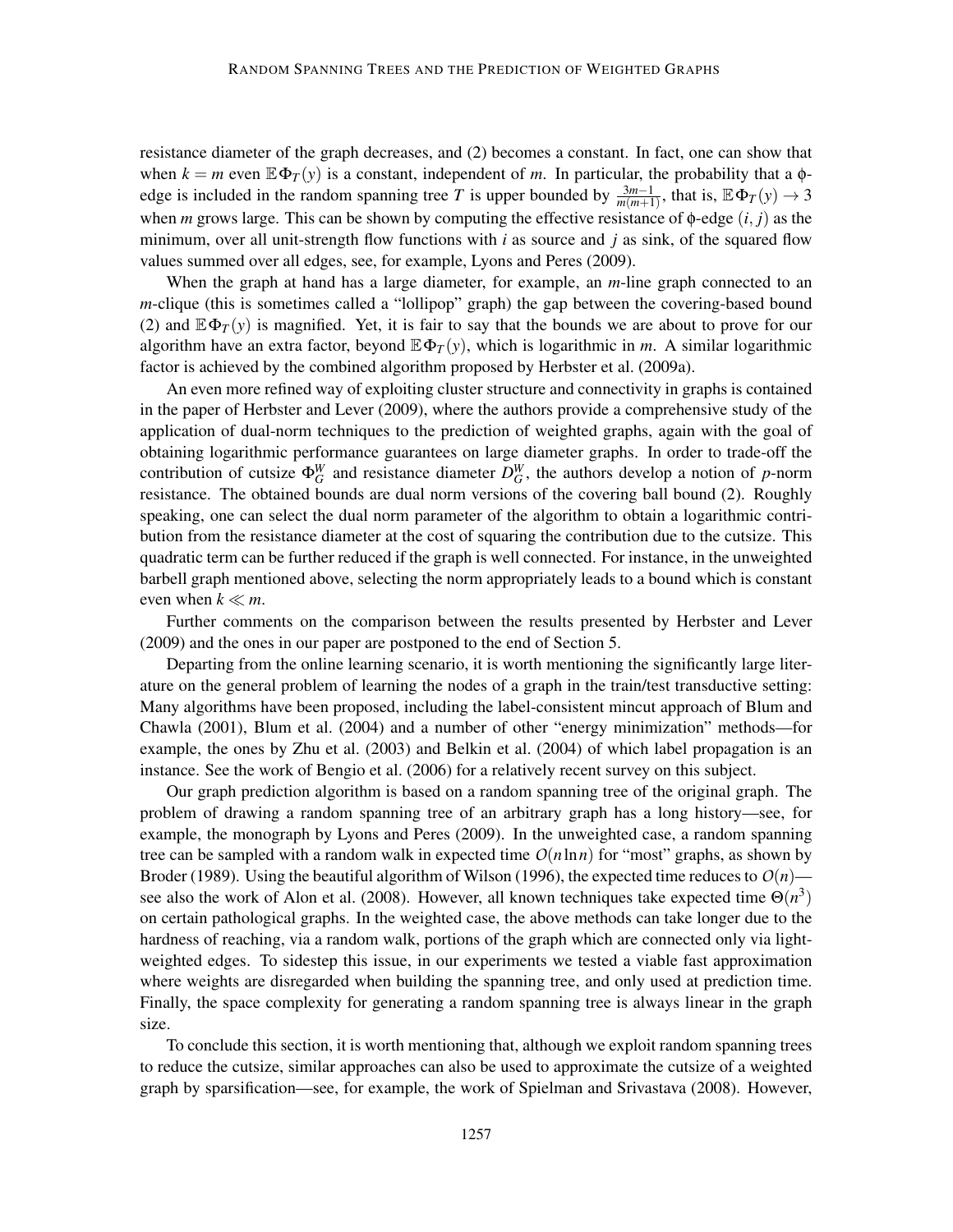

Figure 2: The adversarial strategy. Numbers on edges are the probabilities  $p_{i,j}$  of those edges being included in a random spanning tree for the weighted graph under consideration. Numbers within nodes denote the weight of that node based on the  $p_i$ ,  $\frac{1}{i}$ —see main text. We set the budget *K* to 6, hence the subset *S* contains the 6 nodes having smallest weight. The adversary assigns a random label to each node in *S* thus forcing |*S*|/2 mistakes in expectation. Then, it labels all nodes in  $V \setminus S$  with a unique label, chosen in such a way as to minimize the cutsize consistent with the labels previously assigned to the nodes of *S*.

because the resulting graphs are not as sparse as spanning trees, we do not currently see how to use those results.

## 3. A General Lower Bound

This section contains our general lower bound. We show that any prediction algorithm must err at least  $\frac{1}{2} \mathbb{E} \Phi_T(y)$  times on any weighted graph.

**Theorem 1** Let  $G = (V, E, W)$  be a weighted undirected graph with n nodes and weights  $w_{i,j} > 0$  for  $(i, j) \in E$ . Then for all  $K \leq n$  there exists a randomized labeling y of G such that for all (deterministic *or randomized) algorithms A, the expected number of prediction mistakes made by A is at least K*/2*, while*  $\mathbb{E} \Phi_T(y) < K$ .

**Proof** The adversary uses the weighting *P* induced by *W* and defined by  $p_{i,j} = w_{i,j} r_{i,j}^W$ . By (1),  $p_{i,j}$ is the probability that edge  $(i, j)$  belongs to a random spanning tree *T* of *G*. Let  $P_i = \sum_j p_{i,j}$  be the sum over the induced weights of all edges incident to node *i*. We call *P<sup>i</sup>* the *weight* of node *i*. Let *S*  $\subseteq$  *V* be the set of *K* nodes *i* in *G* having the smallest weight *P<sub>i</sub>*. The adversary assigns a random label to each node  $i \in S$ . This guarantees that, no matter what, the algorithm *A* will make on average *K*/2 mistakes on the nodes in *S*. The labels of the remaining nodes in  $V \setminus S$  are set either all  $+1$  or all  $-1$ , depending on which one of the two choices yields the smaller  $\Phi_G^P(y)$ . See Figure 2 for an illustrative example. We now show that the weighted cutsize  $\Phi_G^P(y)$  of this labeling *y* is less than *K*, independent of the labels of the nodes in *S*.

Since the nodes in  $V \setminus S$  have all the same label, the  $\phi$ -edges induced by this labeling can only connect either two nodes in *S* or one node in *S* and one node in *V* \ *S*. Hence  $\Phi_G^P(y)$  can be written as

$$
\Phi_G^P(y) = \Phi_G^{P,\text{int}}(y) + \Phi_G^{P,\text{ext}}(y) ,
$$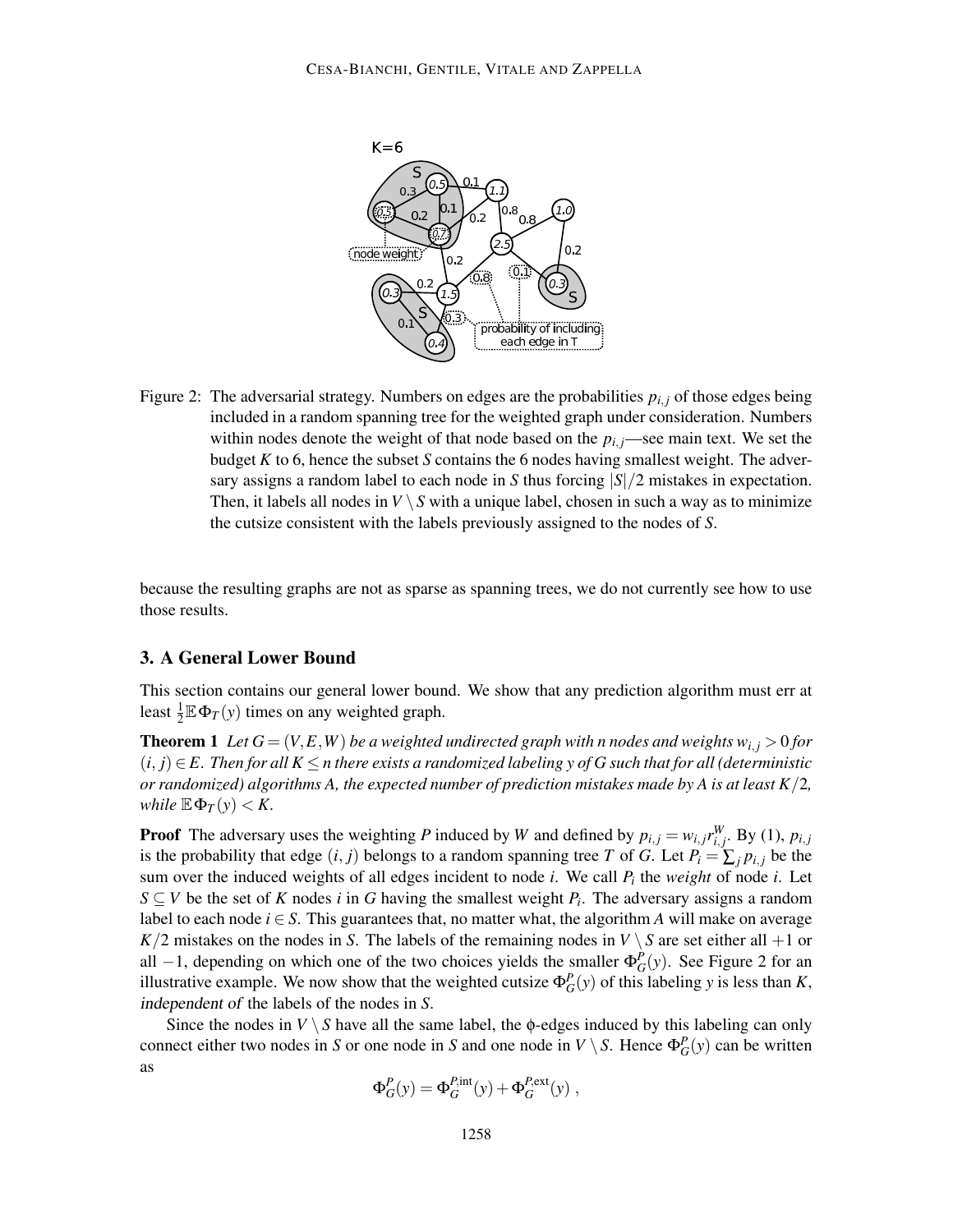where  $\Phi_G^{P,int}$  $G_G^{P, int}(y)$  is the cutsize contribution within *S*, and  $\Phi_G^{P, ext}$  $G$ <sup> $P,$  $e^{i\theta}$ </sup> $(y)$  is the one from edges between *S* and  $V \setminus S$ . We can now bound these two terms by combining the definition of *S* with the equality  $\sum_{(i,j)\in E} p_{i,j} = n-1$  as in the sequel. Let

$$
P_S^{\text{int}} = \sum_{(i,j)\in E \,:\, i,j\in S} p_{i,j} \qquad \text{and} \qquad P_S^{\text{ext}} = \sum_{(i,j)\in E \,:\, i\in S, \,j\in V\setminus S} p_{i,j} \;.
$$

From the very definition of  $P_S^{\text{int}}$  and  $\Phi_G^{P,\text{int}}$  $L_G^{P, \text{int}}(y)$  we have  $\Phi_G^{P, \text{int}}$  $P_{\text{int}}^{\text{P,int}}(y) \leq P_{\text{S}}^{\text{int}}$ . Moreover, from the way the labels of nodes in  $V \setminus S$  are selected, it follows that  $\Phi_G^{P,\text{ext}}$  $P_G^{\text{ext}}(y) \leq P_S^{\text{ext}}/2$ . Finally,

$$
\sum_{i \in S} P_i = 2P_S^{\text{int}} + P_S^{\text{ext}}
$$

holds, since each edge connecting nodes in *S* is counted twice in the sum  $\sum_{i \in S} P_i$ . Putting everything together we obtain

$$
2P_{S}^{\text{int}} + P_{S}^{\text{ext}} = \sum_{i \in S} P_{i} \leq \frac{K}{n} \sum_{i \in V} P_{i} = \frac{2K}{n} \sum_{(i,j) \in E} p_{i,j} = \frac{2K(n-1)}{n},
$$

the inequality following from the definition of *S*. Hence

$$
\mathbb{E}\Phi_T(y) = \Phi_G^P(y) = \Phi_G^{P,\text{int}}(y) + \Phi_G^{P,\text{ext}}(y) \le P_S^{\text{int}} + \frac{P_S^{\text{ext}}}{2} \le \frac{K(n-1)}{n} < K
$$

concluding the proof.

## 4. The Weighted Tree Algorithm

We now describe the Weighted Tree Algorithm (WTA) for predicting the labels of a weighted tree. In Section 5 we show how to apply WTA to the more general weighted graph prediction problem. WTA first transforms the tree into a line graph (i.e., a list), then runs a fast nearest neighbor method to predict the labels of each node in the line. Though this technique is similar to that one used by Herbster et al. (2009a), the fact that the tree is weighted makes the analysis significantly more difficult, and the practical scope of our algorithm significantly wider. Our experimental comparison in Section 8 confirms that exploiting the weight information is often beneficial in real-world graph prediction problem.

Given a labeled weighted tree (*T*, *y*), the algorithm initially creates a weighted line graph *L* ′ containing some duplicates of the nodes in *T*. Then, each duplicate node (together with its incident edges) is replaced by a single edge with a suitably chosen weight. This results in the final weighted line graph *L* which is then used for prediction. In order to create *L* from *T*, WTA performs the following tree linearization steps:

- 1. An arbitrary node  $r$  of  $T$  is chosen, and a line  $L'$  containing only  $r$  is created.
- 2. Starting from *r*, a depth-first visit of *T* is performed. Each time an edge  $(i, j)$  is traversed (even in a backtracking step) from *i* to *j*, the edge is appended to  $L'$  with its weight  $w_{i,j}$ , and *j* becomes the current terminal node of *L* ′ . Note that backtracking steps can create in *L* ′ at most one duplicate of each edge in *T*, while nodes in *T* may be duplicated several times in *L* ′ .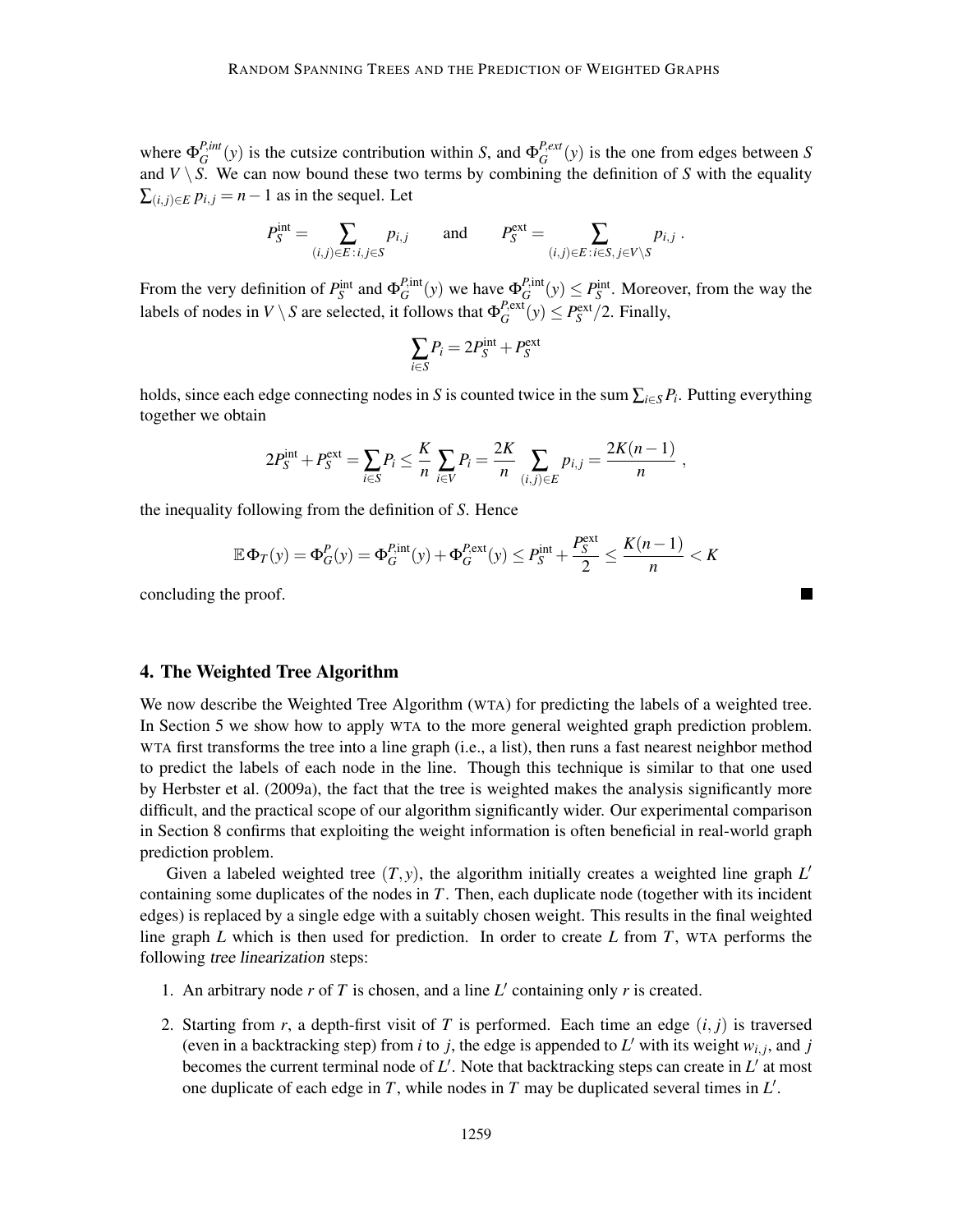

Figure 3: Top: A weighted graph *G* with 9 nodes. Initially, WTA extracts a random spanning tree *T* out of *G*. The weights on the edges in *T* are the same as those of *G*. Middle: The spanning tree *T* is linearized through a depth-first traversal starting from an arbitrary node (node 2 in this figure). For simplicity, we assume the traversal visits the siblings from left to right. As soon as a node is visited it gets stored in a line graph *L* ′ (first line graph from top). Backtracking steps produce duplicates in *L* ′ of some of the nodes in *T*. For instance, node 7 is the first node to be duplicated when the visit backtracks from node 8. The duplicated nodes are progressively eliminated from L' in the order of their insertion in *L* ′ . Several iterations of this node elimination process are displayed from the top to the bottom, showing how *L* ′ is progressively shrunk to the final line *L* (bottom line). Each line represents the elimination of a single duplicated node. The crossed nodes in each line are the nodes which are scheduled to be eliminated. Each time a new node *j* is eliminated, its two adjacent nodes *i* and *k* are connected by the lighter of the two edges  $(i, j)$  and  $(j, k)$ . For instance: the left-most duplicated 7 is dropped by directly connecting the two adjacent nodes 8 and 1 by an edge with weight  $1/2$ ; the right-most node 2 is eliminated by directly connecting node 6 to node 9 with an edge with weight 1/2, and so on. Observe that this elimination procedure can be carried out *in any order* without changing the resulting list *L*. **Bottom:** We show WTA's prediction on the line *L* so obtained. In this figure, the numbers above the edges denote the edge weights, the ones below are the resistors, that is, weight reciprocals. We are at time step  $t = 3$  where two labels have so far been revealed (gray nodes). WTA predicts on the remaining nodes according to a nearest neighbor rule on *L*, based on the resistance distance metric. All possible predictions made by WTA at this time step are shown.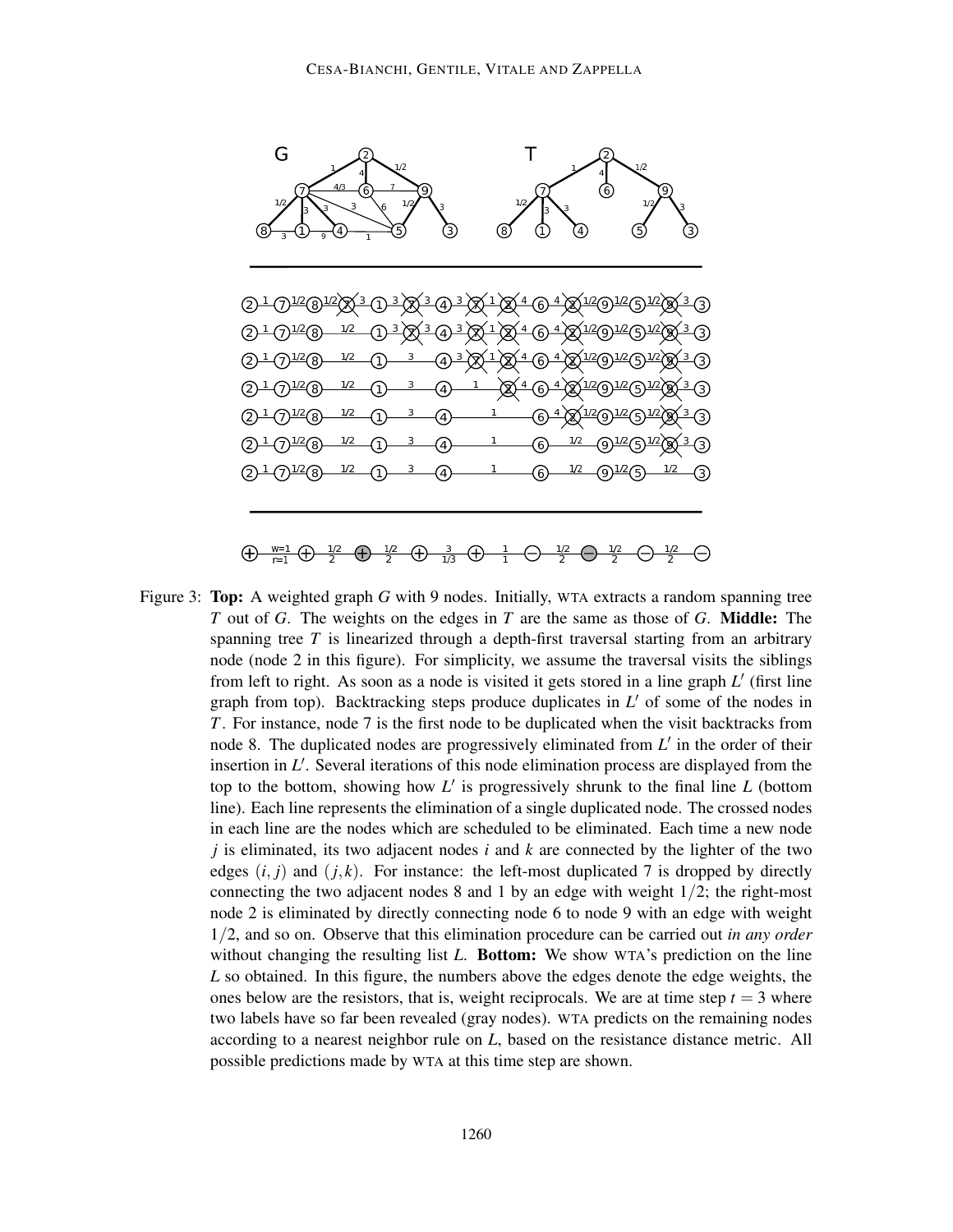3. *L* ′ is traversed once, starting from terminal *r*. During this traversal, duplicate nodes are eliminated as soon as they are encountered. This works as follows. Let *j* be a duplicate node, and  $(j', j)$  and  $(j, j'')$  be the two incident edges. The two edges are replaced by a new edge  $(j', j'')$  having weight  $w_{j', j''} = \min\{w_{j', j}, w_{j, j''}\}$ .<sup>2</sup> Let *L* be the resulting line.

The analysis of Section 4.1 shows that this choice of  $w_{j',j''}$  guarantees that the weighted cutsize of *L* is smaller than twice the weighted cutsize of *T*.

Once *L* is created from *T*, the algorithm predicts the label of each node  $i_t$  using a nearestneighbor rule operating on *L* with a *resistance distance* metric. That is, the prediction on *i<sup>t</sup>* is the label of  $i_{s^*}$ , being  $s^* = \text{argmin}_{s \le t} d(i_s, i_t)$  the previously revealed node closest to  $i_t$ , and  $d(i, j) =$  $\sum_{s=1}^{k} 1/w_{v_s,v_{s+1}}$  is the sum of the resistors (i.e., reciprocals of edge weights) along the unique path  $i = v_1 \rightarrow v_2 \rightarrow \cdots \rightarrow v_{k+1} = j$  connecting node *i* to node *j*. Figure 3 gives an example of WTA at work.

### 4.1 Analysis of WTA

The following lemma gives a mistake bound on WTA run on any weighted line graph. Given any labeled graph  $(G, y)$ , we denote by  $R_G^W$  the sum of resistors of  $\phi$ -free edges in *G*,

$$
R_G^W=\sum_{(i,j)\in E\setminus E^\Phi}\frac{1}{w_{i,j}}\;.
$$

Also, given any  $\phi$ -free edge subset  $E' \subset E \setminus E^{\phi}$ , we define  $R_G^W(\neg E')$  as the sum of the resistors of all  $\phi$ -free edges in  $E \setminus (E^{\phi} \cup E'),$ 

$$
R_G^W(\neg E') = \sum_{(i,j)\in E\setminus (E^{\phi}\cup E')} \frac{1}{w_{i,j}}.
$$

Note that  $R_G^W(-E') \le R_G^W$ , since we drop some edges from the sum in the defining formula.

Finally, we use  $f \stackrel{O}{=} g$  as shorthand for  $f = O(g)$ . The following lemma is the starting point of our theoretical investigation—please see Appendix A for proofs.

**Lemma 2** If WTA is run on a labeled weighted line graph  $(L, y)$ , then the total number  $m<sub>L</sub>$  of *mistakes satisfies*

$$
m_L \stackrel{O}{=} \Phi_L(y) \left( 1 + \log \left( 1 + \frac{R_L^W(-E') \Phi_L^W(y)}{\Phi_L(y)} \right) \right) + |E'|
$$

*for all subsets*  $E'$  *of*  $E \setminus E^{\phi}$ .

Note that the bound of Lemma 2 implies that, for any  $K = |E'| \ge 0$ , one can drop from the bound the contribution of any set of *K* resistors in  $R_L^W$  at the cost of adding *K* extra mistakes. We now provide an upper bound on the number of mistakes made by WTA on any weighted tree  $T = (V, E, W)$  in terms of the number of  $\phi$ -edges, the weighted cutsize, and  $R_T^W$ .

<sup>2.</sup> By iterating this elimination procedure, it might happen that more than two adjacent nodes get eliminated. In this case, the two surviving terminal nodes are connected in *L* by the lightest edge among the eliminated ones in *L* ′ .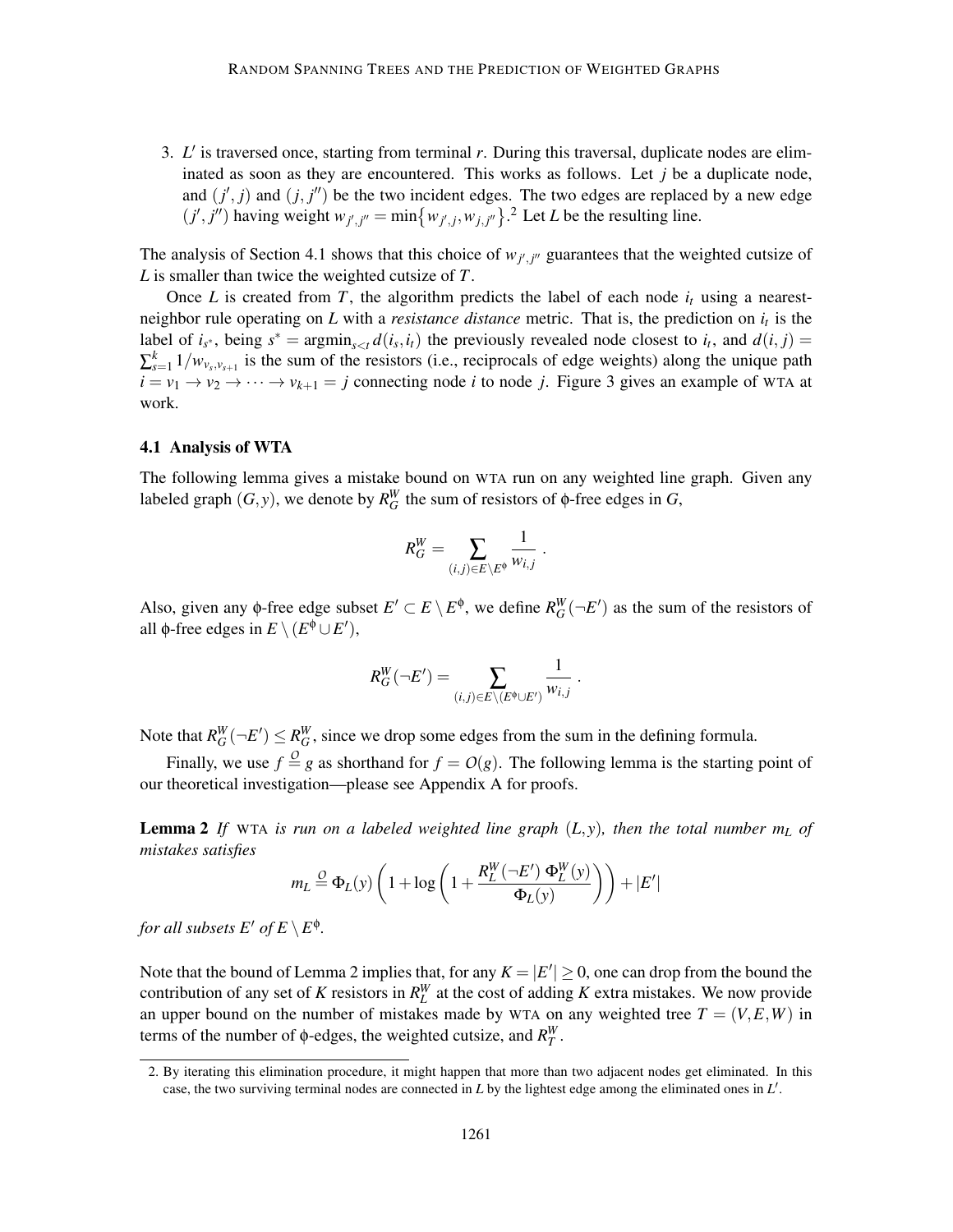**Theorem 3** If WTA is run on a labeled weighted tree  $(T, y)$ , then the total number  $m<sub>T</sub>$  of mistakes *satisfies*

$$
m_T \stackrel{O}{=} \Phi_T(y) \left( 1 + \log \left( 1 + \frac{R_T^W(-E') \Phi_T^W(y)}{\Phi_T(y)} \right) \right) + |E'|
$$

*for all subsets*  $E'$  *of*  $E \setminus E^{\phi}$ .

The logarithmic factor in the above bound shows that the algorithm takes advantage of labelings such that the weights of φ-edges are small (thus making  $Φ_T^W(y)$  small) and the weights of φ-free edges are high (thus making  $R_T^W$  small). This matches the intuition behind WTA's nearest-neighbor rule according to which nodes that are close to each other are expected to have the same label. In particular, observe that the way the above quantities are combined makes the bound independent of rescaling of the edge weights. Again, this has to be expected, since WTA's prediction is scale insensitive. On the other hand, it may appear less natural that the mistake bound also depends linearly on the cutsize  $\Phi_T(y)$ , *independent of the edge weights*. The specialization to trees of our lower bound (Theorem 1 in Section 3) implies that this linear dependence of mistakes on the unweighted cutsize is necessary whenever the adversarial labeling is chosen from a set of labelings with bounded  $\Phi_T(y)$ .

## 5. Predicting a Weighted Graph

In order to solve the more general problem of predicting the labels of a weighted graph *G*, one can first generate a spanning tree *T* of *G* and then run WTA directly on *T*. In this case, it is possible to rephrase Theorem 3 in terms of the properties of *G*. Note that for each spanning tree *T* of *G*,  $\Phi_T^W(y) \le \Phi_G^W(y)$  and  $\Phi_T(y) \le \Phi_G(y)$ . Specific choices of the spanning tree *T* control in different ways the quantities in the mistake bound of Theorem 3. For example, a minimum spanning tree tends to reduce the value of  $\widetilde{R}_T^W$ , betting on the fact that  $\phi$ -edges are light. The next theorem relies on *random* spanning trees.

Theorem 4 *If* WTA *is run on a random spanning tree T of a labeled weighted graph* (*G*, *y*)*, then the total number m<sup>G</sup> of mistakes satisfies*

$$
\mathbb{E} m_G \stackrel{O}{=} \mathbb{E} \big[ \Phi_T(y) \big] \Big( 1 + \log \Big( 1 + w_{\text{max}}^{\phi} \mathbb{E} \big[ R_T^W \big] \Big) \Big) \;, \tag{3}
$$

*where*  $w_{\text{max}}^{\phi} = \max_{\phi \in \mathcal{P}}$  $(i, j)∈E^{\phi}$  $w_{i,j}$ .

Note that the mistake bound in (3) is scale-invariant, since  $\mathbb{E}[\Phi_T(y)] = \sum_{(i,j) \in E^{\phi}} w_{i,j} r_{i,j}^W$  cannot be affected by a uniform rescaling of the edge weights (as we said in Section 1.1), and so is the product  $w_{\text{max}}^{\phi} \mathbb{E}\left[R_{T}^{W}\right] = w_{\text{max}}^{\phi} \sum_{(i,j) \in E \setminus E^{\phi}} r_{i,j}^{W}$ .

We now compare the mistake bound (3) to the lower bound stated in Theorem 1. In particular, we prove that WTA is optimal (up to log*n* factors) on every weighted connected graph in which the φ-edge weights are not "superpolynomially overloaded" w.r.t. the φ-free edge weights. In order to rule out pathological cases, when the weighted graph is nearly disconnected, we impose the following mild assumption on the graphs being considered.

We say that a graph is *polynomially connected* if the ratio of any pair of effective resistances (even those between nonadjacent nodes) in the graph is polynomial in the total number of nodes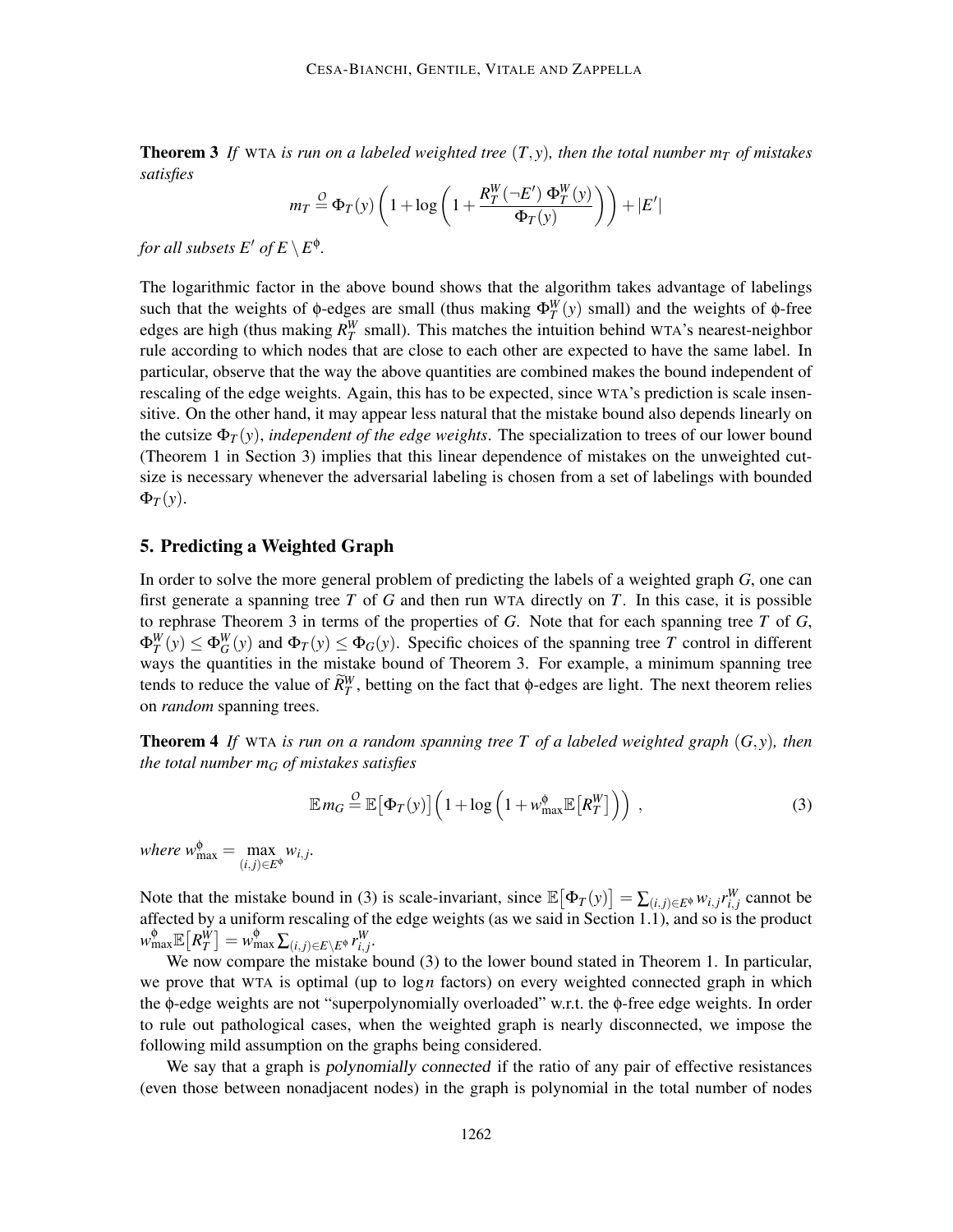*n*. This definition essentially states that a weighted graph can be considered connected if no pair of nodes can be found which is substantially less connected than any other pair of nodes. Again, as one would naturally expect, this definition is independent of uniform weight rescaling. The following corollary shows that if WTA is not optimal on a polynomially connected graph, then the labeling must be so irregular that the total weight of φ-edges is an overwhelming fraction of the overall weight.

Corollary 5 *Pick any polynomially connected weighted graph G with n nodes. If the ratio of the total weight of* φ*-edges to the total weight of* φ*-free edges is bounded by a polynomial in n, then the total number of mistakes m<sup>G</sup> made by* WTA *when run on a random spanning tree T of G satisfies*

$$
\mathbb{E} m_G \stackrel{O}{=} \mathbb{E} [\Phi_T(y)] \log n .
$$

Note that when the hypothesis of this corollary is not satisfied the bound of WTA is not necessarily vacuous. For example,  $\mathbb{E}[R_T^W]w_{\text{max}}^{\phi} = n^{\text{polylog}(n)}$  implies an upper bound which is optimal up to polylog( $n$ ) factors. In particular, having a constant number of  $\phi$ -free edges with exponentially large resistance contradicts the assumption of polynomial connectivity, but it need not lead to a vacuous bound in Theorem 4. In fact, one can use Lemma 2 to drop from the mistake bound of Theorem 4 the contribution of any set of  $O(1)$  resistances in  $\mathbb{E}\left[R_T^W\right] = \sum_{(i,j)\in E\setminus E^0} r_{i,j}^W$  at the cost of adding just *O*(1) extra mistakes. This could be seen as a robustness property of WTA's bound against graphs that do not fully satisfy the connectedness assumption.

We further elaborate on the robustness properties of WTA in Section 6. In the meanwhile, note how Corollary 5 compares to the expected mistake bound of algorithms like graph Perceptron (see Section 2) on the same random spanning tree. This bound depends on the expectation of the product  $\Phi_T^W(y)D_T^W$ , where  $D_T^W$  is the diameter of *T* in the resistance distance metric. Recall from the discussion in Section 2 that these two factors are negatively correlated because  $\Phi_T^W(y)$  depends linearly on the edge weights, while  $D_T^W$  depends linearly on the reciprocal of these weights. Moreover, for any given scale of the edge weights,  $D_T^W$  can be linear in the number *n* of nodes.

Another interesting comparison is to the covering ball bounds of Herbster (2008) and Herbster and Lever (2009). Consider the case when *G* is an unweighted tree with diameter *D*. Whereas the dual norm approach of Herbster and Lever (2009) gives a mistake bound of the form  $\Phi_G(y)^2 \log D,$ our approach, as well as the one by Herbster et al. (2009a), yields Φ*G*(*y*) log*n*. Namely, the dependence on  $\Phi_G(y)$  becomes linear rather than quadratic, but the diameter *D* gets replaced by *n*, the number of nodes in  $G$ . Replacing  $n$  by  $D$  seems to be a benefit brought by the covering ball approach. $3$  More generally, one can say that the covering ball approach seems to allow to replace the extra log*n* term contained in Corollary 5 by more refined structural parameters of the graph (like its diameter *D*), but it does so at the cost of squaring the dependence on the cutsize. A typical (and unsurprising) example where the dual-norm covering ball bounds are better then the one in Corollary 5 is when the labeled graph is well-clustered. One such example we already mentioned in Section 2: On the unweighted barbell graph made up of *m*-cliques connected by *k* ≪ *m* φ-edges, the algorithm of Herbster and Lever (2009) has a *constant* bound on the number of mistakes (i.e., independent of both *m* and *k*), the Pounce algorithm has a *linear* bound in *k*, while Corollary 5 delivers a *logarithmic* bound in  $m+k$ . Yet, it is fair to point out that the bounds of Herbster (2008)

<sup>3.</sup> As a matter of fact, a bound of the form  $\Phi_G(y)$  log *D* on unweighted trees is also achieved by the direct analysis of Cesa-Bianchi et al. (2009).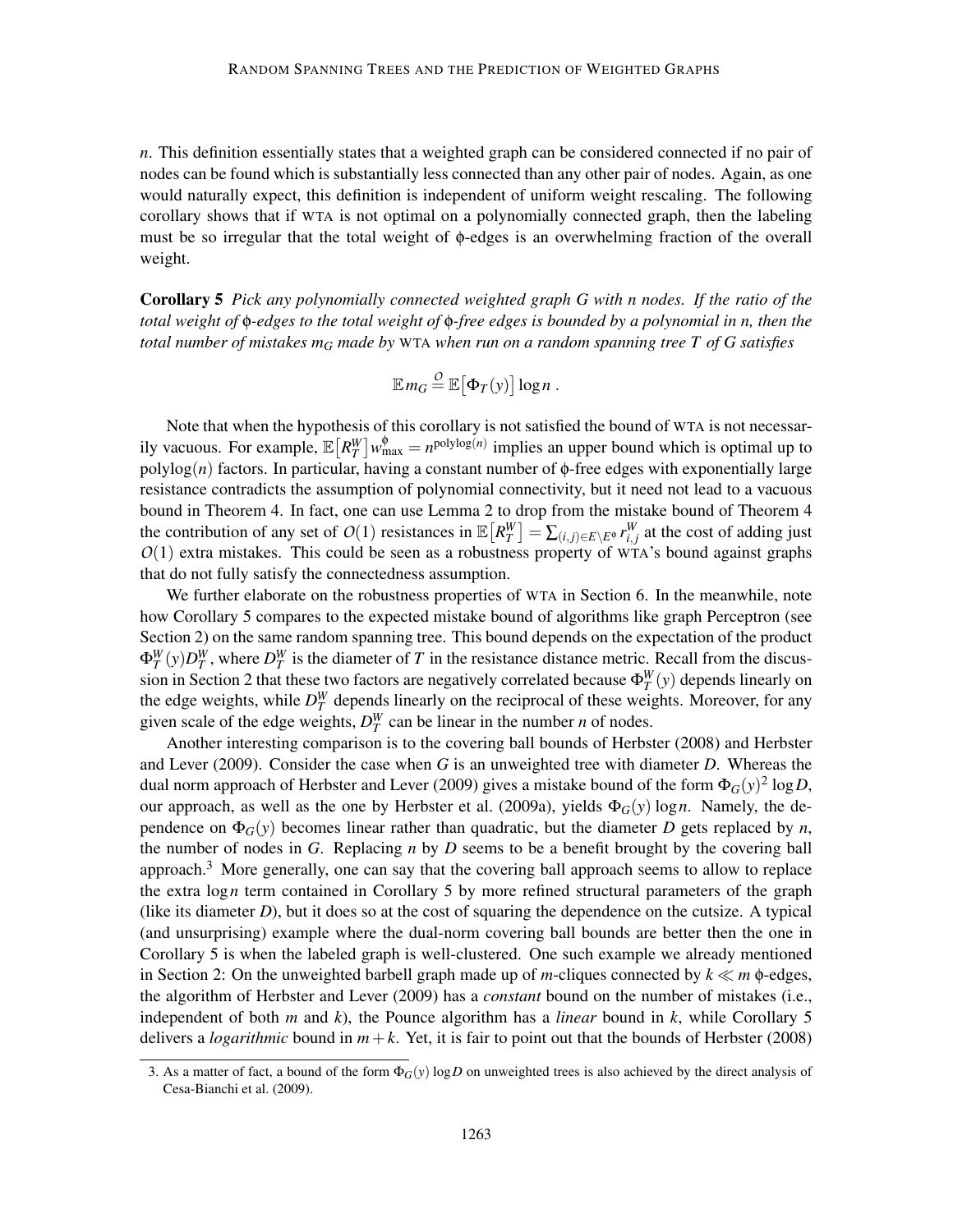and Herbster and Lever (2009) refer to computationally heavier algorithms than WTA: Pounce has a deterministic initialization step that computes the inverse Laplacian matrix of the graph (this is cubic in *n*, or quadratic in the case of trees), the minimum  $(\Psi, p)$ -seminorm interpolation algorithm of Herbster and Lever (2009) has no initialization, but each step requires the solution of a constrained convex optimization problem (whose time complexity was not quantified by the authors). Further comments on the time complexity of our algorithm are given in Section 7.

## 6. The Robustness of WTA to Label Perturbation

In this section we show that WTA is tolerant to noise, that is, the number of mistakes made by WTA on most labeled graphs  $(G, y)$  does not significantly change if a small number of labels are perturbed before running the algorithm. This is especially the case if the input graph *G* is polynomially connected (see Section 5 for a definition).

As in previous sections, we start off from the case when the input graph is a tree, and then we extend the result to general graphs using random spanning trees.

Suppose that the labels *y* in the tree  $(T, y)$  used as input to the algorithm have actually been obtained from another labeling *y* ′ of *T* through the perturbation (flipping) of some of its labels. As explained at the beginning of Section 4, WTA operates on a line graph *L* obtained through the linearization process of the input tree *T*. The following theorem shows that, whereas the cutsize differences  $|\Phi_T^W(y) - \Phi_T^W(y')|$  and  $|\Phi_T(y) - \Phi_T(y')|$  on tree *T* can in principle be very large, the cutsize differences  $|\Phi_L^W(y) - \Phi_L^W(y')|$  and  $|\Phi_L(y) - \Phi_L(y')|$  on the line graph *L* built by WTA are always small.

In order to quantify the above differences, we need a couple of ancillary definitions. Given a labeled tree  $(T, y)$ , define  $\zeta_T(K)$  to be the sum of the weights of the *K* heaviest edges in *T*,

$$
\zeta_T(K) = \max_{E' \subseteq E : |E'| = K} \sum_{(i,j) \in E'} w_{i,j} \; .
$$

If *T* is unweighted we clearly have  $\zeta_T(K) = K$ . Moreover, given any two labelings *y* and *y'* of *T*'s nodes, we let  $\delta(y, y')$  be the number of nodes for which the two labelings differ, that is,  $\delta(y, y') =$  $\left| \{ i = 1, ..., n : y_i \neq y'_i \} \right|$ .

Theorem 6 *On any given labeled tree* (*T*, *y*) *the tree linearization step of* WTA *generates a line graph L such that:*

*;*

$$
1. \ \Phi_L^W(y) \leq \min_{y' \in \{-1, +1\}^n} 2(\Phi_T^W(y') + \zeta_T(\delta(y, y')))
$$
  
2. \ \Phi\_L(y) \leq \min\_{y' \in \{-1, +1\}^n} 2(\Phi\_T(y') + \delta(y, y')) .

In order to highlight the consequences of WTA's linearization step contained in Theorem 6, consider as a simple example an unweighted star graph  $(T, y)$  where all labels are  $+1$  except for the central node *c* whose label is −1. We have  $\Phi_T(y) = n - 1$ , but flipping the sign of  $y_c$  we would obtain the star graph  $(T, y')$  with  $\Phi_T(y') = 0$ . Using Theorem 6 (Item 2) we get  $\Phi_L(y) \le 2$ . Hence, on this star graph WTA's linearization step generates a line graph with a constant number of φ-edges even if the input tree *T* has no  $\phi$ -free edges. Because flipping the labels of a few nodes (in this case the label of *c*) we obtain a tree with a much more regular labeling, the labels of those nodes can naturally be seen as corrupted by noise.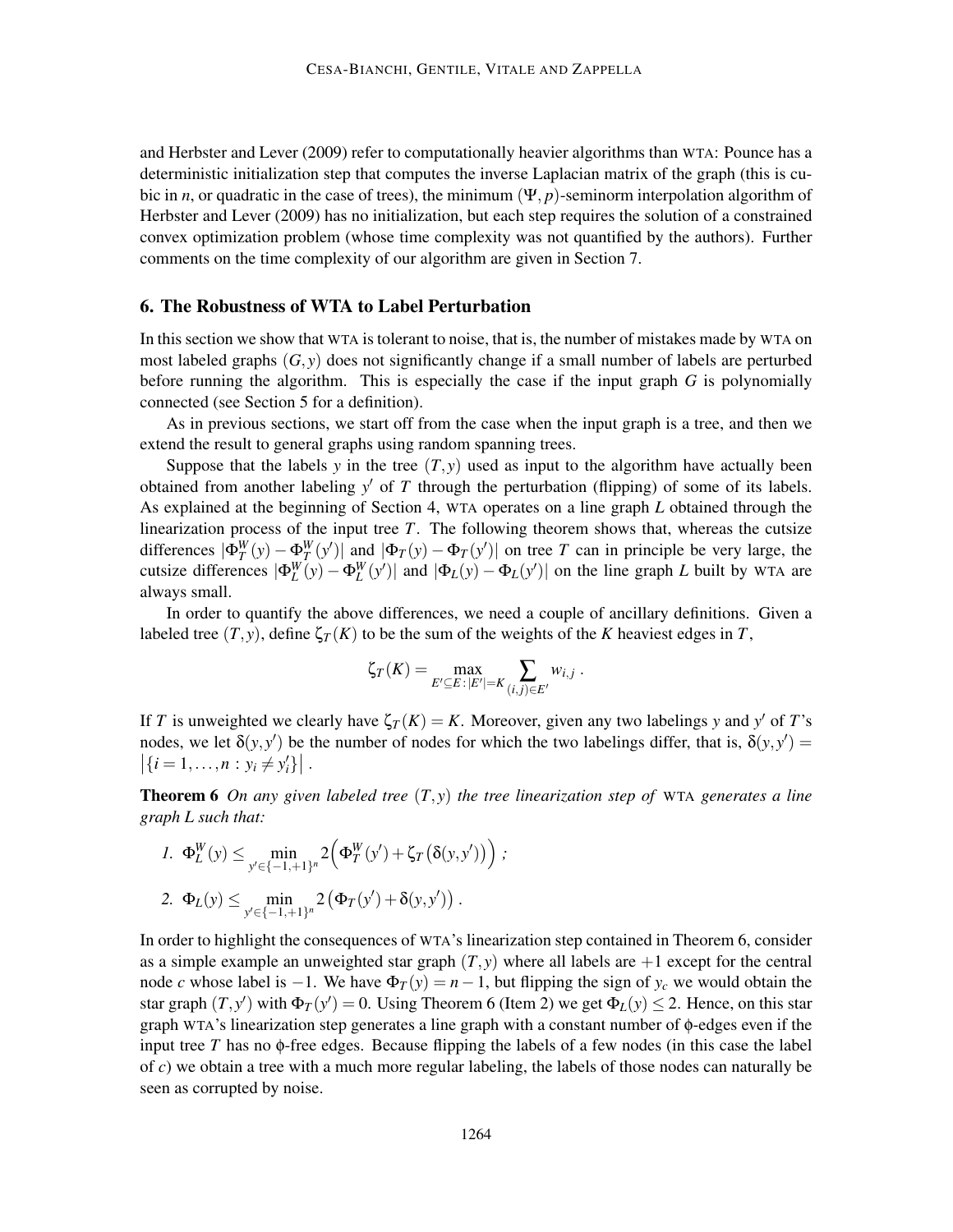The following theorem quantifies to what extent the mistake bound of WTA on trees can take advantage of the tolerance to label perturbation contained in Theorem 6. Introducing shorthands for the right-hand side expressions in Theorem 6,

$$
\widetilde{\Phi}_T^W(y) = \min_{y' \in \{-1,+1\}^n} 2\left(\Phi_T^W(y') + \zeta_T\left(\delta(y,y')\right)\right)
$$

and

$$
\widetilde{\Phi}_T(y) = \min_{y' \in \{-1, +1\}^n} 2(\Phi_T(y') + \delta(y, y')) ,
$$

we have the following robust version of Theorem 3.

**Theorem 7** If WTA is run on a weighted and labeled tree  $(T, y)$ , then the total number  $m<sub>T</sub>$  of *mistakes satisfies*

$$
m_T \stackrel{O}{=} \widetilde{\Phi}_T(y) \left( 1 + \log \left( 1 + \frac{R_T^W(-E') \ \widetilde{\Phi}_T^W(y)}{\widetilde{\Phi}_T(y)} \right) \right) + \Phi_T(y) + |E'|
$$

*for all subsets*  $E'$  *of*  $E \setminus E^{\phi}$ .

As a simple consequence, we have the following corollary.

Corollary 8 *If* WTA *is run on a weighted and polynomially connected labeled tree* (*T*, *y*)*, then the total number m<sup>T</sup> of mistakes satisfies*

$$
m_T \stackrel{O}{=} \widetilde{\Phi}_T(y) \log n \; .
$$

Theorem 7 combines the result of Theorem 3 with the robustness to label perturbation of WTA's tree linearization procedure. Comparing the two theorems, we see that the main advantage of the tree linearization lies in the mistake bound dependence on the logarithmic factors occurring in the formulas: Theorem 7 shows that, when  $\Phi_T(y) \ll \Phi_T(y)$ , then the performance of WTA can be just linear in  $\Phi_T(y)$ . Theorem 3 shows instead that the dependence on  $\Phi_T(y)$  is in general superlinear even in cases when flipping few labels of *y* makes the cutsize  $\Phi_T(y)$  decrease in a substantial way. In many cases, the tolerance to noise allows us to achieve even better results: Corollary 8 states that, if *T* is polynomially connected and there exists a labeling  $y'$  with small  $\delta(y, y')$  such that  $\Phi_T(y')$  is much smaller than  $\Phi_T(y)$ , then the performance of WTA is about the same as if the algorithm were run on  $(T, y')$ . In fact, from Lemma 2 we know that when *T* is polynomially connected the mistake bound of WTA mainly depends on the number of  $\phi$ -edges in  $(L, y)$ , which can often be much smaller than those in  $(T, y)$ . As a simple example, let *T* be an unweighted star graph with a labeling *y* and *z* be the difference between the number of +1 and the number of −1 in *y*. Then the mistake bound of WTA is linear in *z*log*n* irrespective of  $\Phi_T(y)$  and, specifically, irrespective of the label assigned to the central node of the star, which can greatly affect the actual value of  $\Phi_T(y)$ .

We are now ready to extend the above results to the case when WTA operates on a general weighted graph (*G*, *y*) via a uniformly generated random spanning tree *T*. As before, we need some shorthand notation. Define  $\Phi_G^*(y)$  as

$$
\Phi_G^*(y) = \min_{y' \in \{-1, +1\}^n} \left( \mathbb{E}\big[\Phi_T(y')\big] + \delta(y, y') \right),
$$

where the expectation is over the random draw of a spanning tree *T* of *G*. The following are the robust versions of Theorem 4 and Corollary 5.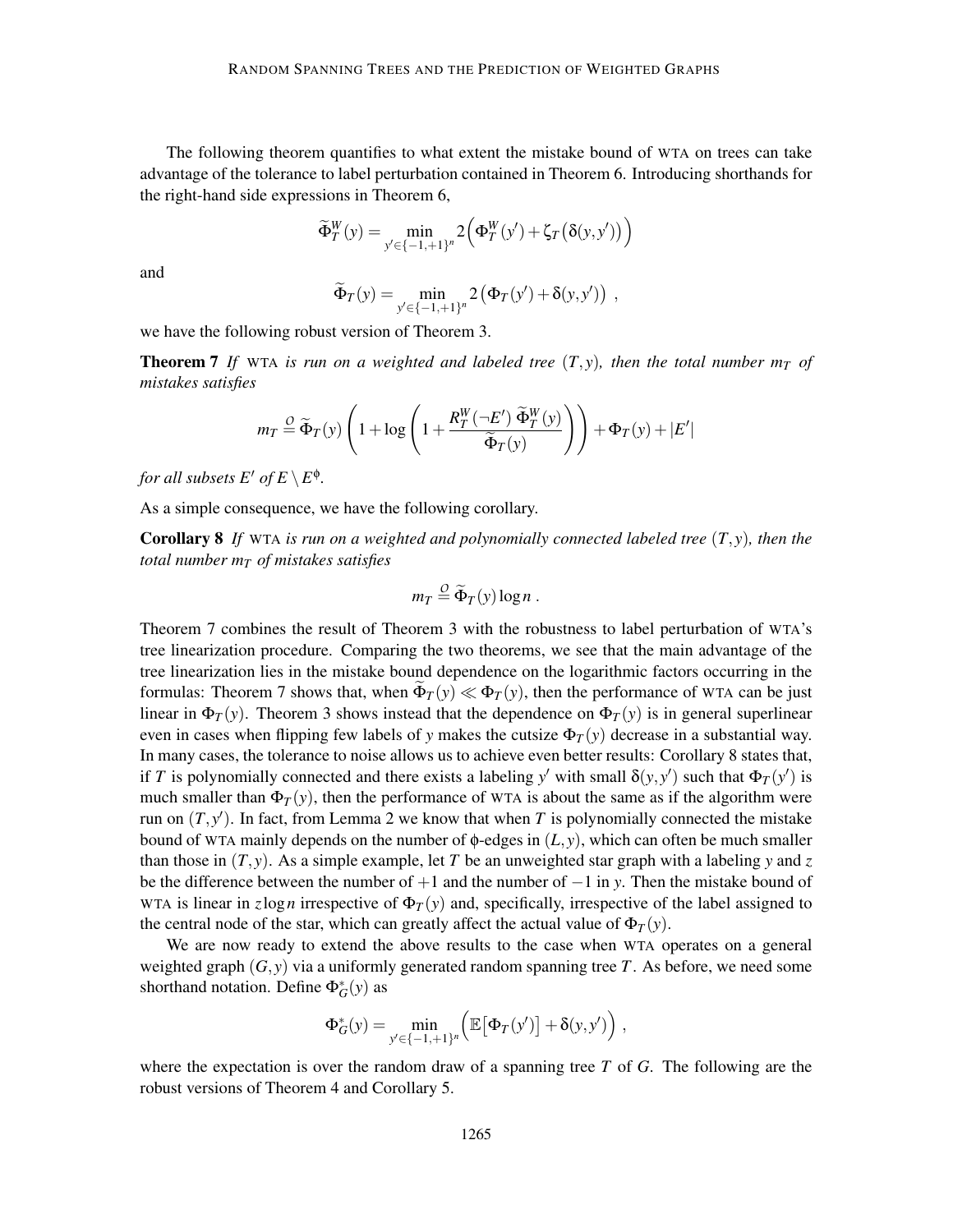Theorem 9 *If* WTA *is run on a random spanning tree T of a labeled weighted graph* (*G*, *y*)*, then the total number m<sup>G</sup> of mistakes satisfies*

$$
\mathbb{E} m_G \stackrel{O}{=} \Phi_G^*(y) \Big( 1 + \log \Big( 1 + w_{\text{max}}^{\phi} \mathbb{E} \big[ R_T^W \big] \Big) \Big) + \mathbb{E} \big[ \Phi_T(y) \big] ,
$$

*where*  $w_{\text{max}}^{\phi} = \max_{\phi \in \mathcal{P}}$  $(i, j)∈E$  $w_{i,j}$ .

Corollary 10 *If* WTA *is run on a random spanning tree T of a labeled weighted graph* (*G*, *y*) *and the ratio of the weights of each pair of edges of G is polynomial in n, then the total number m<sup>G</sup> of mistakes satisfies*

$$
\mathbb{E} m_G \stackrel{O}{=} \Phi_G^*(y) \log n \; .
$$

The relationship between Theorem 9 and Theorem 4 is similar to the one between Theorem 7 and Theorem 3. When there exists a labeling *y'* such that  $\delta(y, y')$  is small and  $\mathbb{E}[\Phi_T(y')] \ll \mathbb{E}[\Phi_T(y)]$ , then Theorem 9 allows a linear dependence on  $\mathbb{E}[\Phi_T(y)]$ . Finally, Corollary 10 quantifies the advantages of WTA's noise tolerance under a similar (but stricter) assumption as the one contained in Corollary 5.

## 7. Implementation

As explained in Section 4, WTA runs in two phases: (i) a random spanning tree is drawn; (ii) the tree is linearized and labels are sequentially predicted. As discussed in Section 1.1, Wilson's algorithm can draw a random spanning tree of "most" unweighted graphs in expected time  $O(n)$ . The analysis of running times on weighted graphs is significantly more complex, and outside the scope of this paper. A naive implementation of WTA's second phase runs in time  $O(n \log n)$  and requires linear memory space when operating on a tree with *n* nodes. We now describe how to implement the second phase to run in time  $O(n)$ , that is, in *constant* amortized time per prediction step.

Once the given tree *T* is linearized into an *n*-node line *L*, we initially traverse *L* from left to right. Call  $j_0$  the left-most terminal node of *L*. During this traversal, the resistance distance  $d(j_0, i)$ is incrementally computed for each node  $i$  in  $L$ . This makes it possible to calculate  $d(i, j)$  in constant time for any pair of nodes, since  $d(i, j) = |d(j_0, i) - d(j_0, j)|$  for all  $i, j \in L$ . On top of *L*, a complete binary tree T' with  $2^{\lceil \log_2 n \rceil}$  leaves is constructed.<sup>4</sup> The *k*-th leftmost leaf (in the usual tree representation) of *T* ′ is the *k*-th node in *L* (numbering the nodes of *L* from left to right). The algorithm maintains this data-structure in such a way that at time *t*: (i) the subsequence of leaves whose labels are revealed at time *t* are connected through a (bidirectional) list *B*, and (ii) all the ancestors in *T* ′ of the leaves of *B* are marked. See Figure 4.

When WTA is required to predict the label  $y_i$ , the algorithm looks for the two closest revealed leaves *i*' and *i*<sup> $\prime$ </sup> oppositely located in *L* with respect to  $i_t$ . The above data structure supports this operation as follows. WTA starts from  $i_t$  and goes upwards in  $T'$  until the first marked ancestor anc $(i_t)$  of  $i_t$  is reached. During this upward traversal, the algorithm marks each internal node of  $T'$ on the path connecting  $i_t$  to anc $(i_t)$ . Then, WTA starts from anc $(i_t)$  and goes downwards in order to find the leaf  $i' \in B$  closest to  $i_t$ . Note how the algorithm uses node marks for finding its way down: For instance, in Figure 4 the algorithm goes left since  $anc(i<sub>t</sub>)$  was reached from below through the

<sup>4.</sup> For simplicity, this description assumes *n* is a power of 2. If this is not the case, we could add dummy nodes to *L* before building *T* ′ .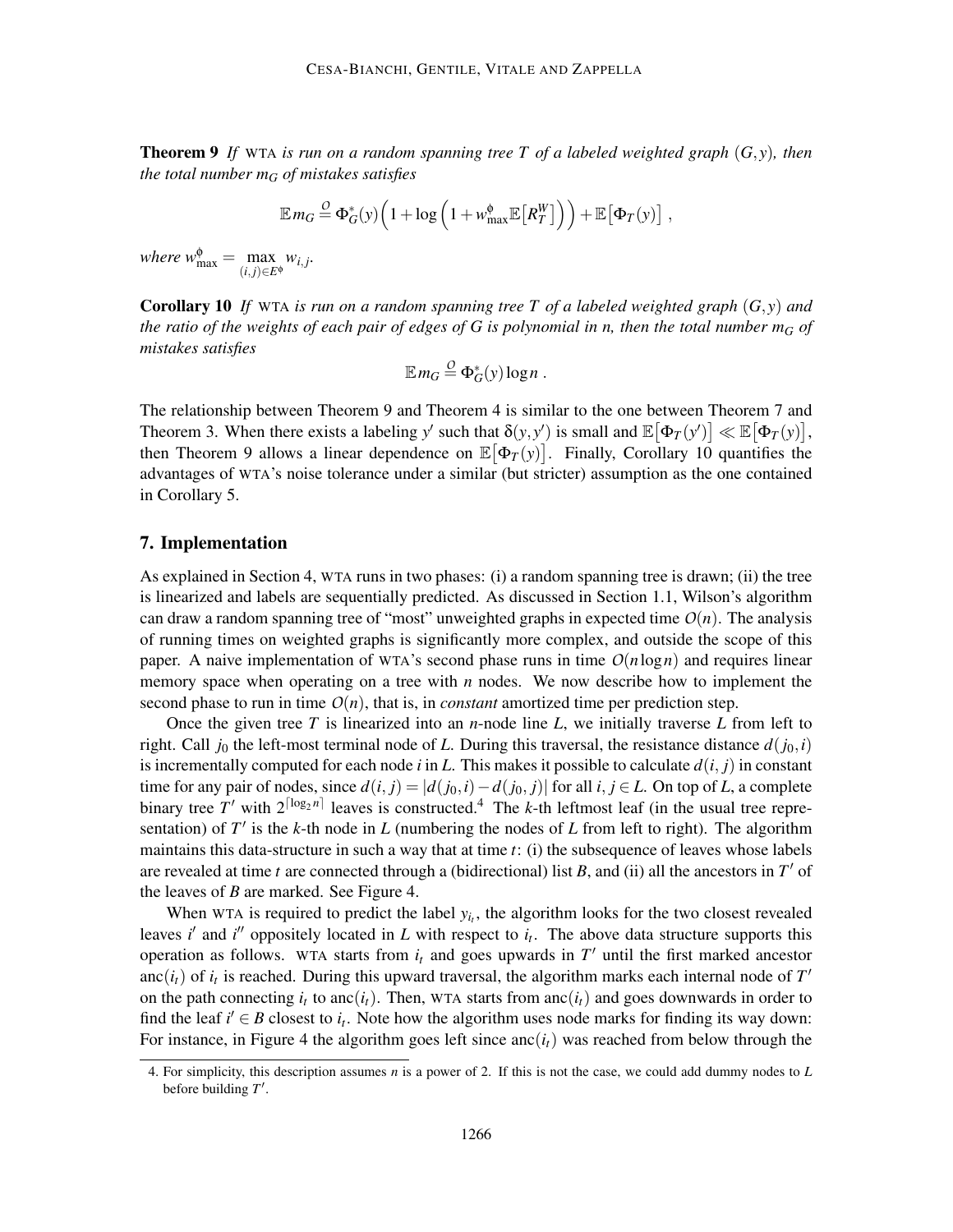

Figure 4: Constant amortized time implementation of WTA. The line *L* has  $n = 27$  nodes (the adjacent squares at the bottom). Shaded squares are the revealed nodes, connected through a dark grey doubly-linked list *B*. The depicted tree *T* ′ has both unmarked (white) and marked (shaded) nodes. The arrows indicate the traversal operations performed by WTA when predicting the label of node  $i_t$ : The upward traversal stops as soon as a marked ancestor anc $(i_t)$  is found, and then a downward traversal begins. Note that WTA first descends to the left, and then keeps going right all the way down. Once *i*' is determined, a single step within  $B$  suffices to determine  $i''$ .

right child node, and then keeps right all the way down to *i'*. Node *i*<sup>"</sup> (if present) is then identified via the links in *B*. The two distances  $d(i_t, i')$  and  $d(i_t, i'')$  are compared, and the closest node to  $i_t$ within *B* is then determined. Finally, WTA updates the links of *B* by inserting  $i_t$  between  $i'$  and  $i''$ .

In order to quantify the amortized time per trial, the key observation is that each internal node *k* of *T* ′ gets visited only twice during *upward* traversals over the *n* trials: The first visit takes place when *k* gets marked for the first time, the second visit of *k* occurs when a subsequent upward visit also marks the other (unmarked) child of *k*. Once both of *k*'s children are marked, we are guaranteed that no further upward visits to k will be performed. Since the preprocessing operations take  $O(n)$ , this shows that the total running time over the  $n$  trials is linear in  $n$ , as anticipated. Note, however, that the worst-case time per trial is  $O(log n)$ . For instance, on the very first trial  $T'$  has to be traversed all the way up and down.

This is the way we implemented WTA on the experiments described in the next section.

## 8. Experiments

We now present the results of an experimental comparison on a number of real-world weighted graphs from different domains: text categorization, optical character recognition, spam detection and bioinformatics. Although our theoretical analysis is for the sequential prediction model, all experiments are carried out using a more standard train-test scenario. This makes it easy to compare WTA against popular non-sequential baselines, such as Label Propagation.

We compare our algorithm to the following other methods, intended as representatives of two different ways of coping with the graph prediction problem: global vs. local prediction.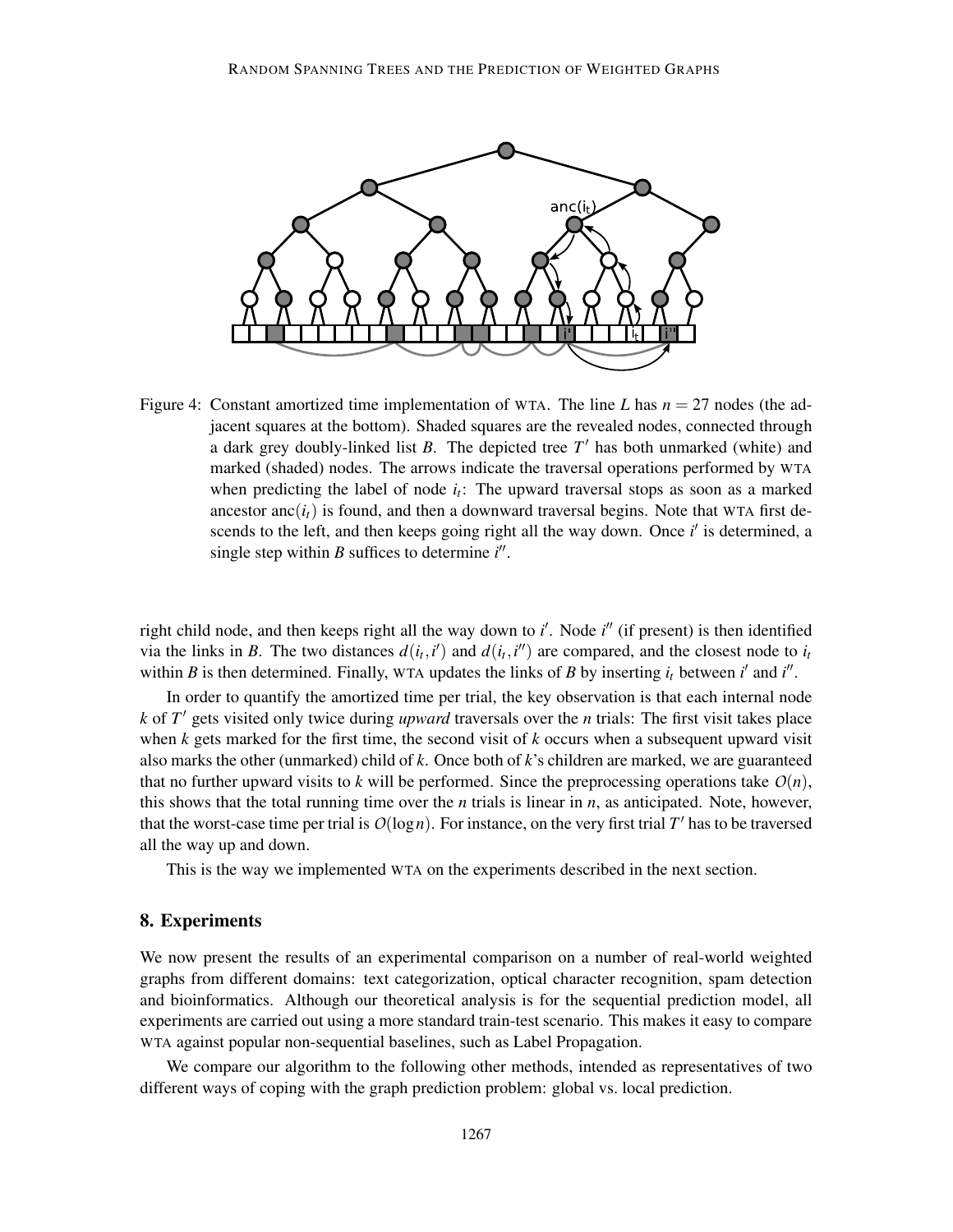*Perceptron with Laplacian kernel*: Introduced by Herbster and Pontil (2007) and here abbreviated as GPA (graph Perceptron algorithm). This algorithm sequentially predicts the nodes of a weighted graph  $G = (V, E)$  after mapping *V* via the linear kernel based on  $L_G^+ + 11^\top$ , where  $L_G$  is the Laplacian matrix of *G*. Following Herbster et al. (2009b), we run GPA on a spanning tree *T* of the original graph. This is because a careful computation of the Laplacian pseudoinverse of a *n*-node tree takes time  $\Theta(n+m^2+mD)$  where *m* is the number of training examples plus the number of test examples (labels to predict), and *D* is the tree diameter—see the work of Herbster et al. (2009b) for a proof of this fact. However, in most of our experiments  $m = n$ , implying a running time of  $\Theta(n^2)$ for GPA.

Note that GPA is a global approach, in that the graph topology affects, via the inverse Laplacian, the prediction on all nodes.

*Weighted Majority Vote*: Introduced here and abbreviated as WMV. Since the common underlying assumption to graph prediction algorithms is that adjacent nodes are labeled similarly, a very intuitive and fast algorithm for predicting the label of a node *i* is via a weighted majority vote on the available labels of the adjacent nodes. More precisely, WMV predicts using the sign of

$$
\sum_{j:(i,j)\in E}y_jw_{i,j}\;,
$$

where  $y_j = 0$  if node *j* is not available in the training set. The overall time and space requirements are both of order  $\Theta(|E|)$ , since we need to read (at least once) the weights of all edges. WMV is also a local approach, in the sense that prediction at each node is only affected by the labels of adjacent nodes.

*Label Propagation*: Introduced by Zhu et al. (2003) and here abbreviated as LABPROP. This is a batch transductive learning method based on solving a (possibly sparse) linear system of equations which requires  $\Theta(|E||V|)$  time. This bad scalability prevented us from carrying out comparative experiments on larger graphs of  $10^6$  or more nodes. Note that WMV can be viewed as a fast approximation of LABPROP.

In our experiments, we combined WTA and GPA with spanning trees generated in different ways (note that WMV and LABPROP do not use spanning trees).

*Random Spanning Tree* (RST). Each spanning tree is taken with probability proportional to the product of its edge weights—see, for example, the monograph by Lyons and Peres (2009, Chapter 4). In addition, we also tested WTA combined with RST generated by ignoring the edge weights (which were then restored before running WTA). This second approach gives a prediction algorithm whose total expected running time, including the generation of the spanning tree, is  $\Theta(|V|)$  on most graphs. We abbreviate this spanning tree as NWRST (non-weighted RST).

*Depth-first spanning tree* (DFST). This spanning tree is created via the following randomized depth-first visit: A root is selected at random, then each newly visited node is chosen with probability proportional to the weights of the edges connecting the current vertex with the adjacent nodes that have not been visited yet. This spanning tree is faster to generate than RST, and can be viewed as an approximate version of RST.

*Minimum Spanning Tree* (MST). The spanning tree minimizing the sum of the resistors of all edges. This is the tree whose Laplacian best approximates the Laplacian of *G* according to the trace norm criterion—see, for example, the paper of Herbster et al. (2009b). Note that the expected running time for the creation of a MST is  $O(|E|)$ , see the work by Karger et al. (1995), while the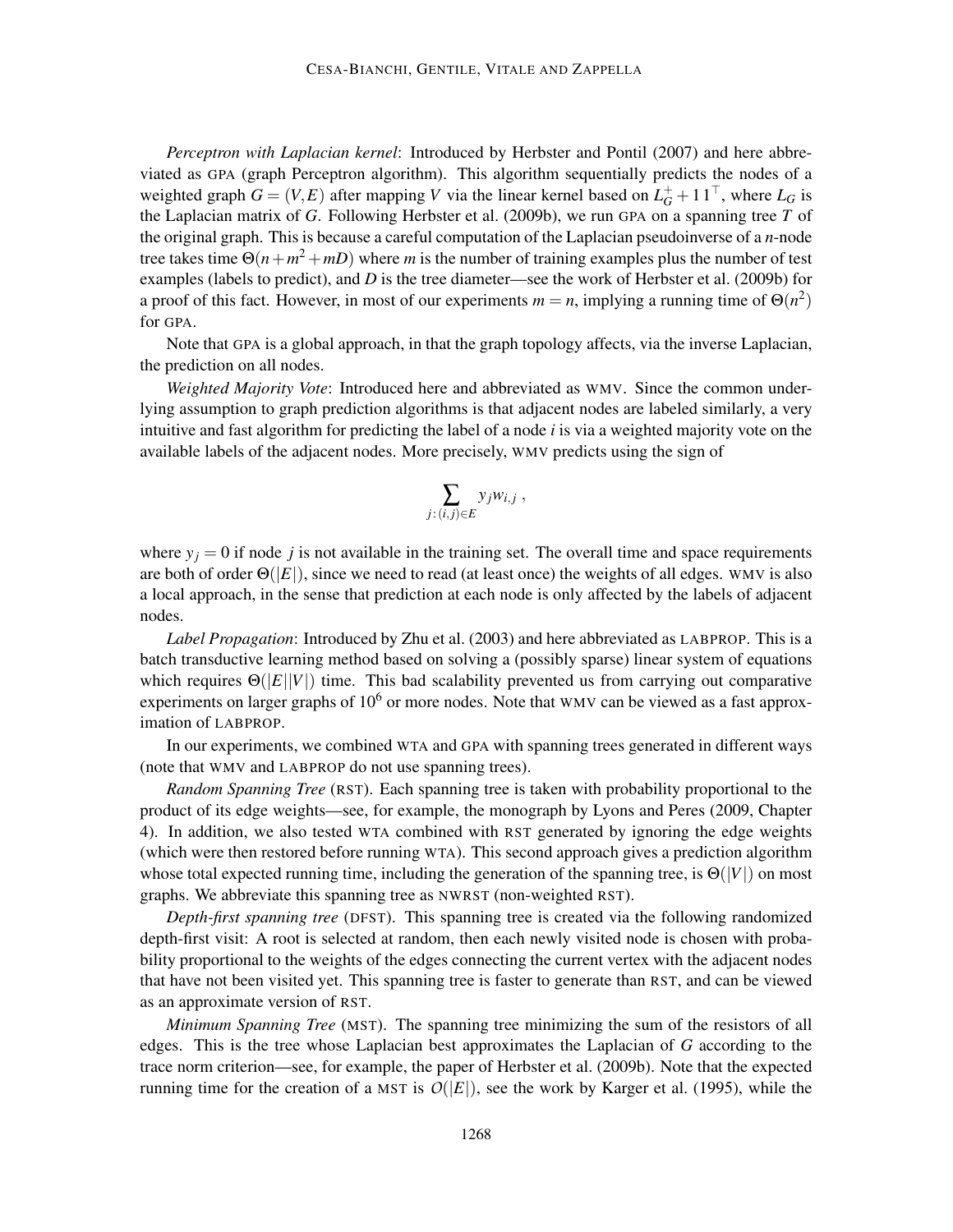worst-case time is  $O(|E|\alpha(|E|,|V|))$  where  $\alpha$  is the inverse of the Ackermann function (Chazelle, 2000).

*Shortest Path Spanning Tree* (SPST). Herbster et al. (2009b) use the shortest path tree because it has a small diameter (at most twice the diameter of *G*). This allows them to better control the theoretical performance of GPA. We generated several shortest path spanning trees by choosing the root node at random, and then took the one with minimum diameter.

In order to check whether the information carried by the edge weight has predictive value for a nearest neighbor rule like WTA, we also performed a test by ignoring the edge weights during both the generation of the spanning tree and the running of WTA's nearest neighbor rule. This is essentially the algorithm analyzed by Herbster et al. (2009a), and we denote it by NWWTA (nonweighted WTA). We combined NWWTA with weighted and unweighted spanning trees. So, for instance, NWWTA+RST runs a 1-NN rule (NWWTA) that does not take edge weights into account (i.e., pretending that all weights are unitary) on a random spanning tree generated according to the actual edge weights. NWWTA+NWRST runs NWWTA on a random spanning tree that also disregards edge weights.

Finally, in order to make the classifications based on RST's more robust with respect to the variance associated with the random generation of the spanning tree, we also tested committees of RST's. For example, K\*WTA+RST denotes the classifier obtained by drawing *K* RST's, running WTA on each one of them, and then aggregating the predictions of the *K* resulting classifiers via a majority vote. For our experiments we chose  $K = 7, 11, 17$ .

We ran our experiments on five real-world data sets.

RCV1: The first 10,000 documents (in chronological order) of Reuters Corpus Volume 1, with TF-IDF preprocessing and Euclidean normalization. This data set is available at  $tree.nist.qov/$ data/reuters/reuters.html.

USPS: The USPS data set with features normalized into  $[0,2]$ . This data set is available at www-i6.informatik.rwth-aachen.de/˜keysers/usps.html.

KROGAN: This is a high-throughput protein-protein interaction network for budding yeast. It has been used by Krogan et al. (2006) and Pandey et al. (2007).

COMBINED: A second data set from the work of Pandey et al. (2007). It is a combination of three data sets: Gavin et al.'s (2002), Ito et al.'s (2001), and Uetz et al.'s (2000).

WEBSPAM: A large data set (110,900 nodes and 1,836,136 edges) of inter-host links created for the Web Spam Challenge 2008 (Yahoo Research and Univ. of Milan, 2007). The data set is available at barcelona.research.yahoo.net/webspam/datasets/. This is a weighted graph with binary labels and a pre-defined train/test split: 3,897 training nodes and 1,993 test nodes (the remaining ones being unlabeled).<sup>5</sup>

We created graphs from RCV1 and USPS with as many nodes as the total number of examples  $(x_i, y_i)$  in the data sets. That is, 10,000 nodes for RCV1 and 7291+2007 = 9298 for USPS. Following previous experimental settings (Zhu et al., 2003; Belkin et al., 2004), the graphs were constructed using *k*-NN based on the standard Euclidean distance  $||x_i - x_j||$  between node *i* and node *j*. The weight  $w_{i,j}$  was set to  $w_{i,j} = \exp(-\left\|x_i - x_j\right\|^2 / \sigma_{i,j}^2)$ , if *j* is one of the *k* nearest neighbors of *i*, and 0 otherwise. To set  $\sigma_{i,j}^2$ , we first computed the average square distance between *i* and its *k* nearest neighbors (call it  $\sigma_i^2$ ), then we computed  $\sigma_j^2$  in the same way, and finally set  $\sigma_{i,j}^2 = (\sigma_i^2 + \sigma_j^2)/2$ . We

<sup>5.</sup> We do not compare our results to those obtained in the challenge since we are only exploiting the graph (weighted) topology here, disregarding content features.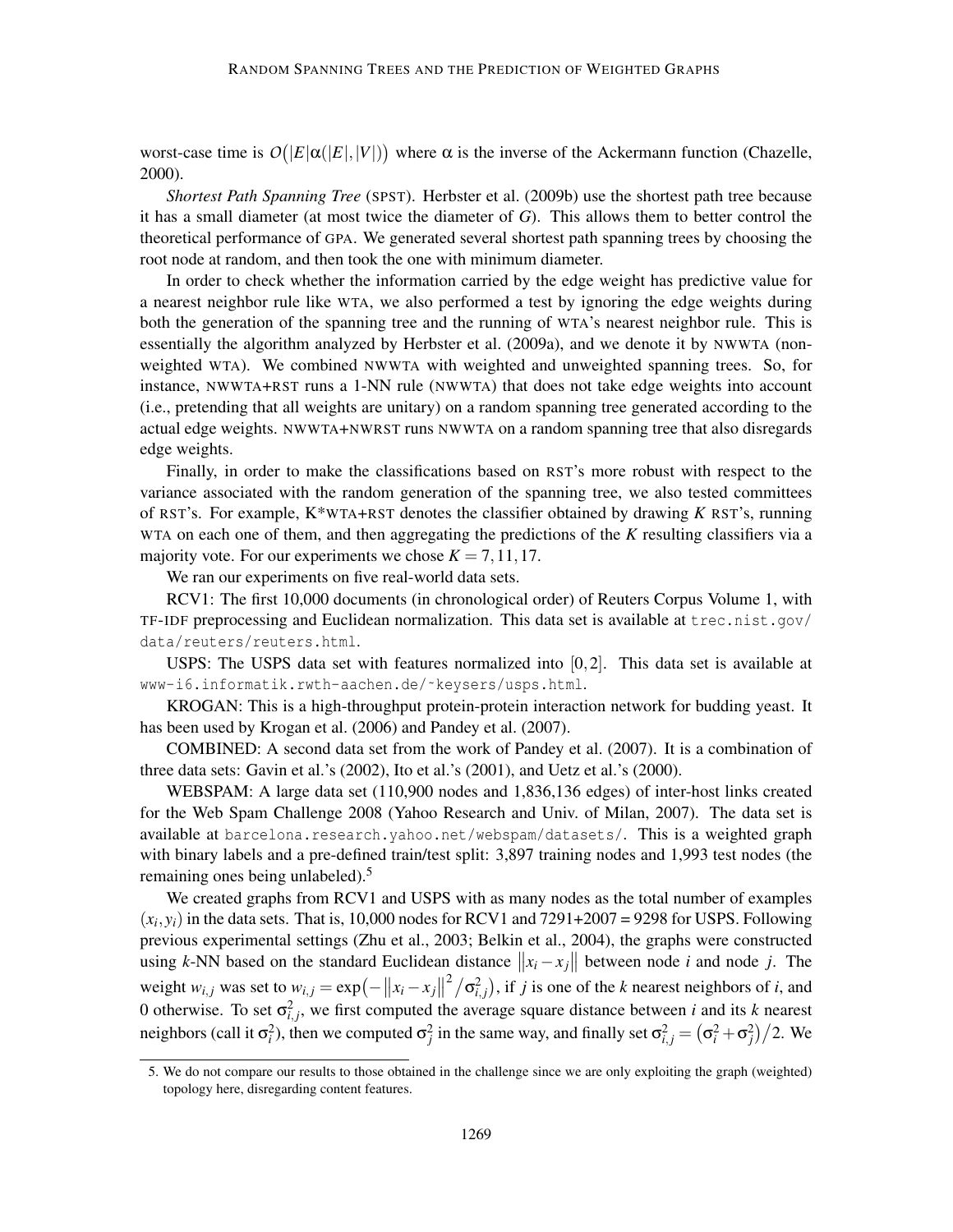generated two graphs for each data set by running  $k$ -NN with  $k = 10$  (RCV1-10 and USPS-10) and  $k = 100$  (RCV1-100 and USPS-100). The labels were set using the four most frequent categories in RCV1 and all 10 categories in USPS.

In KROGAN and COMBINED we only considered the biggest connected components of both data sets, obtaining 2,169 nodes and 6,102 edges for KROGAN, and 2,871 nodes and 6,407 edges for COMBINED. In these graphs, each node belongs to one or more classes, each class representing a gene function. We selected the set of functional labels at depth one in the FunCat classification scheme of the MIPS database (Ruepp, 2004), resulting in seventeen classes per data set.

In order to associate binary classification tasks with the six non-binary data sets/graphs (RCV1- 10, RCV1-100, USPS-10, USPS-100, KROGAN, COMBINED) we binarized the corresponding multiclass problems via a standard one-vs-rest scheme. We thus obtained: four binary classification tasks for RCV1-10 and RCV1-100, ten binary tasks for USPS-10 and USPS-100, seventeen binary tasks for both KROGAN and COMBINED. For a given a binary task and data set, we tried different proportions of training set and test set sizes. In particular, we used training sets of size 5%, 10%, 25% and 50%. For any given size, the training sets were randomly selected.

We report error rates and F-measures on the test set, after macro-averaging over the binary tasks. The results are contained in Tables 1–7 (Appendix B) and in Figures 5–6. Specifically, Tables 1–6 contain results for all combinations of algorithms and train/test split for the first six data sets (i.e., all but WEBSPAM).

The WEBSPAM data set is very large, and requires us a lot of computational resources in order to run experiments on this graph. Moreover, GPA has always shown inferior accuracy performance than the corresponding version of WTA (i.e., the one using the same kind of spanning tree) on all other data sets. Hence we decided not to go on any further with the refined implementation of GPA on trees we mentioned above. In Table 7 we only report test error results on the four algorithms WTA, WMV, LABPROP, and WTA with a committee of seven (nonweighted) random spanning trees.

In our experimental setup we tried to control the sources of variance in the first six data sets as follows:

- 1. We first generated ten random permutations of the node indices for each one of the six graphs/data sets;
- 2. on each permutation we generated the training/test splits;
- 3. we computed MST and SPST for each graph and made (for WTA, GPA, WMV, and LABPROP) one run per permutation on each of the  $4+4+10+10+17+17 = 62$  binary problems, averaging results over permutations and splits;
- 4. for each graph, we generated ten random instances for each one of RST, NWRST, DFST, and then operated as in step 2, with a further averaging over the randomness in the tree generation.

Figure 5 extracts from Tables 1–6 the error levels of the best spanning tree performers, and compared them to WMV and LABPROP. For comparison purposes, we also displayed the error levels achieved by WTA operating on a committee of seventeen random spanning trees (see below). Figure 6 (left) contains the error level on WEBSPAM reported in Table 7. Finally, Figure 6 (right) is meant to emphasize the error rate differences between RST and NWRST run with WTA.

Several interesting observations and conclusions can be drawn from our experiments.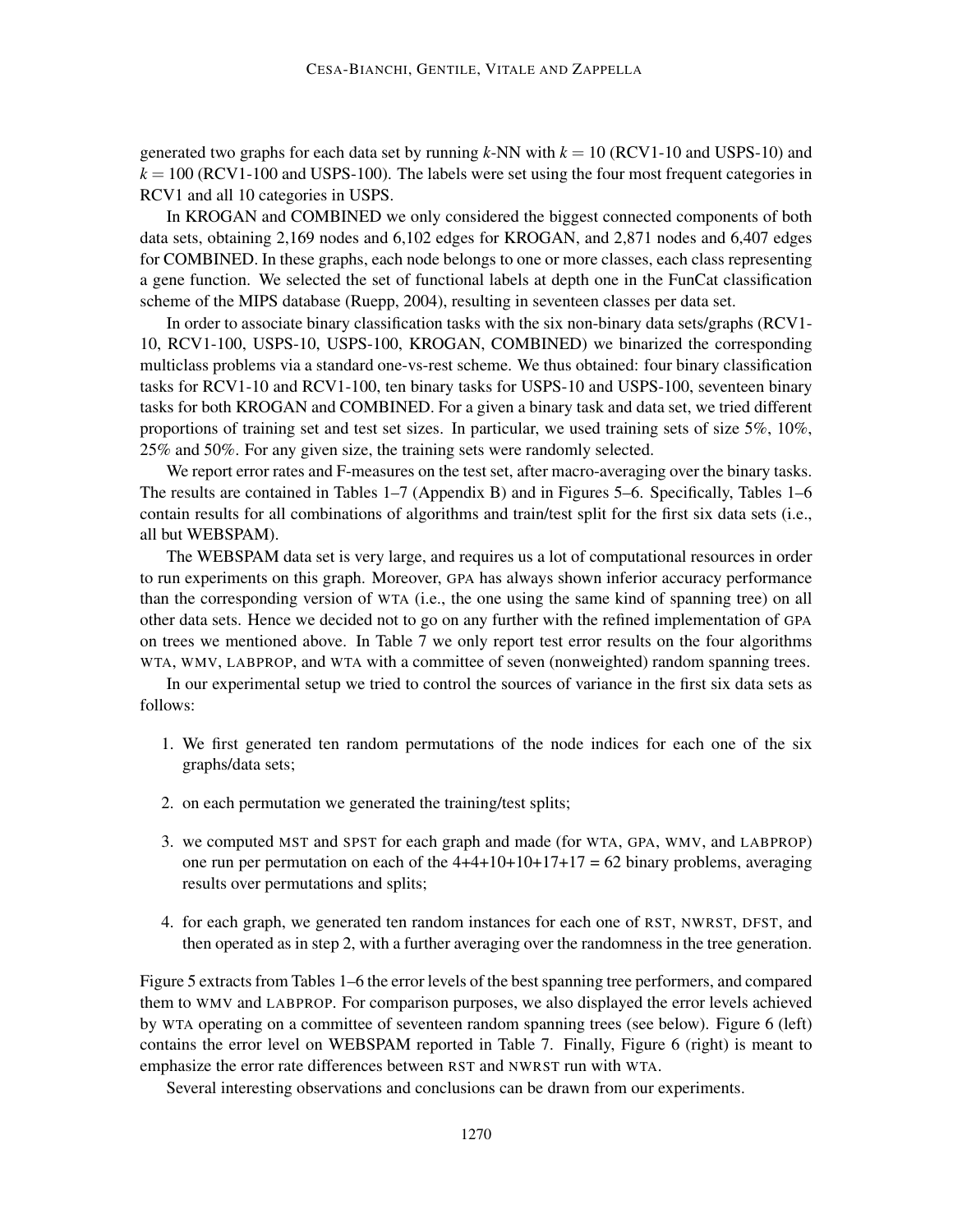

Figure 5: Macroaveraged test error rates on the first six data sets as a function of the training set size. The results are extracted from Tables 1–6 in Appendix B. Only the best performing spanning tree (i.e., MST) is shown for the algorithms that use spanning trees. These results are compared to WMV, LABPROP, and 17\*WTA+RST.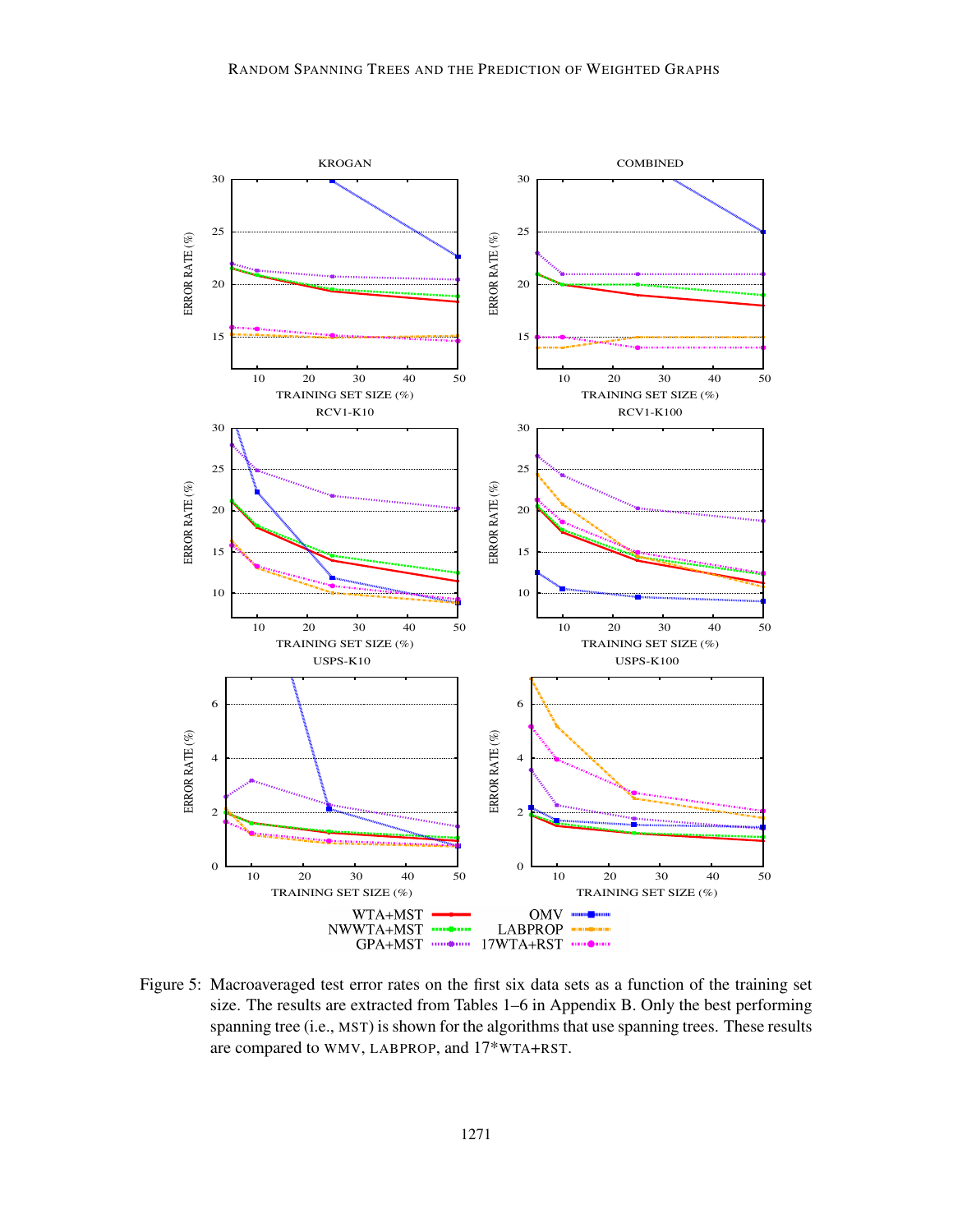

Figure 6: Left: Error rate levels on WEBSPAM taken from Table 7 in Appendix B. Right: Average error rate difference across data sets when using WTA+NWRST rather than WTA+RST.

- 1. WTA outperforms GPA on all data sets and with all spanning tree combinations. In particular, though we only reported aggregated results, the same relative performance pattern among the two algorithms repeats systematically over all binary classification problems. In addition, WTA runs significantly faster than GPA, requires less memory storage (linear in |*V*|, rather than quadratic), and is also fairly easy to implement.
- 2. By comparing NWWTA to WTA, we see that the edge weight information in the nearest neighbor rule increases accuracy, though only by a small amount.
- 3. WMV is a fast and accurate approximation to LABPROP when either the graph is dense (RCV1- 100, and USPS-100) or the training set is comparatively large (25%–50%), although neither of the two situations often occurs in real-world applications.
- 4. The best performing spanning tree for both WTA and GPA is MST. This might be explained by the fact that MST tends to select light φ-edges of the original graph.
- 5. NWRST and DFST are fast approximations to RST. Though the use of NWRST and DFST does not provide theoretical performance guarantees as for RST, in our experiments they do actually perform comparably. Hence, in practice, NWRST and DFST might be viewed as fast and practical ways to generate spanning trees for WTA.
- 6. The prediction performance of WTA+MST is sometimes slightly inferior to LABPROP's. However, it should be stressed that LABPROP takes time Θ(|*E*||*V*|), whereas a single sweep of WTA+MST over the graph just takes time  $O(|E|\alpha(|E|,|V|))$ , where  $\alpha$  is the inverse of the Ackermann function (Chazelle, 2000). Committees of spanning trees are a simple way to make WTA approach, and sometimes surpass, the performance of LABPROP. One can see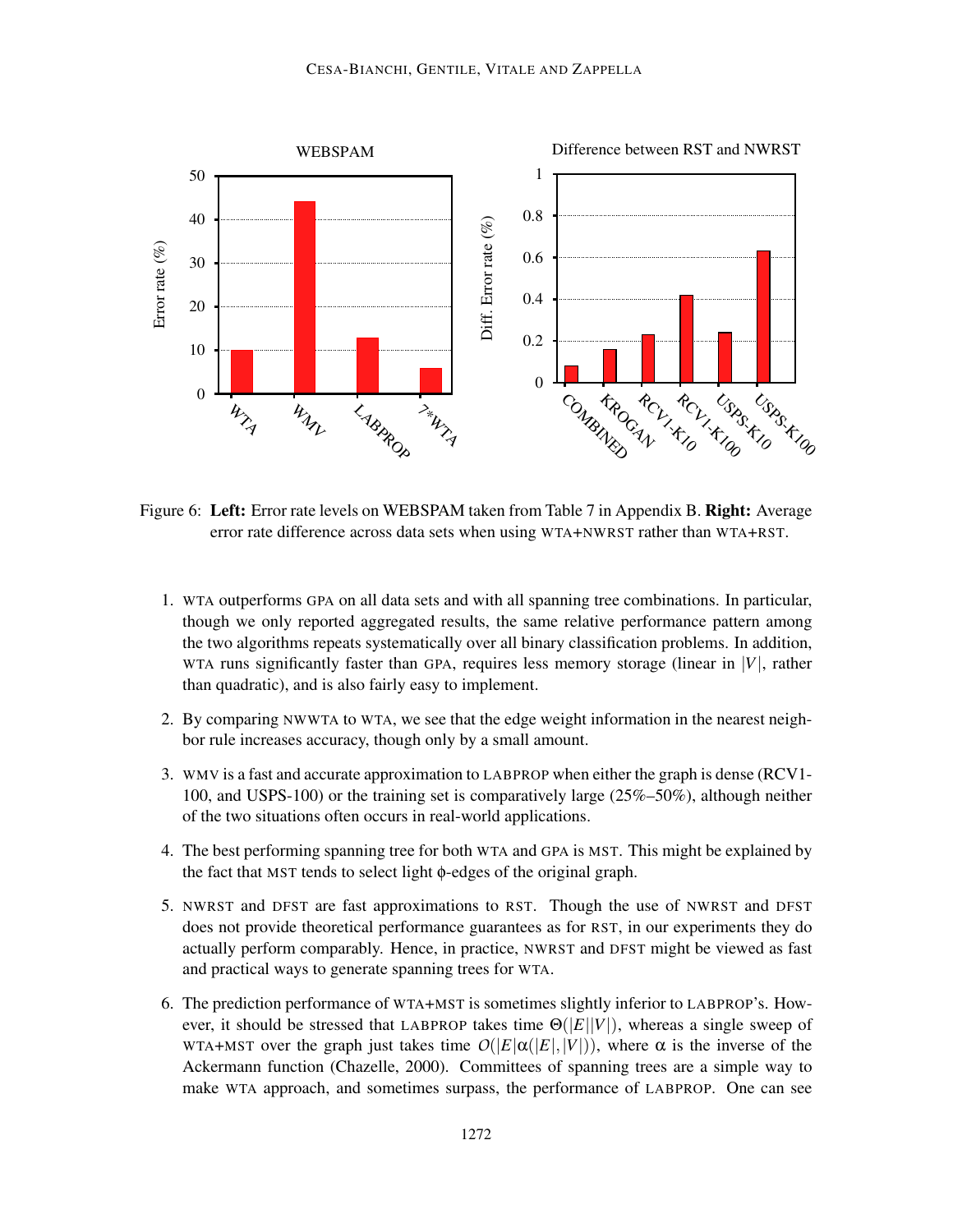that on sparse graphs using committees gives a good performances improvement. In particular, committees of WTA can reach the same performances of LABPROP while adding just a constant factor to their (linear) time complexity.

## 9. Conclusions and Open Questions

We introduced and analyzed WTA, a randomized online prediction algorithm for weighted graph prediction. The algorithm uses random spanning trees and has nearly optimal performance guarantees in terms of expected prediction accuracy. The expected running time of WTA is optimal when the random spanning tree is drawn ignoring edge weights. Thanks to its linearization phase, the algorithm is also provably robust to label noise.

Our experimental evaluation shows that WTA outperforms other previously proposed online predictors. Moreover, when combined with an aggregation of random spanning trees, WTA also tends to beat standard batch predictors, such as label propagation. These features make WTA (and its combinations) suitable to large scale applications.

There are two main directions in which this work can improved. First, previous analyses (Cesa-Bianchi et al., 2009) reveal that WTA's analysis is loose, at least when the input graph is an unweighted tree with small diameter. This is the main source of the  $\Omega(\ln|V|)$  slack between WTA upper bound and the general lower bound of Theorem 1. So we ask whether, at least in certain cases, this slack could be reduced. Second, in our analysis we express our upper and lower bounds in terms of the cutsize. One may object that a more natural quantity for our setting is the weighted cutsize, as this better reflects the assumption that φ-edges tend to be light, a natural notion of bias for weighted graphs. In more generality, we ask what are other criteria that make a notion of bias better than another one. For example, we may prefer a bias which is robust to small perturbations of the problem instance. In this sense  $\Phi_G^*$ , the cutsize robust to label perturbation introduced in Section 6, is a better bias than  $\mathbb{E}\Phi_T$ . We thus ask whether there is a notion of bias, more natural and robust than  $\mathbb{E}\Phi_T$ , which captures as tightly as possible the optimal number of online mistakes on general weighted graphs. A partial answer to this question is provided by the recent work of Vitale et al. (2012). It would also be nice to tie this machinery with recent results in the active node classification setting on trees developed by Cesa-Bianchi et al. (2010).

### Acknowledgments

We would like to thank the anonymous reviewers whose comments helped us to improve the presentation of this paper, and to better put it in the context of the existing literature. This work was supported in part by Google Inc. through a Google Research Award, and by the PASCAL2 Network of Excellence under EC grant 216886. This publication only reflects the authors views.

## Appendix A.

This appendix contains the proofs of Lemma 2, Theorem 3, Theorem 4, Corollary 5, Theorem 6, Theorem 7, Corollary 8, Theorem 9, and Corollary 10. Notation and references are as in the main text. We start by proving Lemma 2.

Proof [Lemma 2] Let a *cluster* be any maximal sub-line of *L* whose edges are all φ-free. Then *L* contains exactly  $\Phi_L(y) + 1$  clusters, which we number consecutively, starting from one of the two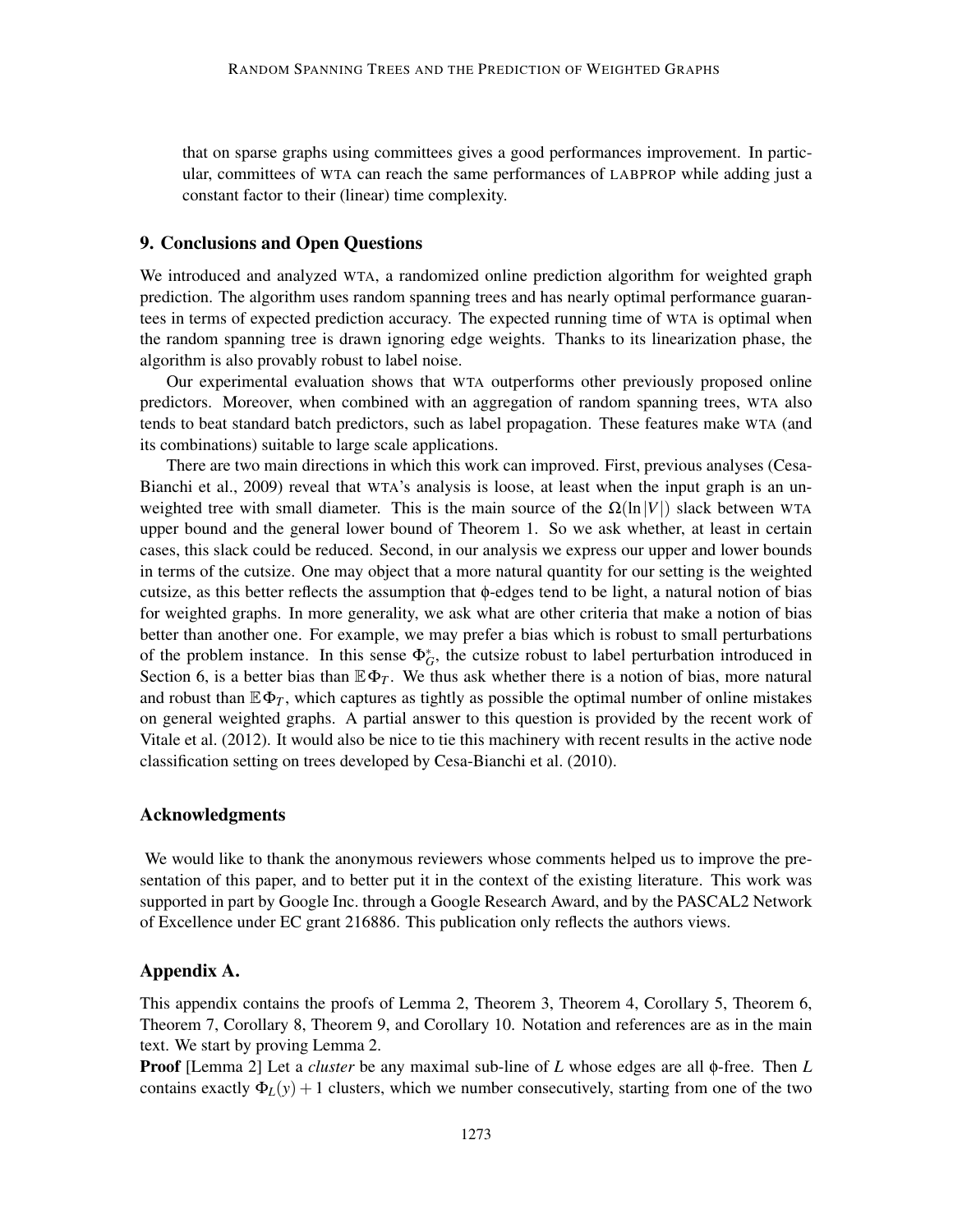terminal nodes. Consider the *k*-th cluster  $c_k$ . Let  $v_0$  be the first node of  $c_k$  whose label is predicted by WTA. After  $y_{v_0}$  is revealed, the cluster splits into two edge-disjoint sub-lines  $c'_k$  and  $c''_k$ , both having  $v_0$  as terminal node.<sup>6</sup> Let  $v'_k$  and  $v''_k$  be the closest nodes to  $v_0$  such that (i)  $y_{v'_k} = y_{v''_k} \neq y_{v_0}$  and (ii)  $v'_k$  is adjacent to a terminal node of  $c'_k$ , and  $v''_k$  is adjacent to a terminal node of  $c''_k$ . The nearest neighbor prediction rule of WTA guarantees that the first mistake made on  $c'_{k}$  (respectively,  $c''_{k}$ ) must occur on a node  $v_1$  such that  $d(v_0, v_1) \ge d(v_1, v'_k)$  (respectively,  $d(v_0, v_1) \ge d(v_1, v''_k)$ ). By iterating this argument for the subsequent mistakes we see that the total number of mistakes made on cluster *c<sup>k</sup>* is bounded by

$$
1 + \left\lfloor \log_2 \frac{R'_k + (w'_k)^{-1}}{(w'_k)^{-1}} \right\rfloor + \left\lfloor \log_2 \frac{R''_k + (w''_k)^{-1}}{(w''_k)^{-1}} \right\rfloor
$$

where  $R'_k$  is the resistance diameter of sub-line  $c'_k$ , and  $w'_k$  is the weight of the  $\phi$ -edge between  $v'_k$  and the terminal node of  $c'_{k}$  closest to it ( $R''_{k}$  and  $w''_{k}$  are defined similarly). Hence, summing the above displayed expression over clusters  $k = 1, ..., \Phi_L(y) + 1$  we obtain

$$
m_L \stackrel{O}{=} \Phi_L(y) + \sum_k \left( \log \left( 1 + R'_k w'_k \right) + \log \left( 1 + R'_k w''_k \right) \right)
$$
  

$$
\stackrel{O}{=} \Phi_L(y) \left( 1 + \log \left( 1 + \frac{1}{\Phi_L(y)} \sum_k R'_k w'_k \right) + \log \left( 1 + \frac{1}{\Phi_L(y)} \sum_k R''_k w''_k \right) \right)
$$
  

$$
\stackrel{O}{=} \Phi_L(y) \left( 1 + \log \left( 1 + \frac{R_L^W \Phi_L^W(y)}{\Phi_L(y)} \right) \right),
$$

where in the second step we used Jensen's inequality and in the last one the fact that  $\sum_k (R'_k + R''_k) =$  $R_L^W$  and max<sub>k</sub>  $w'_k \stackrel{O}{=} \Phi_L^W(y)$ , max<sub>k</sub>  $w''_k \stackrel{O}{=} \Phi_L^W(y)$ . This proves the lemma in the case  $E' \equiv \emptyset$ .

In order to conclude the proof, observe that if we take any semi-cluster  $c'_{k}$  (obtained, as before, by splitting cluster  $c_k$ , being  $v_0 \in c_k$  the first node whose label is predicted by WTA), and pretend to split it into two sub-clusters connected by a  $\phi$ -free edge, we could repeat the previous dichotomic argument almost verbatim on the two sub-clusters at the cost of adding an extra mistake. We now make this intuitive argument more precise. Let  $(i, j)$  be a  $\phi$ -free edge belonging to semi-cluster  $c'_{k}$ , and suppose without loss of generality that *i* is closer to  $v_0$  than to *j*. If we remove edge  $(i, j)$  then  $c'_k$ splits into two subclusters:  $c'_{k}(v_0)$  and  $c'_{k}(j)$ , containing node  $v_0$  and *j*, respectively (see Figure 7). Let  $m_{c'_k}$ ,  $m_{c'_k(v_0)}$  and  $m_{c'_k(j)}$  be the number of mistakes made on  $c'_k$ ,  $c'_k(v_0)$  and  $c'_k(j)$ , respectively. We clearly have  $m_{c'_k} = m_{c'_k(v_0)} + m_{c'_k(j)}$ .

Let now  $\gamma_k'$  be the semi-cluster obtained from  $c'_k$  by contracting edge  $(i, j)$  so as to make *i* coincide with *j* (we sometimes write  $i \equiv j$ ). Cluster  $\gamma_k$  can be split into two parts which overlap only at node  $i \equiv j$ :  $\gamma'_k(v_0)$ , with terminal nodes  $v_0$  and *i* (coinciding with node *j*), and  $\gamma'_k(j)$ . In a similar fashion, let  $m_{\gamma_k}$ ,  $m_{\gamma_k(v_0)}$ , and  $m_{\gamma_k(j)}$  be the number of mistakes made on  $\gamma_k'$ ,  $\gamma_k'(v_0)$  and  $\gamma_k'(j)$ , *respectively.* We have  $m_{\gamma_k'} = m_{\gamma_k'(v_0)} + m_{\gamma_k'(j)} - 1$ , where the  $-1$  takes into account that  $\gamma_k'(v_0)$  and  $\gamma'_k(j)$  overlap at node  $i \equiv j$ .

Observing now that, for each node *v* belonging to  $c'_{k}(v_0)$  (and  $\gamma'_{k}(v_0)$ ), the distance  $d(v, v'_{k})$  is smaller on  $\gamma_k$  than on  $c'_k$ , we can apply the above-mentioned dichotomic argument to bound the mistakes made on  $c'_k$ , obtaining  $m_{\gamma'_k(v_0)} \leq m_{c'_k(v_0)}$ . Since  $m_{c'_k(j)} = m_{\gamma'_k(j)}$ , we can finally write  $m_{c'_k} =$  $m_{c'_k(v_0)} + m_{c'_k(j)} \le m_{\gamma'_k(v_0)} + m_{\gamma'_k(j)} = m_{\gamma'_k} + 1$ . Iterating this argument for all edges in E' concludes the

<sup>6.</sup> With no loss of generality, we assume that neither of the two sub-lines is empty, so that  $v_0$  is not a terminal node of *ck* .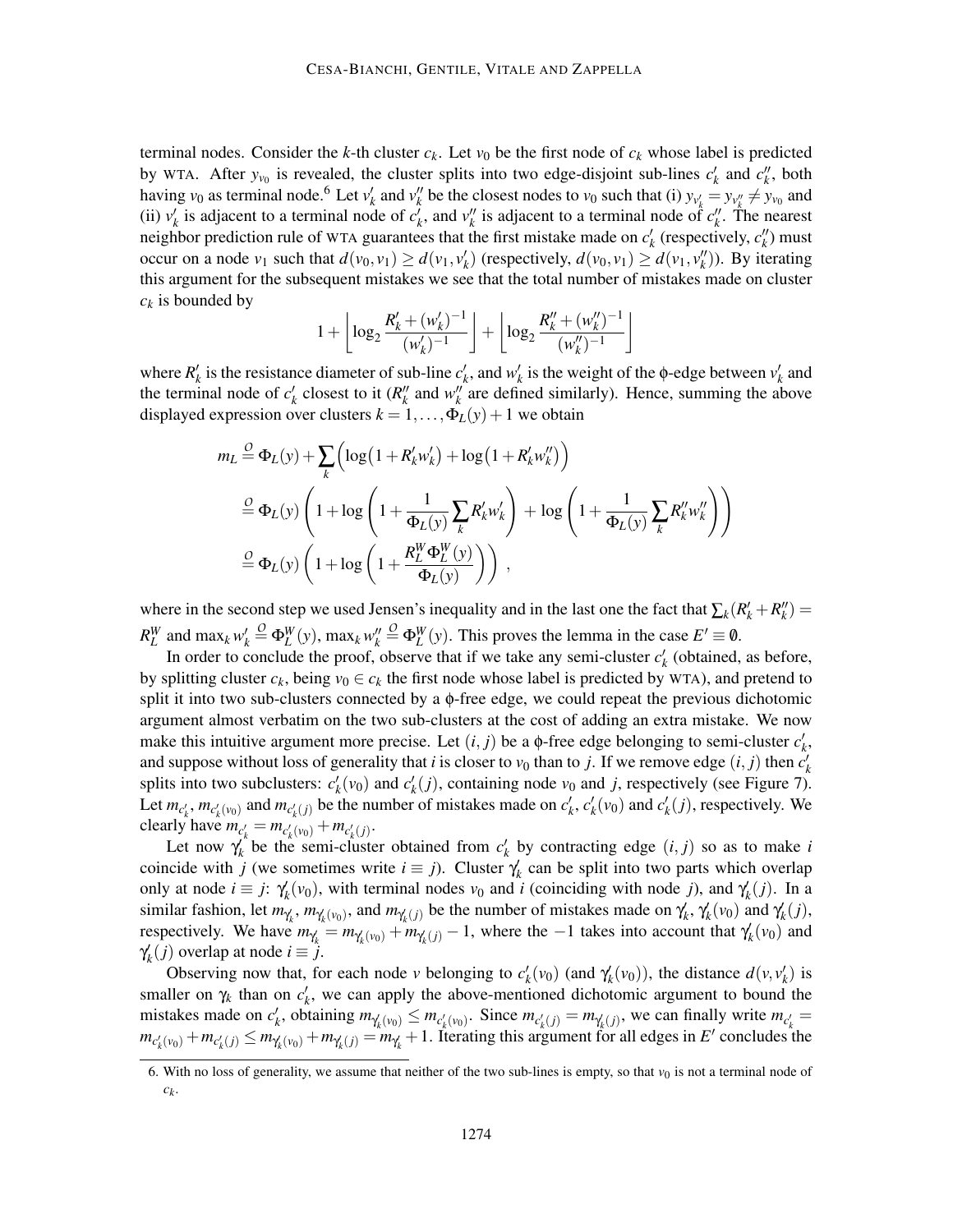

Figure 7: We illustrate the way we bound the number of mistakes on semi-cluster  $c'_{k}$  by dropping the resistance contribution of any (possibly very light) edge  $(i, j)$ , at the cost of increasing the mistake bound on  $c'_k$  by 1. The removal of  $(i, j)$  makes  $c'_k$  split into subclusters  $c'_k(v_0)$  and  $c'_{k}(j)$ . We can then drop edge  $(i, j)$  by making node *i* coincide with node *j*. The resulting semi-cluster is denoted  $\gamma_k$ . This shortened version of  $c'_k$  can be viewed as split into subcluster  $\gamma_k'(v_0)$  and subcluster  $\gamma_k'(j)$ , corresponding to  $c'_k(v_0)$  and  $c'_k(j)$ , respectively. Now, the number of mistakes made on  $c'_k(v_0)$  and  $c'_k(j)$  can be bounded by those made on  $\gamma'_k(v_0)$ and  $\gamma'_k(j)$ . Hence, we can bound the mistakes on  $c'_k$  through the ones made on  $\gamma'_k$ , with the addition of a single mistake, rather than two, due to the double node  $i \equiv j$  of  $\gamma_k'$ .

proof.

In view of proving Theorem 3, we now prove the following two lemmas.

**Lemma 11** *Given any tree T, let*  $E(T)$  *be the edge set of T, and let*  $E(L')$  *and*  $E(L)$  *be the edge sets of line graphs L*′ *and L obtained via* WTA*'s tree linearization of T . Then the following holds.*

- *1.* There exists a partition  $P_L$  of  $E(L')$  in pairs and a bijective mapping  $\mu_{L'} : P_{L'} \to E(T)$  such *that the weight of both edges in each pair*  $S' \in \mathcal{P}_{L'}$  *is equal to the weight of the edge*  $\mu_{L'}(S')$ *.*
- *2. There exists a partition*  $P_L$  *of*  $E(L)$  *in sets S such that*  $|S| \leq 2$ *, and there exists an injective mapping*  $\mu_L$ :  $\mathcal{P}_L \to E(T)$  *such that the weight of the edges in each pair*  $S \in \mathcal{P}_L$  *is equal to the weight of the edge*  $\mu$ <sup>*L*</sup>(*S*)*.*

**Proof** We start by defining the bijective mapping  $\mu_L$ :  $\mathcal{P}_L \to E(T)$ . Since each edge  $(i, j)$  of *T* is traversed exactly twice in the depth-first visit that generates  $L^{\prime}$ ,<sup>7</sup> once in a forward step and once in a backward step, we partition  $E(L')$  in pairs  $S'$  such that  $\mu_{L'}(S') = (i, j)$  if and only if  $S'$  contains the pair of distinct edges created in  $L'$  by the two traversals of  $(i, j)$ . By construction, the edges in each

<sup>7.</sup> For the sake of simplicity, we are assuming here that the depth-first visit of *T* terminates by backtracking over all nodes on the path between the last node visited in a forward step and the root.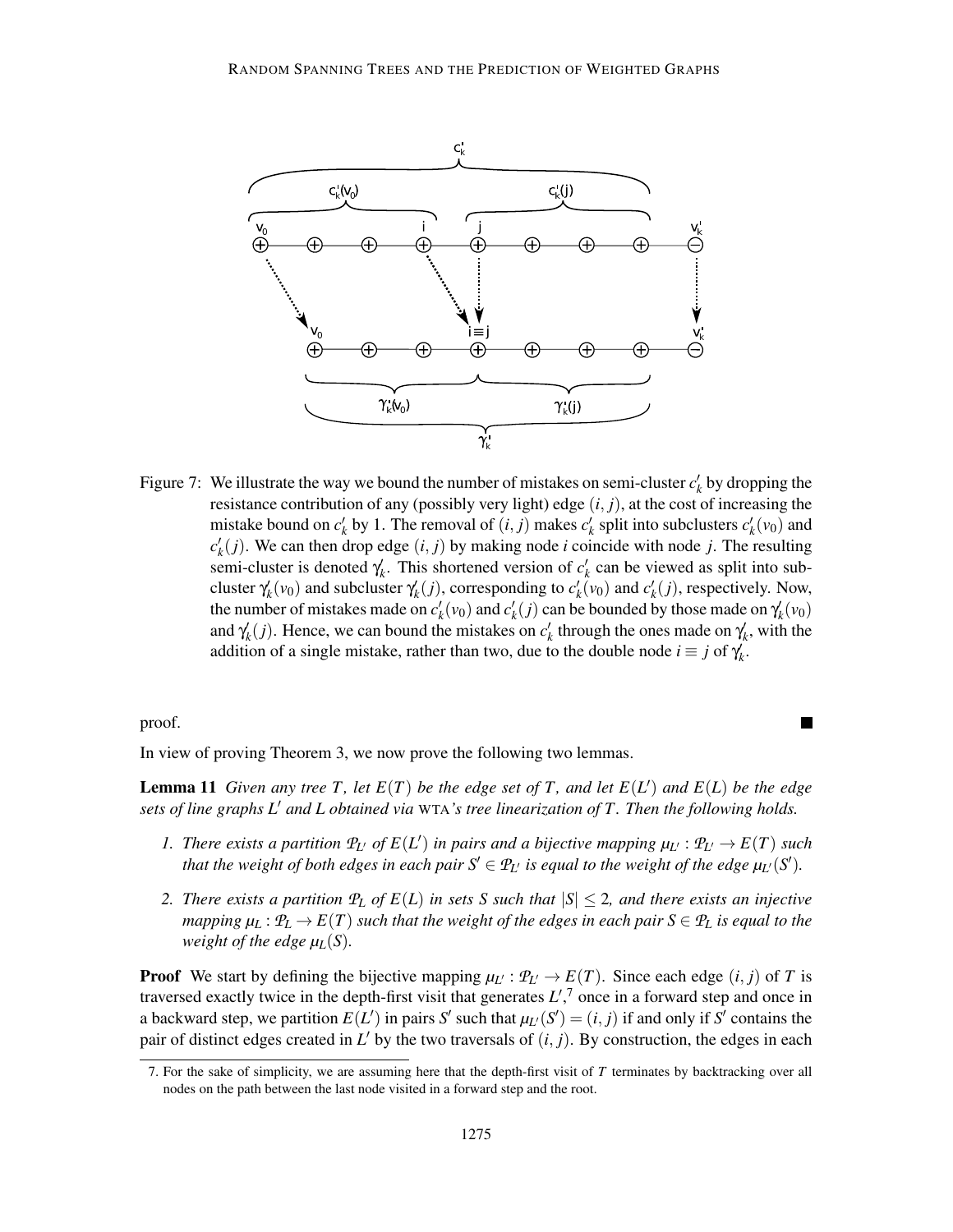pair *S'* have weight equal to  $\mu$ <sup>*L*</sup>(*S'*). Moreover, this mapping is clearly bijective, since any edge of *L*' is created by a single traversal of an edge in *T*. The second mapping  $\mu_L$  :  $P(L) \rightarrow E(T)$  is created as follows.  $P_L$  is created from  $P_{L'}$  by removing from each  $S' \in P_{L'}$  the edges that are eliminated when L' is transformed into L. Note that we have  $|P_L| \le |P_{L'}|$  and for any  $S \in P_L$  there is a unique  $S' \in \mathcal{P}_{L'}$  such that  $S \subseteq S'$ . Now, for each  $S \in \mathcal{P}_L$  let  $\mu_L(S) = \mu_{L'}(S')$ , where S' is such that  $S \subseteq S'$ . Since  $\mu$ <sup>*L*</sup> is bijective,  $\mu$ <sub>*L*</sub> is injective. Moreover, since the edges in *S'* have the same weight as the edge  $\mu$ <sup>*L*</sup> $(S')$ , the same property holds for  $\mu$ *L*.

**Lemma 12** Let  $(T, y)$  be a labeled tree, let  $(L, y)$  be the linearization of T, and let L' be the line *graph with duplicates (as described above). Then the following holds.*<sup>8</sup>

- *I.*  $\Phi_L^W(y) \le \Phi_{L'}^W(y) \le 2\Phi_T^W(y);$
- 2.  $\Phi_L(y) \leq \Phi_{L'}(y) \leq 2\Phi_T(y)$ .

**Proof** From Lemma 11 (Item 1) we know that L' contains a duplicated edge for each edge of T. This immediately implies  $\Phi_{L'}(y) \leq 2\Phi_T(y)$  and  $\Phi_{L'}^W(y) \leq 2\Phi_T^W(y)$ .

To prove the remaining inequalities, note that from the description of WTA in Section 4 (Step 3), we see that when L' is transformed into L the pair of edges  $(j', j)$  and  $(j, j'')$  of L', which are incident to a duplicate node *j*, gets replaced in *L* (together with *j*) by a single edge  $(j', j'')$ . Now each such edge  $(j', j'')$  cannot be a  $\phi$ -edge in *L* unless either  $(j, j')$  or  $(j, j'')$  is a  $\phi$ -edge in *L'*, and this establishes  $\Phi_L(y) \le \Phi_{L'}(y)$ . Finally, if  $(j', j'')$  is a  $\phi$ -edge in *L*, then its weight is not larger than the weight of the associated  $\phi$ -edge in *L'* (Step 3 of WTA), and this establishes  $\Phi_L^W(y) \le \Phi_{L'}^W(y)$ .

Recall that, given a labeled graph  $G = (V, E)$  and any  $\phi$ -free edge subset  $E' \subset E \setminus E^{\phi}$ , the quantity  $R_G^W(\neg E')$  is the sum of the resistors of all  $\phi$ -free edges in  $E \setminus (E^{\phi} \cup E')$ .

Lemma 13 *If* WTA *is run on a weighted line graph* (*L*, *y*) *obtained through the linearization of a given labeled tree*  $(T, y)$  *with edge set E, then the total number*  $m<sub>T</sub>$  *of mistakes satisfies* 

$$
m_T \stackrel{O}{=} \Phi_L(y) \left( 1 + \log_2 \left( 1 + \frac{R_T^W(-E') \Phi_L^W(y)}{\Phi_L(y)} \right) \right) + \Phi_T(y) + |E'|,
$$

where  $E'$  is an arbitrary subset of  $E \setminus E^{\phi}$ .

**Proof** Lemma 11 (Item 2), exhibits an injective mapping  $\mu_L : \mathcal{P} \to E$ , where  $\mathcal{P}$  is a partition of the edge set  $E(L)$  of *L*, such that every  $S \in \mathcal{P}$  satisfies  $|S| \leq 2$ . Hence, we have  $|E'(L)| \leq 2|E'|$ , where  $E'(L)$  is the union of the pre-images of edges in  $E'$  according to  $\mu_L$ —note that some edge in *E*<sup> $\prime$ </sup> might not have a pre-image in *E*(*L*). By the same argument, we also establish  $|E_0(L)| \leq 2\Phi_T$ , where  $E_0(L)$  is the set of  $\phi$ -free edges of *L* that belong to elements *S* of the partition  $P_L$  such that  $\mu_L(S) \in E^{\Phi}$ .

Since the edges of *L* that are neither in  $E_0(L)$  nor in  $E'(L)$  are partitioned by  $\mathcal{P}_L$  in edge sets having cardinality at most two, which in turn can be injectively mapped via  $\mu_L$  to  $E \setminus (E^{\phi} \cup E')$ , we have  $R_L^W$  $\sqrt{2}$  $\neg(E'(L) \cup E_0(L))$   $\leq 2R_T^W(\neg E')$  . Finally, we use  $|E'(L)| \leq 2|E'|$  and  $|E_0(L)| \leq 2\Phi_T(y)$ (which we just established) and apply Lemma 2 with  $E' \equiv E'(L) \cup E_0(L)$ . This concludes the proof.

<sup>8.</sup> Item 2 in this lemma is essentially contained in the paper by Herbster et al. (2009a).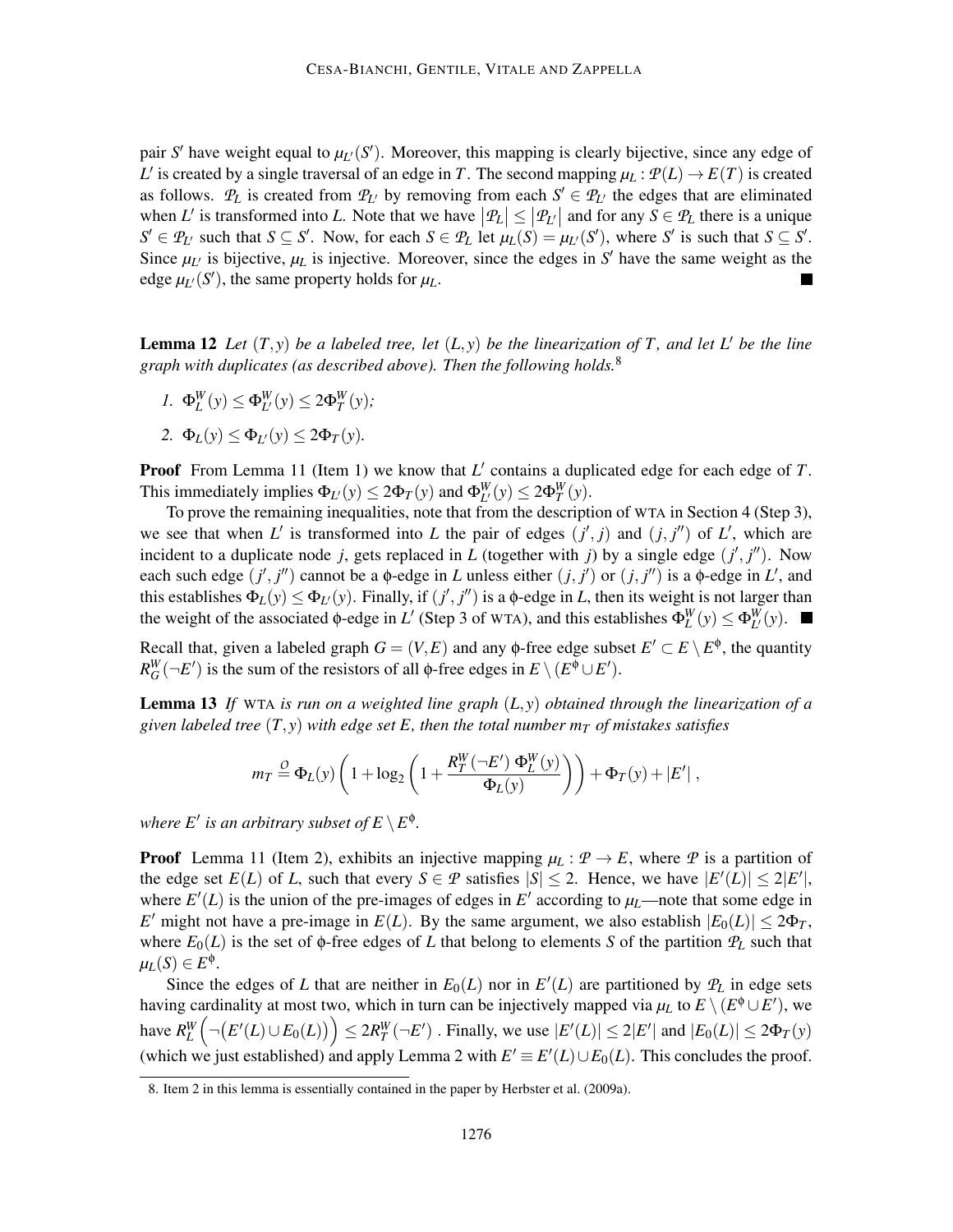**Proof** [of Theorem 3] We use Lemma 12 to establish  $\Phi_L(y) \leq 2\Phi_T(y)$  and  $\Phi_L^W(y) \leq 2\Phi_T^W(y)$ . We then conclude with an application of Lemma 13.

Lemma 14 *If* WTA *is run on a weighted line graph* (*L*, *y*) *obtained through the linearization of random spanning tree T of a labeled weighted graph* (*G*, *y*)*, then the total number m<sup>G</sup> of mistakes satisfies*

$$
\mathbb{E} m_G \stackrel{O}{=} \mathbb{E} [\Phi_L(y)] \left( 1 + \log \left( 1 + w_{\text{max}}^{\phi} \mathbb{E} [R_T^W] \right) + \mathbb{E} [\Phi_T(y)] \right) ,
$$

 $where w_{\text{max}}^{\phi} = \max_{(i,j)\in E^{\phi}} w_{i,j}.$ 

Ш

**Proof** Using Lemma 13 with  $E' \equiv \emptyset$  we can write

$$
\mathbb{E} m_G \stackrel{\mathcal{Q}}{=} \mathbb{E} \Bigg[ \Phi_L(y) \left( 1 + \log \left( 1 + \frac{R_T^W \Phi_L^W(y)}{\Phi_L(y)} \right) \right) + \Phi_T \Bigg]
$$
  

$$
\stackrel{\mathcal{Q}}{=} \mathbb{E} \Big[ \Phi_L(y) \left( 1 + \log \left( 1 + R_T^W w_{\text{max}}^{\phi} \right) \right) + \Phi_T \Bigg]
$$
  

$$
\stackrel{\mathcal{Q}}{=} \mathbb{E} \Big[ \Phi_L(y) \Big] \left( 1 + \log \left( 1 + \mathbb{E} \big[ R_T^W \big] w_{\text{max}}^{\phi} \right) \right) + \mathbb{E} \Big[ \Phi_T(y) \Big] ,
$$

where the second equality follows from the fact that  $\Phi_L^W(y) \leq \Phi_L(y) w_{\text{max}}^{\phi}$ , which in turn follows from Lemma 11, and the third one follows from Jensen's inequality applied to the concave function  $(x, y) \mapsto x \left( 1 + \log \left( 1 + yw_{\text{max}}^{\phi} \right) \right) \text{ for } x, y \ge 0.$  $\overline{\phantom{a}}$ 

**Proof** [Theorem 4] We apply Lemma 14 and then Lemma 12 to get  $\Phi_L(y) \leq 2\Phi_T(y)$ .

**Proof** [Corollary 5] Let  $f > poly(n)$  denote a function growing faster than any polynomial in *n*. Choose a polynomially connected graph *G* and a labeling *y*. For the sake of contradiction, assume that WTA makes more than  $O(\mathbb{E}[\Phi_T(y)] \log n)$  mistakes on  $(G, y)$ . Then Theorem 4 implies  $w_{\max}^{\phi} \mathbb{E}\left[R_T^W\right] > \text{poly}(n)$ . Since  $\mathbb{E}\left[R_T^W\right] = \sum_{(i,j) \in E \setminus E^{\phi}} r_{i,j}^W$ , we have that  $w_{\max}^{\phi} \max_{(i,j) \in E \setminus E^{\phi}} r_{i,j}^W >$ poly(*n*). Together with the assumption of polynomial connectivity for *G*, this implies  $w_{\text{max}}^{\phi} r_{i,j}^W$  > poly(*n*) for all  $\phi$ -free edges (*i*, *j*). By definition of effective resistance,  $w_{i,j}r_{i,j}^W \le 1$  for all (*i*, *j*)  $\in E$ . This gives  $w_{\text{max}}^{\phi}/w_{i,j} > \text{poly}(n)$  for all  $\phi$ -free edges  $(i, j)$ , which in turn implies

$$
\frac{\sum_{(i,j)\in E^{\phi}}w_{i,j}}{\sum_{(i,j)\in E\setminus E^{\phi}}w_{i,j}} > \text{poly}(n) .
$$

 $\blacksquare$ 

As this contradicts our hypothesis, the proof is concluded.

Proof [Theorem 6] We only prove the first part of the theorem. The proof of the second part corresponds to the special case when all weights are equal to 1.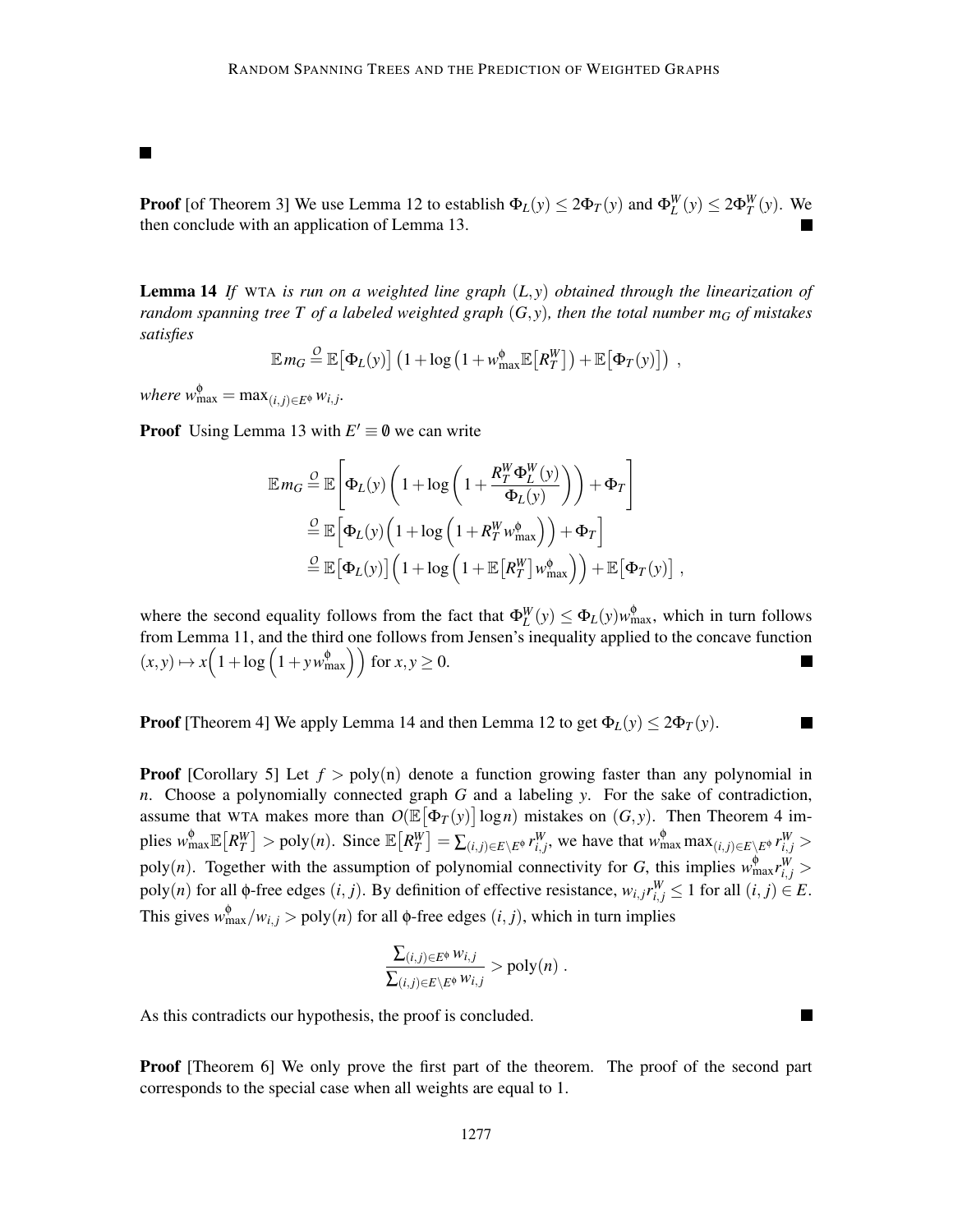Let  $\Delta(y, y') \subseteq V$  be the set of nodes *i* such that  $y_i \neq y'_i$ . We therefore have  $\delta(y, y') = |\Delta(y, y')|$ . Since in a line graph each node is adjacent to at most two other nodes, the label flip of any node  $j \in \Delta(y, y')$  can cause an increase of the weighted cutsize of *L* by at most  $w_{i',j} + w_{j,i''}$ , where *i*<sup>'</sup> and *i*<sup>''</sup> are the two nodes adjacent to *j* in *L* (in the special case when *j* is terminal node we can set  $w_{j,i''} = 0$ ). Hence, flipping the labels of all nodes in  $\Delta(y, y')$ , we have that the total cutsize increase is bounded by the sum of the weights of the  $2\delta(y, y')$  heaviest edges in *L*, which implies

$$
\Phi_L^W(y) \le \Phi_L^W(y') + \zeta_L(2\delta(y,y')) \; .
$$

By Lemma 12,  $\Phi_L^W(u) \leq 2\Phi_T^W(u)$ . Moreover, Lemma 11 gives an injective mapping  $\mu_L: \mathcal{P}_L \to E$ (*E* is the edge set of *T*) such that the elements of  $\mathcal P$  have cardinality at most two, and the weight of each edge  $\mu_L(S)$  is the same as the weights of the edges in *S*. Hence, the total weight of the  $2\delta(y, y')$ heaviest edges in *L* is at most twice the total weight of the  $\delta(y, y')$  heaviest edges in *T*. Therefore  $\zeta_L(2\delta(y, y')) \leq 2\zeta_T(\delta(y, y'))$ . Hence, we have obtained

$$
\Phi_L^W(y) \le 2\Phi_T^W(y') + 2\zeta_T(\delta(y,y')) ,
$$

concluding the proof.

**Proof** [Theorem 7] We use Theorem 6 to bound  $\Phi_L(y)$  and  $\Phi_L^W(y)$  in the mistake bound of Lemma 13.

Proof [Corollary 8] Recall that the resistance between two nodes *i* and *j* of any tree is simply the sum of the inverse weights over all edges on the path connecting the two nodes. Since *T* is polynomially connected, we know that the ratio of any pair of edge weights is polynomial in *n*. This implies that  $R_L^W \Phi_L^W(y)$  is polynomial in *n*, too. We apply Theorem 6 to bound  $\Phi_L(y)$  in the mistake bound of Lemma 2 with  $E' = \emptyset$ . This concludes the proof.

Lemma 15 *If* WTA *is run on a line graph L obtained by linearizing a random spanning tree T of a labeled and weighted graph* (*G*, *y*)*, then we have*

$$
\mathbb{E}\big[\Phi_L(y)\big] \stackrel{O}{=} \Phi_G^*(y) \; .
$$

Proof Recall that Theorem 6 holds for any spanning tree *T* of *G*. Thus it suffices to apply part 2 of Theorem 6 and use  $\mathbb{E}[\min X] \leq \min \mathbb{E}[X]$ . ▅

 $\blacksquare$ 

**Proof** [Theorem 9] We apply Lemma 15 to bound  $\mathbb{E}[\Phi_L(y)]$  in Lemma 14.

**Proof** [Corollary 10] We can use Lemma 2 with the setting  $E' \equiv \emptyset$ , and bound  $\mathbb{E}[\Phi_L(y)]$  via Lemma 15. To conclude, observe that since the ratio of the weights of any pair of edges in  $G$  is polynomial in *n*, then  $R_L^W \Phi_L^W(y)$  is polynomial in *n*, too.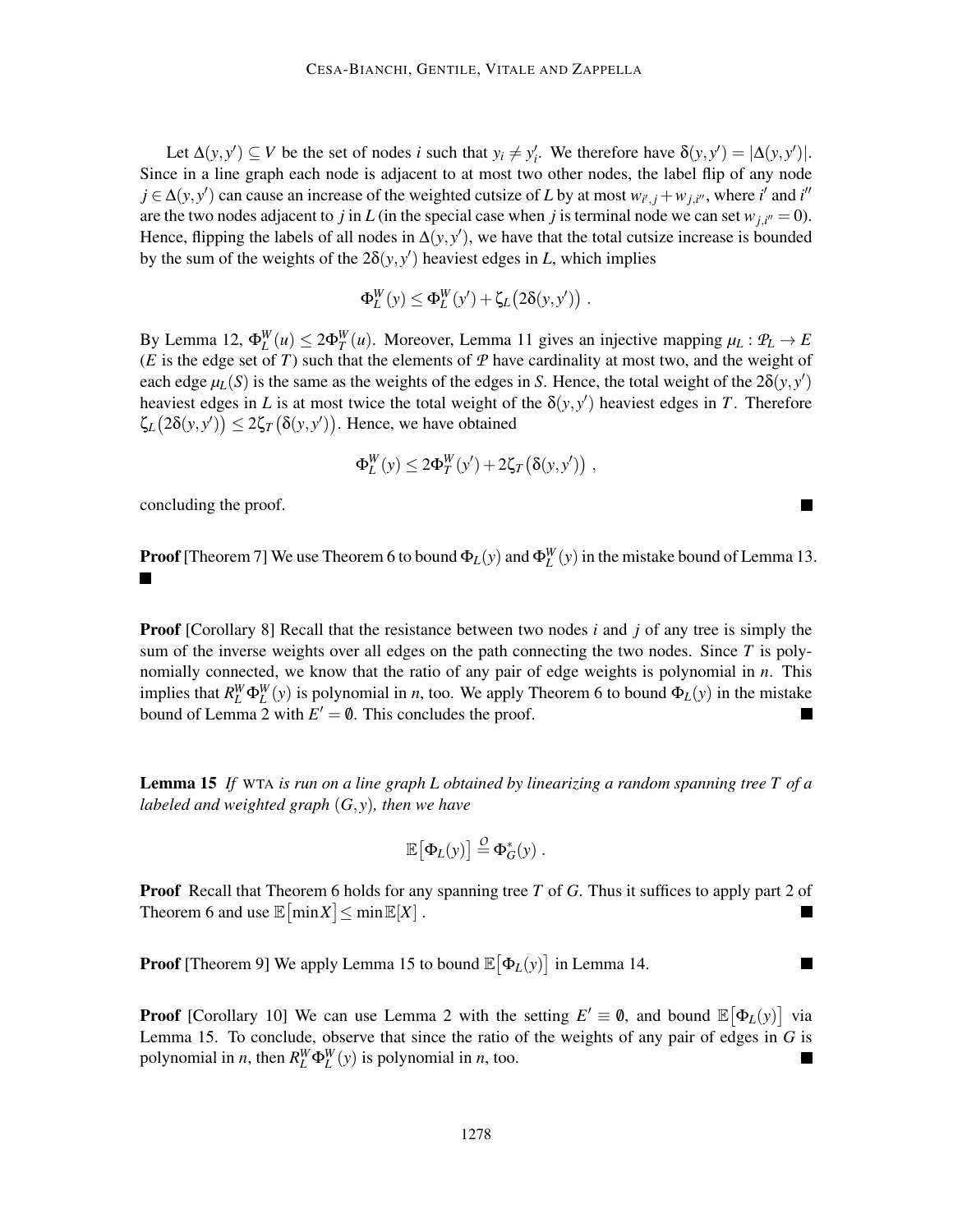## Appendix B.

This appendix summarizes all our experimental results. For each combination of data set, algorithm, and train/test split, we provide macro-averaged error rates and F-measures on the test set. The algorithms are WTA, NWWTA, and GPA (all combined with various spanning trees), WMV, LABPROP, and WTA run with committees of random spanning trees. WEBSPAM was too large a data set to perform as thorough an investigation. Hence we only report test error results on the four algorithms WTA, WMV, LABPROP, and WTA with a committee of 7 (nonweighted) random spanning trees.

| Train/test split | 5%    |             | 10%                |             | 25%   |             | 50%   |      |
|------------------|-------|-------------|--------------------|-------------|-------|-------------|-------|------|
| Predictors       | Error | $\mathbf F$ | Error              | $\mathbf F$ | Error | $\mathbf F$ | Error | F    |
| WTA+RST          | 25.54 | 0.81        | 22.67              | 0.84        | 19.06 | 0.86        | 16.57 | 0.88 |
| WTA+NWRST        | 25.81 | 0.81        | 22.70              | 0.83        | 19.24 | 0.86        | 17.00 | 0.87 |
| WTA+MST          | 21.09 | 0.84        | 17.94              | 0.87        | 13.93 | 0.90        | 11.40 | 0.91 |
| WTA+SPST         | 25.47 | 0.81        | 22.65              | 0.83        | 19.31 | 0.86        | 17.24 | 0.87 |
| WTA+DFST         | 26.02 | 0.81        | 22.34              | 0.84        | 17.73 | 0.87        | 14.89 | 0.89 |
| NWWTA+RST        | 25.28 | 0.81        | 22.45              | 0.84        | 19.12 | 0.86        | 17.16 | 0.87 |
| NWWTA+NWRST      | 25.97 | 0.81        | 23.14              | 0.83        | 19.54 | 0.86        | 17.84 | 0.87 |
| NWWTA+MST        | 21.18 | 0.84        | 18.17              | 0.87        | 14.51 | 0.89        | 12.44 | 0.91 |
| NWWTA+SPST       | 25.49 | 0.81        | 22.81              | 0.83        | 19.64 | 0.86        | 17.55 | 0.87 |
| NWWTA+DFST       | 26.08 | 0.81        | 22.82              | 0.83        | 17.93 | 0.87        | 15.64 | 0.88 |
| GPA+RST          | 32.75 | 0.75        | 29.85              | 0.78        | 27.67 | 0.80        | 24.44 | 0.82 |
| GPA+NWRST        | 34.27 | 0.74        | 30.36              | 0.78        | 28.90 | 0.79        | 25.99 | 0.81 |
| GPA+MST          | 27.98 | 0.79        | 24.89              | 0.82        | 21.80 | 0.84        | 20.27 | 0.85 |
| GPA+SPST         | 27.18 | 0.79        | 25.13              | 0.82        | 22.20 | 0.84        | 20.27 | 0.85 |
| GPA+DFST         | 47.11 | 0.61        | 45.65              | 0.64        | 43.08 | 0.66        | 38.20 | 0.71 |
| $7*WTA+RST$      | 17.40 | 0.87        | 14.85              | 0.90        | 12.15 | 0.91        | 10.39 | 0.92 |
| 7*WTA+NWRST      | 17.81 | 0.87        | 15.15              | 0.89        | 12.51 | 0.91        | 10.92 | 0.92 |
| $11*$ WTA+RST    | 16.40 | 0.88        | 13.86              | 0.90        | 11.38 | 0.92        | 9.71  | 0.93 |
| $11*$ WTA+NWRST  | 16.78 | 0.88        | 14.22              | 0.90        | 11.73 | 0.92        | 10.20 | 0.93 |
| 17*WTA+RST       | 15.78 | 0.89        | $\overline{13.23}$ | 0.91        | 10.85 | 0.92        | 9.22  | 0.94 |
| $17*$ WTA+NWRST  | 16.07 | 0.89        | 13.55              | 0.90        | 11.18 | 0.92        | 9.65  | 0.93 |
| <b>WMV</b>       | 31.82 | 0.76        | 22.27              | 0.84        | 11.82 | 0.91        | 8.76  | 0.93 |
| <b>LABPROP</b>   | 16.33 | 0.89        | 13.00              | 0.91        | 10.00 | 0.93        | 8.77  | 0.94 |

Table 1: RCV1-10. Average error rate and F-measure on 4 classes.

## References

- N. Alon, C. Avin, M. Koucky, G. Kozma, Z. Lotker, and M.R. Tuttle. Many random walks are faster ´ than one. In *Proc. of the 20th Annual ACM Symposium on Parallel Algorithms and Architectures*, pages 119–128. Springer, 2008.
- M. Belkin, I. Matveeva, and P. Niyogi. Regularization and semi-supervised learning on large graphs. In *Proc. of the 17th Annual Conference on Learning Theory*, pages 624–638. Springer, 2004.
- Y. Bengio, O. Delalleau, and N. Le Roux. Label propagation and quadratic criterion. In *Semi-Supervised Learning*, pages 193–216. MIT Press, 2006.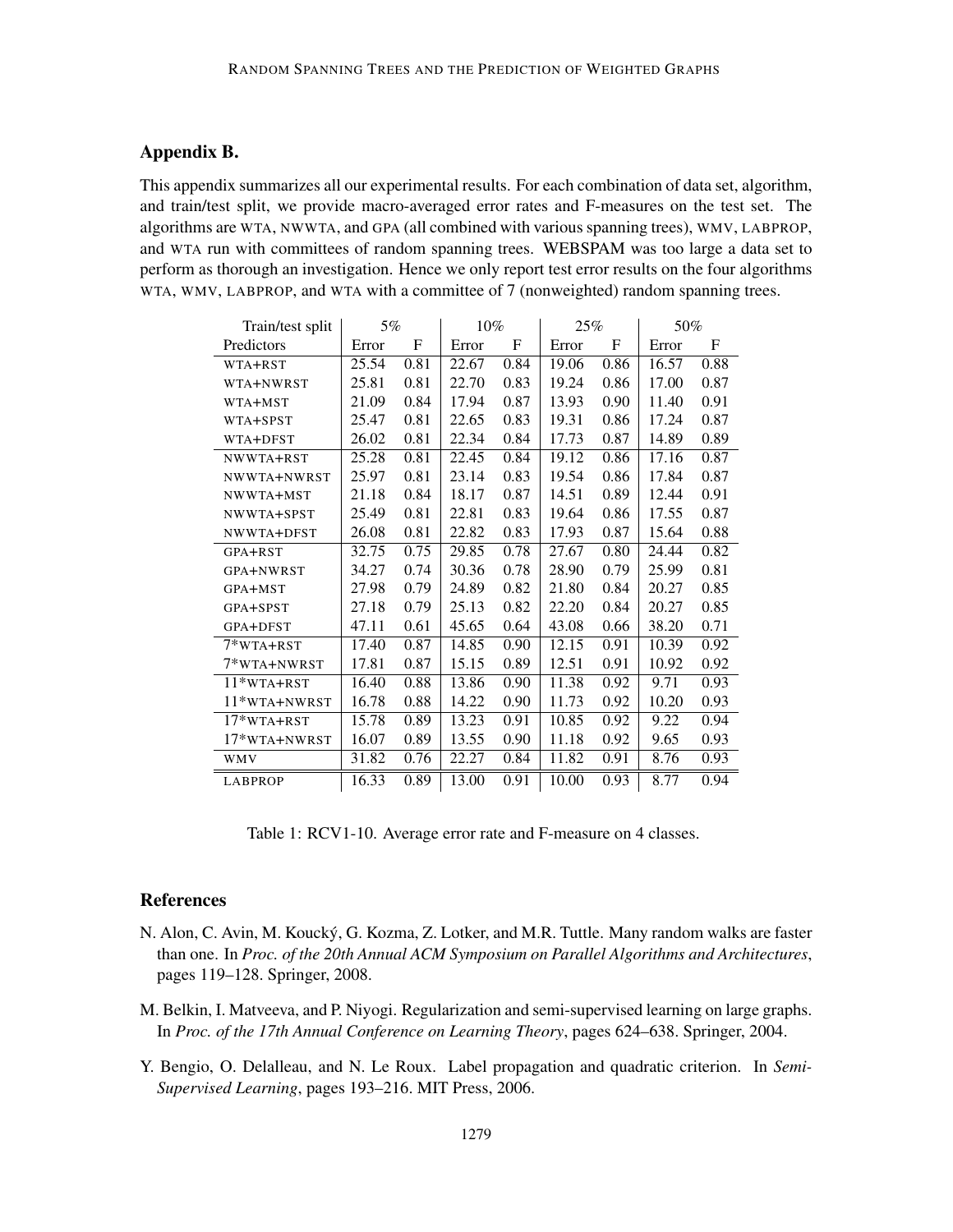### CESA-BIANCHI, GENTILE, VITALE AND ZAPPELLA

| Train/test split  | 5%    |             | 10%   |             | 25%   |             | 50%   |      |
|-------------------|-------|-------------|-------|-------------|-------|-------------|-------|------|
| Predictors        | Error | $\mathbf F$ | Error | $\mathbf F$ | Error | $\mathbf F$ | Error | F    |
| WTA+RST           | 32.03 | 0.77        | 29.36 | 0.79        | 26.09 | 0.81        | 23.25 | 0.83 |
| WTA+NWRST         | 32.05 | 0.77        | 29.89 | 0.78        | 26.65 | 0.80        | 23.82 | 0.83 |
| WTA+MST           | 20.45 | 0.85        | 17.36 | 0.87        | 13.91 | 0.90        | 11.19 | 0.92 |
| WTA+SPST          | 29.26 | 0.79        | 27.06 | 0.80        | 24.96 | 0.82        | 23.17 | 0.83 |
| WTA+DFST          | 32.03 | 0.77        | 28.89 | 0.79        | 24.18 | 0.82        | 20.57 | 0.85 |
| NWWTA+RST         | 31.72 | 0.77        | 29.46 | 0.78        | 26.20 | 0.81        | 24.04 | 0.82 |
| NWWTA+NWRST       | 32.52 | 0.76        | 29.95 | 0.78        | 26.88 | 0.80        | 24.84 | 0.82 |
| NWWTA+MST         | 20.54 | 0.85        | 17.68 | 0.87        | 14.37 | 0.89        | 12.25 | 0.91 |
| NWWTA+SPST        | 29.28 | 0.79        | 27.13 | 0.80        | 25.16 | 0.82        | 23.72 | 0.83 |
| NWWTA+DFST        | 32.05 | 0.77        | 28.81 | 0.79        | 24.14 | 0.82        | 21.28 | 0.84 |
| GPA+RST           | 36.47 | 0.73        | 35.33 | 0.74        | 33.81 | 0.75        | 32.32 | 0.76 |
| GPA+NWRST         | 38.26 | 0.72        | 35.91 | 0.73        | 35.20 | 0.74        | 32.73 | 0.76 |
| GPA+MST           | 26.65 | 0.81        | 24.30 | 0.82        | 20.29 | 0.85        | 18.75 | 0.86 |
| GPA+SPST          | 32.43 | 0.74        | 28.00 | 0.78        | 26.61 | 0.79        | 25.77 | 0.80 |
| GPA+DFST          | 48.35 | 0.61        | 47.85 | 0.61        | 44.78 | 0.65        | 41.12 | 0.68 |
| 7*WTA+RST         | 23.30 | 0.84        | 20.55 | 0.86        | 16.87 | 0.88        | 14.34 | 0.90 |
| 7*WTA+NWRST       | 23.64 | 0.84        | 20.77 | 0.86        | 17.27 | 0.88        | 14.81 | 0.90 |
| $11*WTA+RST$      | 22.06 | 0.85        | 19.39 | 0.87        | 15.63 | 0.89        | 13.20 | 0.91 |
| $11*$ wta + NWRST | 22.29 | 0.85        | 19.54 | 0.87        | 16.09 | 0.89        | 13.61 | 0.91 |
| $17*WTA+RST$      | 21.33 | 0.86        | 18.62 | 0.88        | 14.91 | 0.90        | 12.39 | 0.92 |
| 17*WTA+NWRST      | 21.49 | 0.86        | 18.86 | 0.87        | 15.29 | 0.89        | 12.78 | 0.91 |
| WMV               | 12.48 | 0.91        | 10.50 | 0.93        | 9.49  | 0.93        | 8.96  | 0.94 |
| <b>LABPROP</b>    | 24.39 | 0.85        | 20.78 | 0.87        | 14.45 | 0.91        | 10.73 | 0.93 |

Table 2: RCV1-100. Average error rate and F-measure on 4 classes.

- A. Blum and S. Chawla. Learning from labeled and unlabeled data using graph mincuts. In *Proc. of the 18th International Conference on Machine Learning*, pages 19–26. Morgan Kaufmann, 2001.
- A. Blum, J. Lafferty, M. Rwebangira, and R. Reddy. Semi-supervised learning using randomized mincuts. In *Proc. of the 21st International Conference on Machine Learning*, pages 97–104, 2004.
- A. Broder. Generating random spanning trees. In *Proc. of the 30th Annual Symposium on Foundations of Computer Science*, pages 442–447. IEEE Press, 1989.
- N. Cesa-Bianchi, C. Gentile, and F. Vitale. Fast and optimal prediction of a labeled tree. In *Proceedings of the 22nd Annual Conference on Learning Theory*. Omnipress, 2009.
- N. Cesa-Bianchi, C. Gentile, F. Vitale, and G. Zappella. Active learning on trees and graphs. In *Proceedings of the 23rd Annual Conference on Learning Theory*. Omnipress, 2010.
- H. Chang and D.Y. Yeung. Graph Laplacian kernels for object classification from a single example. In *Proc. IEEE Computer Society Conference on Computer Vision and Pattern Recognition*, pages 2011–2016. IEEE Press, 2006.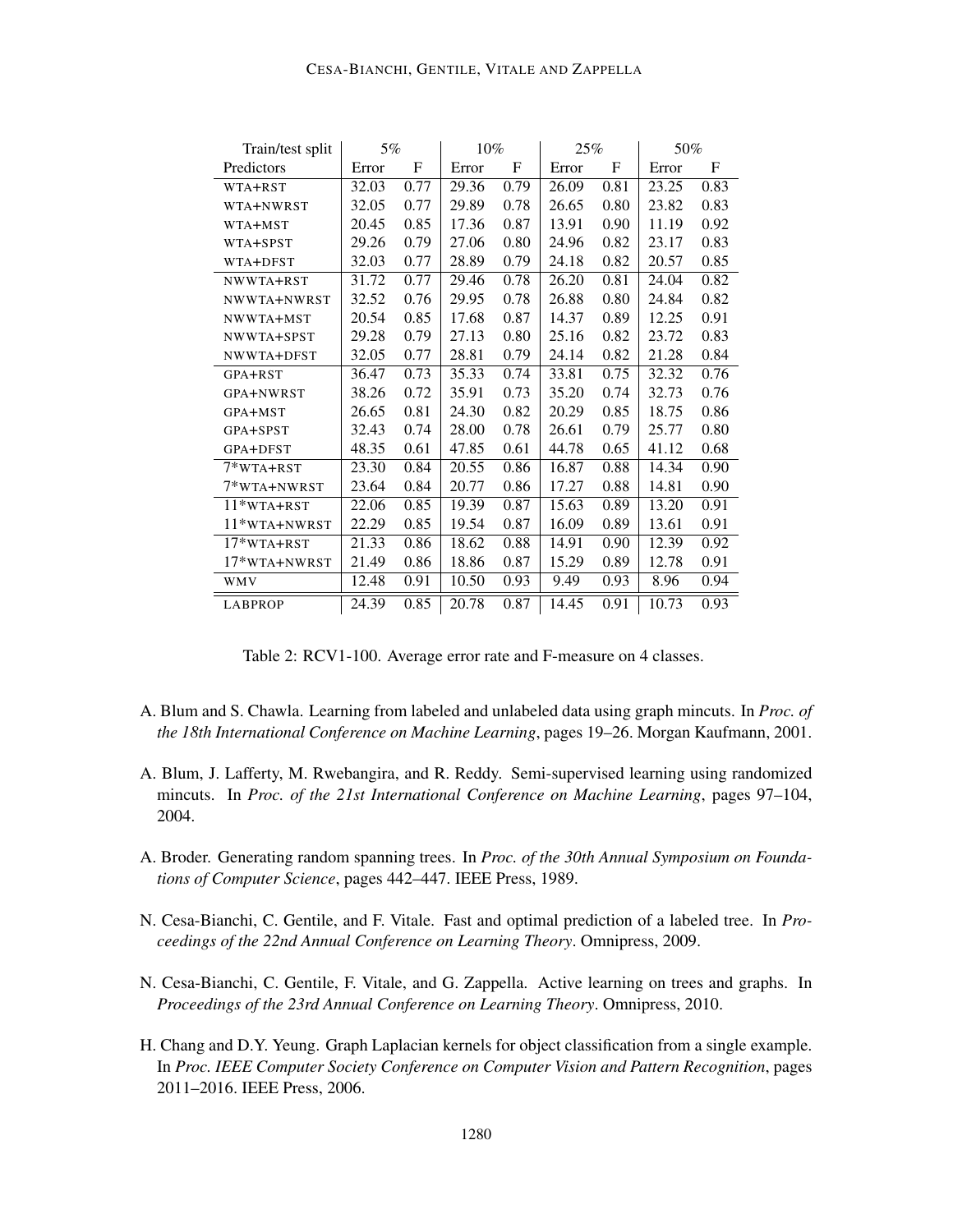| Train/test split    | 5%    |      | $10\%$ |             | 25%   |      | 50%   |      |
|---------------------|-------|------|--------|-------------|-------|------|-------|------|
| Predictors          | Error | F    | Error  | $\mathbf F$ | Error | F    | Error | F    |
| WTA+RST             | 5.32  | 0.97 | 4.28   | 0.98        | 3.08  | 0.98 | 2.36  | 0.99 |
| WTA+NWRST           | 5.65  | 0.97 | 4.51   | 0.97        | 3.29  | 0.98 | 2.56  | 0.98 |
| WTA+MST             | 1.98  | 0.99 | 1.61   | 0.99        | 1.24  | 0.99 | 0.94  | 0.99 |
| WTA+SPST            | 6.25  | 0.97 | 4.72   | 0.97        | 3.37  | 0.98 | 2.60  | 0.99 |
| WTA+DFST            | 6.43  | 0.96 | 4.60   | 0.97        | 2.92  | 0.98 | 2.04  | 0.99 |
| NWWTA+RST           | 5.31  | 0.97 | 4.25   | 0.98        | 3.19  | 0.98 | 2.70  | 0.99 |
| NWWTA+NWRST         | 5.95  | 0.97 | 4.65   | 0.97        | 3.45  | 0.98 | 2.92  | 0.98 |
| NWWTA+MST           | 1.99  | 0.99 | 1.59   | 0.99        | 1.29  | 0.99 | 1.06  | 0.99 |
| NWWTA+SPST          | 6.30  | 0.96 | 4.83   | 0.97        | 3.50  | 0.98 | 2.84  | 0.98 |
| NWWTA+DFST          | 6.49  | 0.96 | 4.59   | 0.97        | 3.09  | 0.98 | 2.35  | 0.99 |
| GPA+RST             | 12.64 | 0.93 | 8.53   | 0.95        | 6.65  | 0.96 | 5.65  | 0.97 |
| GPA+NWRST           | 12.53 | 0.93 | 9.05   | 0.95        | 6.90  | 0.96 | 5.19  | 0.97 |
| GPA+MST             | 2.58  | 0.99 | 3.18   | 0.98        | 2.28  | 0.99 | 1.48  | 0.99 |
| GPA+SPST            | 7.64  | 0.96 | 6.26   | 0.96        | 4.13  | 0.98 | 3.55  | 0.98 |
| GPA+DFST            | 42.77 | 0.70 | 39.39  | 0.73        | 32.38 | 0.79 | 20.53 | 0.87 |
| 7*WTA+RST           | 2.09  | 0.99 | 1.56   | 0.99        | 1.14  | 0.99 | 0.90  | 0.99 |
| 7*WTA+NWRST         | 2.35  | 0.99 | 1.75   | 0.99        | 1.26  | 0.99 | 1.02  | 0.99 |
| $11*$ WTA+RST       | 1.84  | 0.99 | 1.35   | 0.99        | 1.01  | 0.99 | 0.82  | 1.00 |
| $11*$ wta $+$ NWRST | 2.05  | 0.99 | 1.53   | 0.99        | 1.14  | 0.99 | 0.91  | 0.99 |
| $17*WTA+RST$        | 1.65  | 0.99 | 1.23   | 0.99        | 0.95  | 0.99 | 0.77  | 1.00 |
| 17*WTA+NWRST        | 1.87  | 0.99 | 1.39   | 0.99        | 1.06  | 0.99 | 0.85  | 1.00 |
| <b>WMV</b>          | 24.84 | 0.85 | 12.28  | 0.93        | 2.13  | 0.99 | 0.75  | 1.00 |
| <b>LABPROP</b>      | 2.14  | 0.99 | 1.16   | 0.99        | 0.85  | 0.99 | 0.73  | 1.00 |

Table 3: USPS-10. Average error rate and F-measure on 10 classes.

- B. Chazelle. A minimum spanning tree algorithm with inverse-Ackermann type complexity. In *Journal of the ACM*, 47(6):1028–1047, 2000.
- J. Fakcharoenphol and B. Kijsirikul. Low congestion online routing and an improved mistake bound for online prediction of graph labeling. *CoRR*, abs/0809.2075, 2008.
- A.-C. Gavin et al. Functional organization of the yeast proteome by systematic analysis of protein complexes. *Nature*, 415(6868):141–147, 2002.
- A. Goldberg and X. Zhu. Seeing stars when there aren't many stars: Graph-based semi-supervised learning for sentiment categorization. In *HLT-NAACL 2006 Workshop on Textgraphs: Graphbased algorithms for Natural Language Processing*, 2004.
- M. Herbster. Exploiting cluster-structure to predict the labeling of a graph. In *Proc. of the 19th International Conference on Algorithmic Learning Theory*, pages 54–69. Springer, 2008.
- M. Herbster and G. Lever. Predicting the labelling of a graph via minimum *p*-seminorm interpolation. In *Proc. of the 22nd Annual Conference on Learning Theory*. Omnipress, 2009.
- M. Herbster and M. Pontil. Prediction on a graph with the Perceptron. In *Advances in Neural Information Processing Systems 21*, pages 577–584. MIT Press, 2007.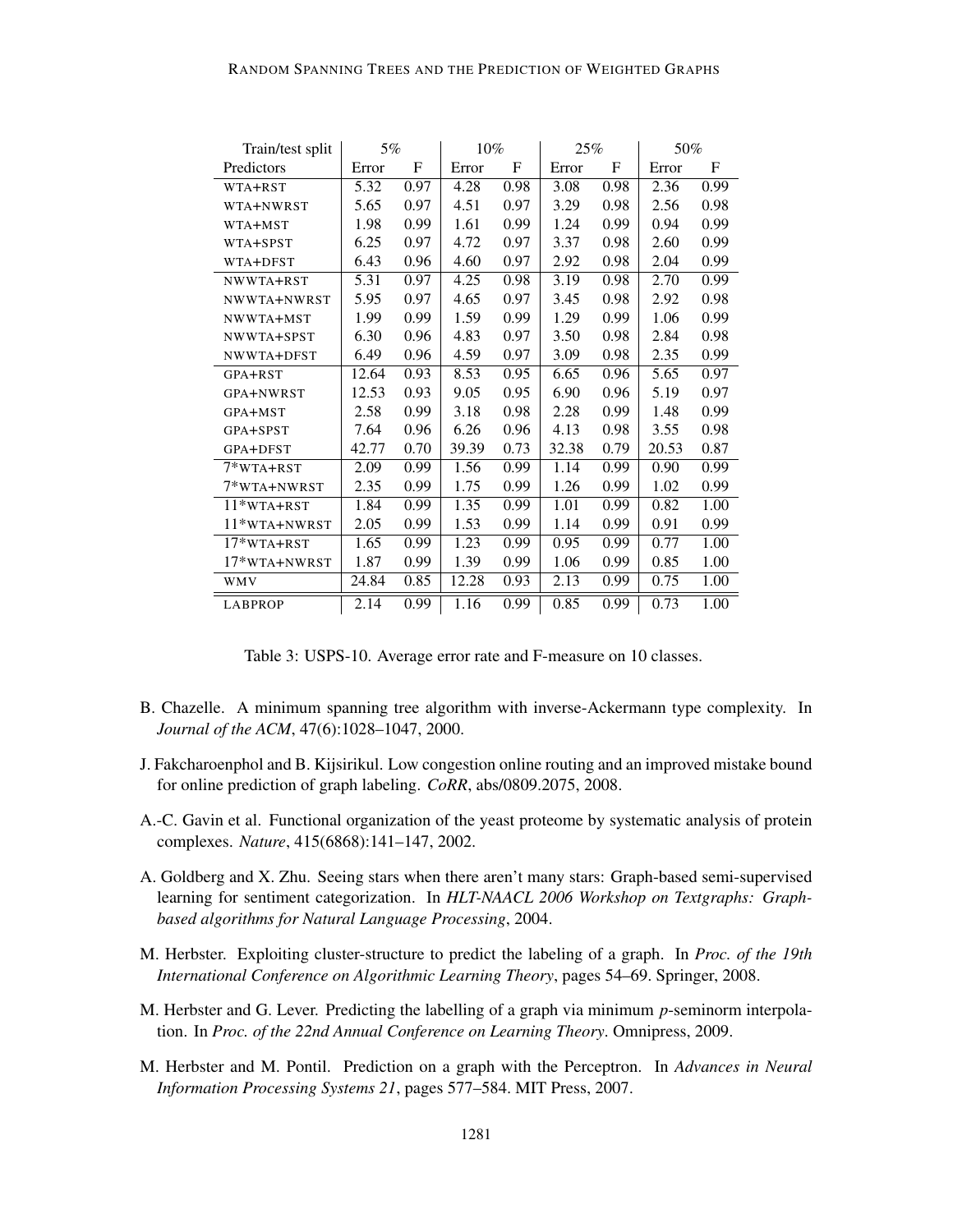### CESA-BIANCHI, GENTILE, VITALE AND ZAPPELLA

| Train/test split | 5%    |             | 10%   |      | 25%   |      | 50%   |      |
|------------------|-------|-------------|-------|------|-------|------|-------|------|
| Predictors       | Error | $\mathbf F$ | Error | F    | Error | F    | Error | F    |
| WTA+RST          | 9.62  | 0.95        | 8.29  | 0.95 | 6.55  | 0.96 | 5.36  | 0.97 |
| WTA+NWRST        | 10.32 | 0.94        | 9.00  | 0.95 | 7.17  | 0.96 | 5.83  | 0.97 |
| WTA+MST          | 1.90  | 0.99        | 1.49  | 0.99 | 1.22  | 0.99 | 0.94  | 0.99 |
| WTA+SPST         | 8.68  | 0.95        | 7.27  | 0.96 | 5.78  | 0.97 | 4.88  | 0.97 |
| WTA+DFST         | 10.36 | 0.94        | 8.13  | 0.96 | 5.62  | 0.97 | 4.21  | 0.98 |
| NWWTA+RST        | 9.71  | 0.95        | 8.38  | 0.95 | 6.78  | 0.96 | 5.89  | 0.97 |
| NWWTA+NWRST      | 10.39 | 0.94        | 9.08  | 0.95 | 7.46  | 0.96 | 6.45  | 0.96 |
| NWWTA+MST        | 1.91  | 0.99        | 1.60  | 0.99 | 1.23  | 0.99 | 1.09  | 0.99 |
| NWWTA+SPST       | 8.76  | 0.95        | 7.46  | 0.96 | 5.94  | 0.97 | 5.28  | 0.97 |
| NWWTA+DFST       | 10.46 | 0.94        | 8.30  | 0.95 | 6.00  | 0.97 | 4.65  | 0.97 |
| GPA+RST          | 14.81 | 0.91        | 13.38 | 0.92 | 11.94 | 0.93 | 9.81  | 0.94 |
| GPA+NWRST        | 17.34 | 0.90        | 13.68 | 0.92 | 11.39 | 0.94 | 11.46 | 0.94 |
| GPA+MST          | 3.57  | 0.98        | 2.26  | 0.99 | 1.77  | 0.99 | 1.39  | 0.99 |
| GPA+SPST         | 8.42  | 0.95        | 7.94  | 0.95 | 7.20  | 0.96 | 5.71  | 0.97 |
| GPA+DFST         | 46.09 | 0.67        | 42.59 | 0.71 | 37.66 | 0.75 | 28.45 | 0.82 |
| $7*$ WTA+RST     | 5.28  | 0.97        | 4.24  | 0.98 | 3.05  | 0.98 | 2.37  | 0.99 |
| 7*WTA+NWRST      | 5.82  | 0.97        | 4.73  | 0.97 | 3.48  | 0.98 | 2.69  | 0.98 |
| $11*$ WTA+RST    | 5.07  | 0.97        | 3.96  | 0.98 | 2.76  | 0.99 | 2.11  | 0.99 |
| $11*$ wta+nwrst  | 5.55  | 0.97        | 4.38  | 0.98 | 3.14  | 0.98 | 2.40  | 0.99 |
| 17*WTA+RST       | 5.17  | 0.97        | 3.96  | 0.98 | 2.72  | 0.99 | 2.05  | 0.99 |
| $17*$ WTA+NWRST  | 7.60  | 0.96        | 6.38  | 0.97 | 4.68  | 0.97 | 3.32  | 0.98 |
| <b>WMV</b>       | 2.17  | 0.99        | 1.70  | 0.99 | 1.53  | 0.99 | 1.45  | 0.99 |
| <b>LABPROP</b>   | 6.94  | 0.96        | 5.19  | 0.97 | 2.51  | 0.99 | 1.79  | 0.99 |

Table 4: USPS-100. Average error rate and F-measure on 10 classes.

- M. Herbster, M. Pontil, and L. Wainer. Online learning over graphs. In *Proc. of the 22nd International Conference on Machine Learning*, pages 305–312. ACM Press, 2005.
- M. Herbster, G. Lever, and M. Pontil. Online prediction on large diameter graphs. In *Advances in Neural Information Processing Systems 22*, pages 649–656. MIT Press, 2009a.
- M. Herbster, M. Pontil, and S. Rojas-Galeano. Fast prediction on a tree. In *Advances in Neural Information Processing Systems 22*, pages 657–664. MIT Press, 2009b.
- T. Ito, T. Chiba, R. Ozawa, M. Yoshida, M. Hattori, and Y. Sakaki. A comprehensive two-hybrid analysis to explore the yeast protein interactome. *Proceedings of the National Academy of Sciences of the United States of America*, 98(8):4569–4574, 2001.
- D. Karger, P. Klein, and R. Tarjan. A randomized linear-time algorithm to find minimum spanning trees. In *Journal of the ACM*, 42: 321–328. ACM, 1995b.
- N.J. Krogan et al. Global landscape of protein complexes in the yeast Saccharomyces cerevisiae. *Nature*, 440:637–643, 2006.
- R. Lyons and Y. Peres. Probability on trees and networks. Manuscript, 2009.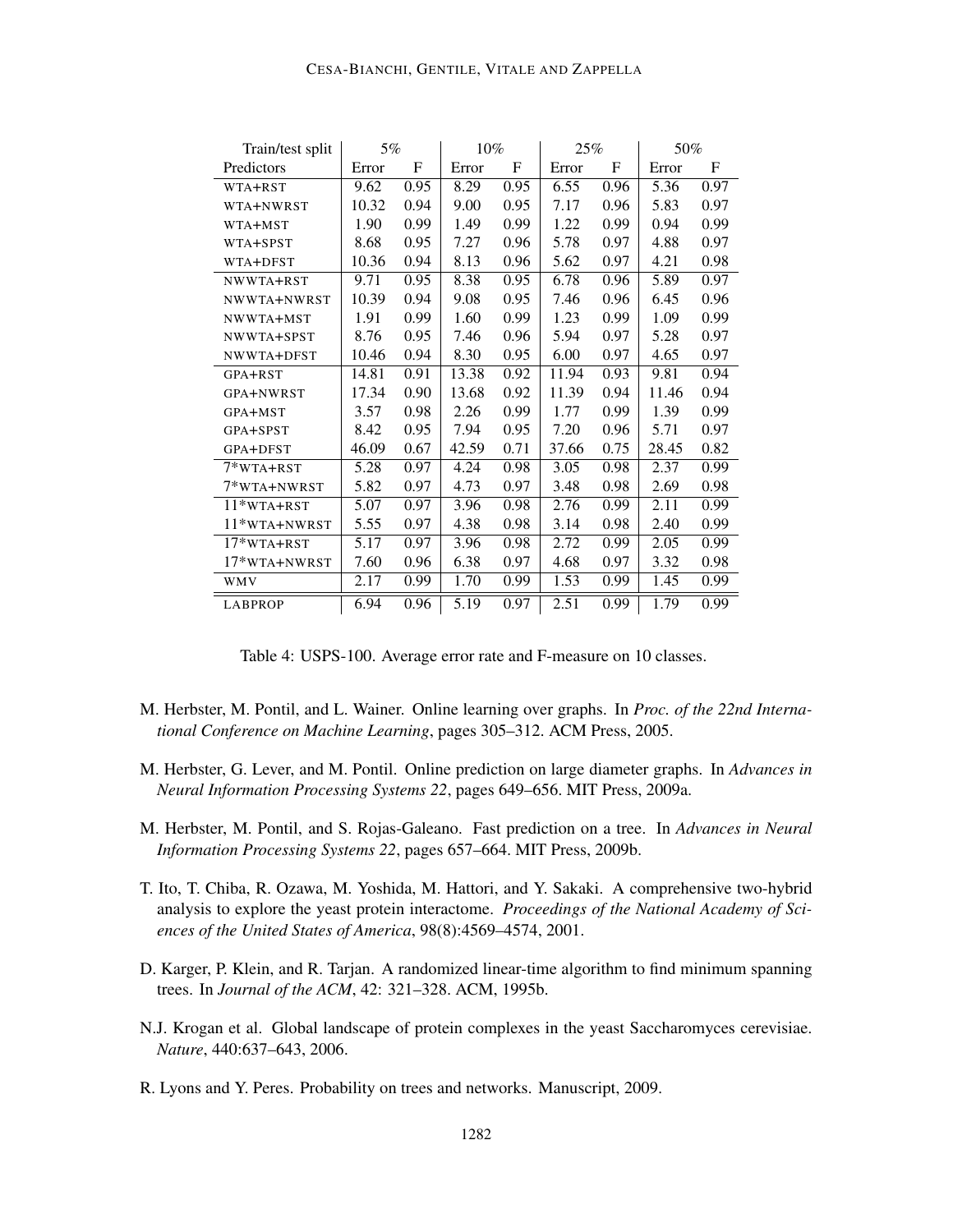| Train/test split | 5%    |      | 10%   |      | 25%   |             | 50%   |             |
|------------------|-------|------|-------|------|-------|-------------|-------|-------------|
| Predictors       | Error | F    | Error | F    | Error | $\mathbf F$ | Error | $\mathbf F$ |
| WTA+RST          | 21.73 | 0.86 | 21.37 | 0.86 | 19.89 | 0.87        | 19.09 | 0.88        |
| WTA+NWRST        | 21.86 | 0.86 | 21.50 | 0.86 | 20.03 | 0.87        | 19.33 | 0.88        |
| WTA+MST          | 21.55 | 0.86 | 20.86 | 0.87 | 19.35 | 0.88        | 18.36 | 0.88        |
| WTA+SPST         | 21.86 | 0.86 | 21.58 | 0.86 | 20.38 | 0.87        | 19.40 | 0.88        |
| WTA+DFST         | 21.78 | 0.86 | 21.22 | 0.86 | 19.88 | 0.87        | 18.60 | 0.88        |
| NWWTA+RST        | 21.83 | 0.86 | 21.43 | 0.86 | 20.08 | 0.87        | 19.64 | 0.88        |
| NWWTA+NWRST      | 21.98 | 0.86 | 21.55 | 0.86 | 20.26 | 0.87        | 19.75 | 0.87        |
| NWWTA+MST        | 21.55 | 0.86 | 20.91 | 0.87 | 19.55 | 0.88        | 18.89 | 0.88        |
| NWWTA+SPST       | 21.86 | 0.86 | 21.57 | 0.86 | 20.50 | 0.87        | 19.81 | 0.87        |
| NWWTA+DFST       | 21.79 | 0.86 | 21.33 | 0.86 | 20.00 | 0.87        | 19.09 | 0.88        |
| GPA+RST          | 22.70 | 0.85 | 22.75 | 0.85 | 22.14 | 0.86        | 21.28 | 0.86        |
| GPA+NWRST        | 23.83 | 0.84 | 23.28 | 0.85 | 22.48 | 0.85        | 21.53 | 0.86        |
| GPA+MST          | 21.99 | 0.86 | 21.34 | 0.86 | 20.77 | 0.86        | 20.48 | 0.87        |
| GPA+SPST         | 22.33 | 0.84 | 21.34 | 0.86 | 20.71 | 0.86        | 20.74 | 0.86        |
| GPA+DFST         | 39.77 | 0.72 | 31.93 | 0.78 | 25.70 | 0.83        | 24.09 | 0.84        |
| $7*$ WTA+RST     | 16.83 | 0.90 | 16.63 | 0.90 | 15.78 | 0.90        | 15.29 | 0.90        |
| 7*WTA+NWRST      | 16.85 | 0.90 | 16.60 | 0.90 | 15.89 | 0.90        | 15.41 | 0.90        |
| 11*WTA+RST       | 16.28 | 0.90 | 16.11 | 0.90 | 15.36 | 0.91        | 14.92 | 0.91        |
| $11*$ WTA+NWRST  | 16.28 | 0.90 | 16.08 | 0.90 | 15.55 | 0.90        | 14.99 | 0.91        |
| 17*WTA+RST       | 15.93 | 0.90 | 15.78 | 0.90 | 15.17 | 0.91        | 14.63 | 0.91        |
| 17*WTA+NWRST     | 15.98 | 0.90 | 15.69 | 0.91 | 15.23 | 0.91        | 14.68 | 0.91        |
| <b>WMV</b>       | 42.98 | 0.70 | 38.88 | 0.73 | 29.85 | 0.80        | 22.66 | 0.85        |
| <b>LABPROP</b>   | 15.26 | 0.91 | 15.21 | 0.91 | 14.94 | 0.91        | 15.13 | 0.91        |

Table 5: KROGAN. Average error rate and F-measure on 17 classes.

- G. Pandey, M. Steinbach, R. Gupta, T. Garg, and V. Kumar. Association analysis-based transformations for protein interaction networks: a function prediction case study. In *Proc. of the 13th ACM SIGKDD International Conference on Knowledge Discovery and Data Mining*, pages 540–549. ACM Press, 2007.
- Yahoo! Research (Barcelona) and Laboratory of Web Algorithmics (Univ. of Milan). Web Spam Collection. URL barcelona.research.yahoo.net/webspam/datasets/.
- A. Ruepp. The FunCat, a functional annotation scheme for systematic classification of proteins from whole genomes. *Nucleic Acids Research*, 32(18):5539–5545, 2004.
- D.A. Spielman and N. Srivastava. Graph sparsification by effective resistances. In *Proc. of the 40th annual ACM symposium on Theory of computing*, pages 563–568. ACM Press, 2008.
- H. Shin K. Tsuda and B. Schölkopf. Protein functional class prediction with a combined graph. *Expert Systems with Applications*, 36:3284–3292, 2009.
- P. Uetz et al. A comprehensive analysis of protein-protein interactions in Saccharomyces cerevisiae. *Nature*, 6770(403):623–627, 2000.